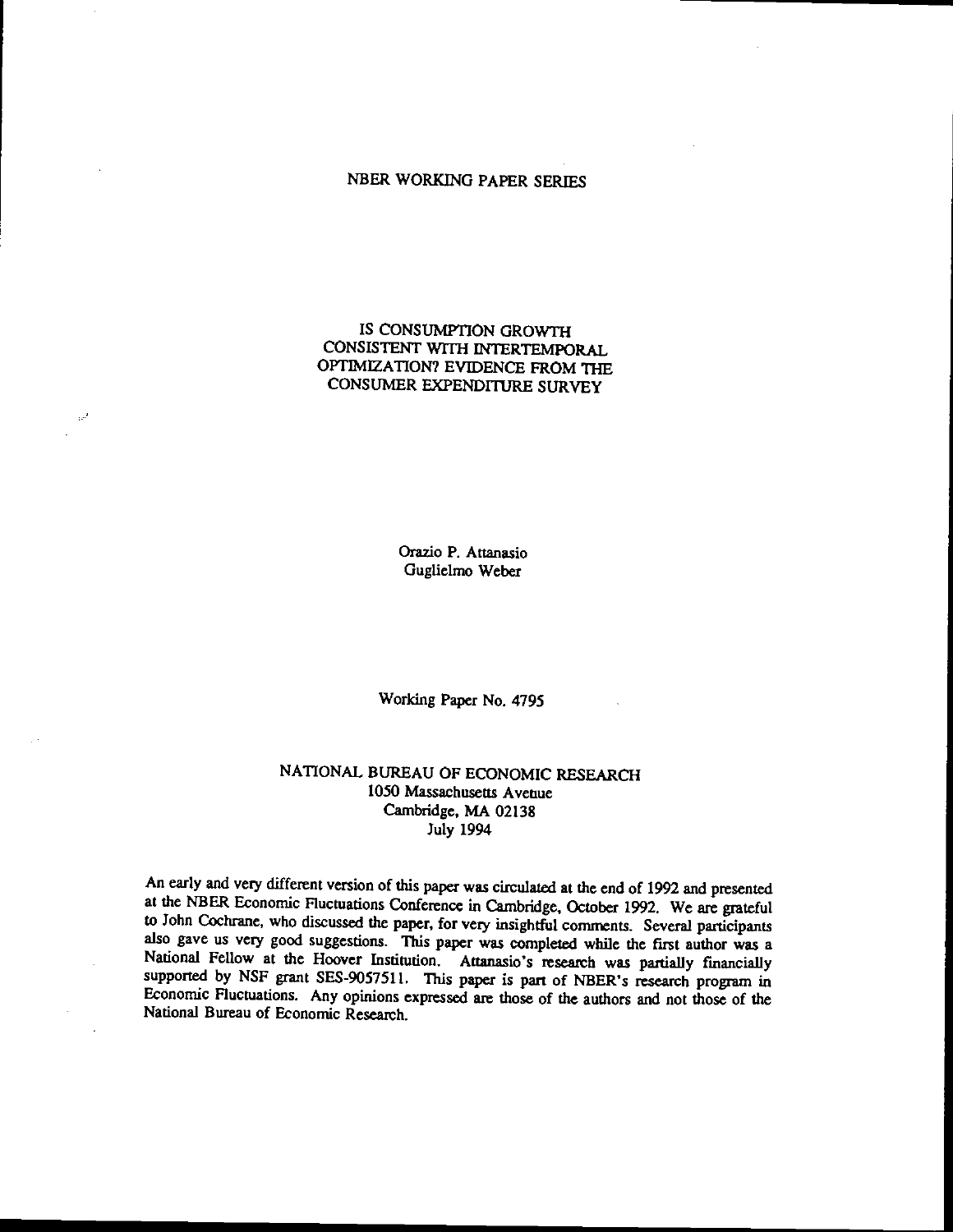NBER Working Paper #4795 July 1994

# IS CONSUMPTION GROWTH CONSISTENT WITH INTERTEMPORAL OPTIMIZATION? EVIDENCE FROM THE CONSUMER EXPENDITURE SURVEY

# **ABSTRACT**

In this paper we show that some of the predictions of models of consumer intertemporal optimization are not inconsistent with the patterns of non-durable expenditure observed in US household-level data, Our results and our approach are new in several respects.

First, we use the only US micro data set which has direct and complete information on household consumption. The microeconomic data sets used in most of the consumption literature so far contained either very limited information on consumption (like the PSID) or none at all, in which case consumption had to be obtained indirectly from income and changes in assets.

Second, we propose a flexible and novel specification of preferences which is easily estimable and allows a general treatment of multiple commodities. We show that a proper utatment of aggregation over commodities can be important, both theoretically and in practice.

Third, we present empirical results that show that it is possible to find a reasonably simple specification of preferences, which controls for the effects of changes in demographics and labor supply behavior over the life cycle and which is not rejected by the available data. On our preferred specification, we obtain sharp estimates of key behavioral parameters (including the elasticity of intertemporal substitution) and no rejections of theoretical restrictions.

Our results contrast sharply with most of the previous evidence, which has typically been interpreted as rejection of the theory. We show that previous rejections can be explained by the simplifying assumptions made to derive empirically tractable equations. We also show that results obtained using food consumption or aggregate data can be extremely misleading.

Orazio P. Attanasio di Solomonics di Solomonics di Solomonics di Solomonics di Solomonics di Solomonics di Solomonics di Solomonics di Solomonics di Solomonics di Solomonics di Solomonics di Solomonics di Solomonics di Sol Stanford, CA 94305 Ca' Foscari<br>
and NBER<br>
Venezia IT

Department of Economics Dipartimento di Scienzc Economiche Università di Venezia Venezia, ITALY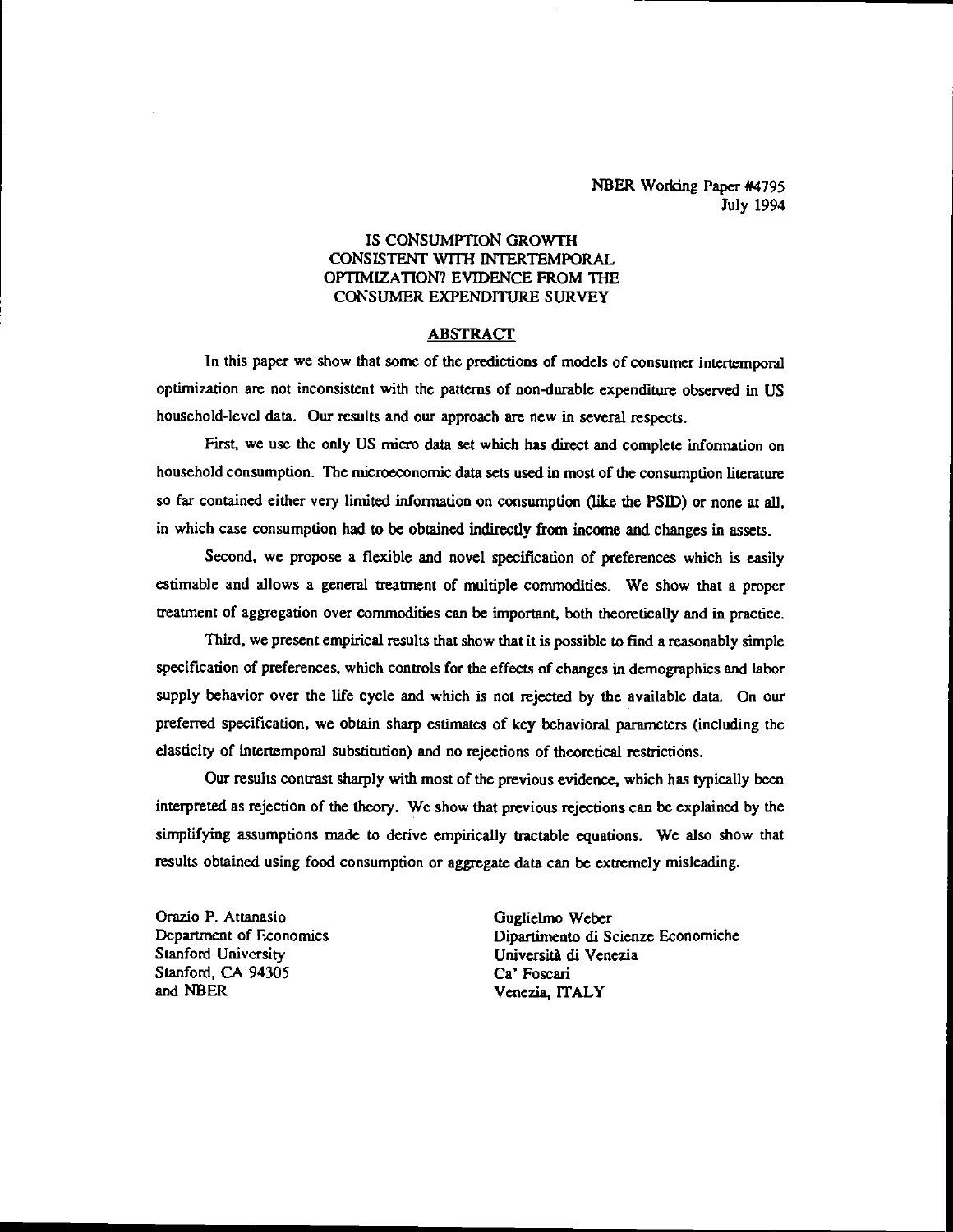#### 1. Introduction

In this paper we show that some of the predictions of models of consumer intertemporal optimization are not inconsistent with the patterns of non-durable expenditure observed in US household-level data. Our results and our approach are new in several respects.

First, we use the only US micro data set which has direct and complete information on household consumption. The microeconomic data sets used in most of the consumption literature so far contained either very limited information on consumption (like the PSID) or none at all, in which case consumption had to be obtained indirectly from income and changes in assets.

Second, we propose a flexible and novel specification of preferences which is easily estimable and allows a general treatment of multiple commodities. We show that a proper treatment of aggregation over commodities can be important, both theoretically and in practice.

Third, we present empirical results that show that it is possible to find a reasonably simple specification of preferences, which controls for the effects of changes in demographics and labor supply behavior over the life cycle and which is not rejected by the available data.

Our results contrast sharply with most of the previous evidence, which has typically been interpreted as rejection of the theory. Several papers in the last 15 years have used microeconomic data to establish the plausibility of the intertemporal optimization model. Hall and Mishkin (1982), for instance, found that consumption is excessively sensitive to lagged labor income. Zeldes (1989) finds excess sensitivity for low wealth households and suggest that liquidity constraints arc important for these individuals.  $1$  Results based on aggregate time series data, such as those in Flavin (1981) and Campbell and Mankiw (1989), suggest even stronger rejections.

In this paper we interpret previous rejections as evidence against some simplifying assumptions made to derive empirically tractable equations. In particular, we show that:

a) aggregate data are particularly unsuitable to test the theory. Incorrect aggregation can lead to spurious rejections of the theory. Even in the simple case of isoelastic utility aggregation can be troublesome, as the theory requires knowledge of the logarithm of consumption. We use our household-level data to assess the consequences of neglecting the non-linearities implied by the model - and find that theory restrictions can be rejected just because of an incorrect aggregation procedure;

 $<sup>1</sup>$  See also Carroll and Summers (1991) who observe that consumption tracks income over the</sup> life cycle. The papers by Runkle (1991), and Keane and Runkle (1992) are exceptions. Altonji and Siow (1987) appeal to measurement error to explain the rejections reported in some of the papers cited above.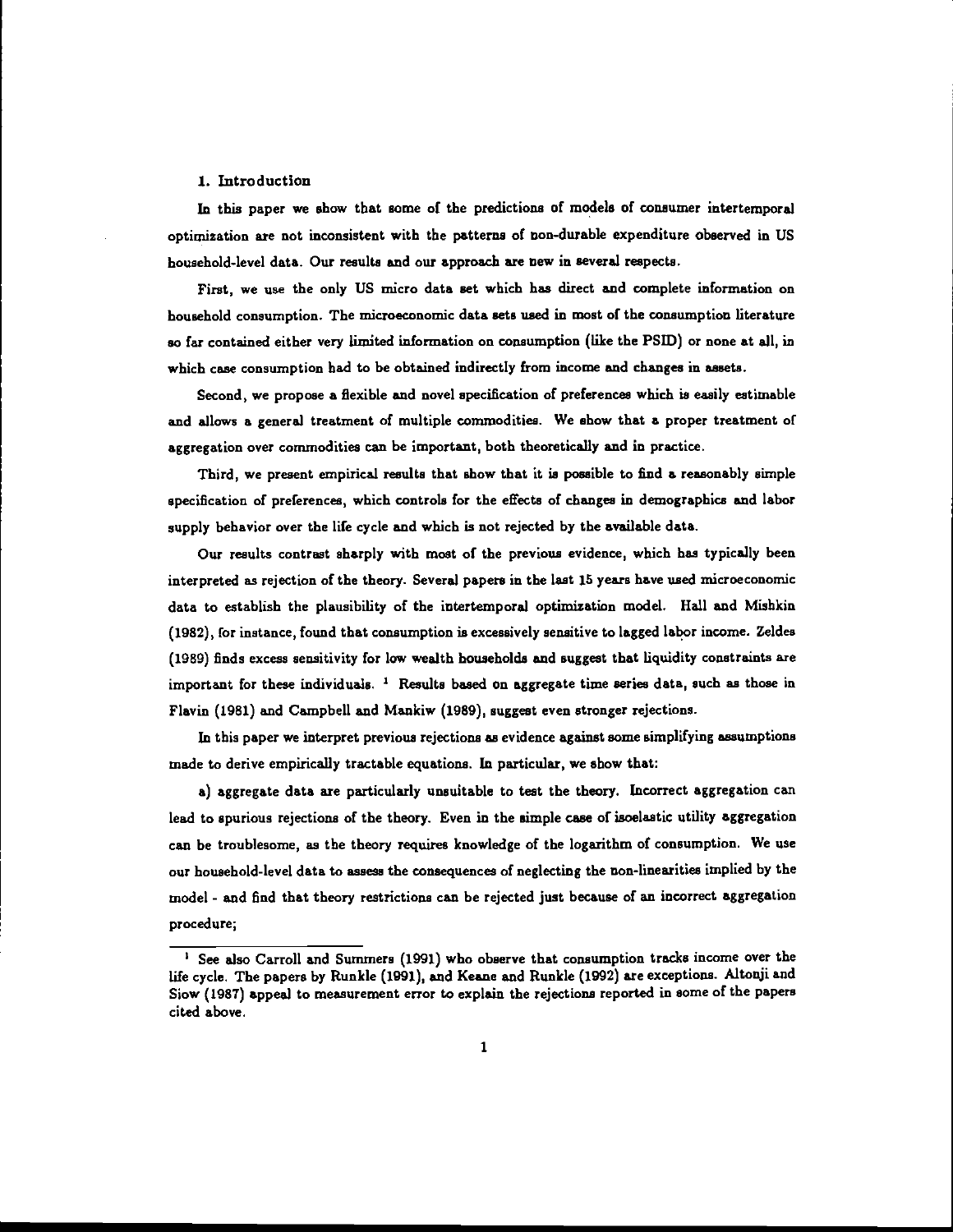b) food consumption, which is often taken as a 'proxy' for total non-durable consumption in studies using micro-data, <sup>2</sup> is unsuitable because preferences are non-separable between food and other non-durables, and food is a necessity. Furthermore, during the sample period the relative price of food is far from constant. We show that the consequences of using food consumption rather than total non-durable consumption are non-negligible: theory restrictions are rejected, and the elasticity of intertemporal substitution is poorly determined when food is used.

We use a time series of cross-sections (the Consumer Expenditure Survey, 1980-90) to construct consistently aggregated cohort-level data - <sup>a</sup> synthetic panel- where households are grouped by year-of-birth and education. As discussed below, the availability of a relatively long time period is crucial in the estimation of Euler equations. Furthermore, thanks to the detailed information in the data set, we can construct different consumption measures, which include food and other non-durable commodities.

The use of a micro economic data set which contains comprehensive information on consumption, income, leisure and household composition, allows us to address several questions directly. Our parametrization of preferences takes into account explicitly the possibility of non-homotheticity. The scheme we propose involves the estimation of a demand system, which allows us to construct the household-specific price indices that characterize the intertemporal allocation of consumption expenditure. In addition, we allow for the effects of demographic changes and leisure on intertemporal allocation of expenditure. Finally, we can test theory restrictions in various ways, including the popular excess-sensitivity tests. -

We show that a proper consideration of aggregation across commodities can be important for the estimation of key behavioral parameters. We also show that several simplifying assumptions commonly used in the literature, such as homotheticity and separability between consumption and leisure are strongly rejected by the data. On our preferred specification, we obtain sharp estimates of key behavioral parameters (including the elasticity of intertemporal substitution) and no rejections of theoretical restrictions.

The paper is organized as follows. Section 2 describes the data: it shows that income and consumption age profiles track each other. This could be due to myopic behavior (as pointed out by Carroll and Summers, 1991), but could also be explained bychanges in demographics and leisure over the life cycle. In Section 2, we also show that both the relative price of food and its share in non-durable expenditure have varied considerably over the 1980s. Section 3 illustrates

<sup>&</sup>lt;sup>2</sup> An exception is in a paper by Lusardi (1992).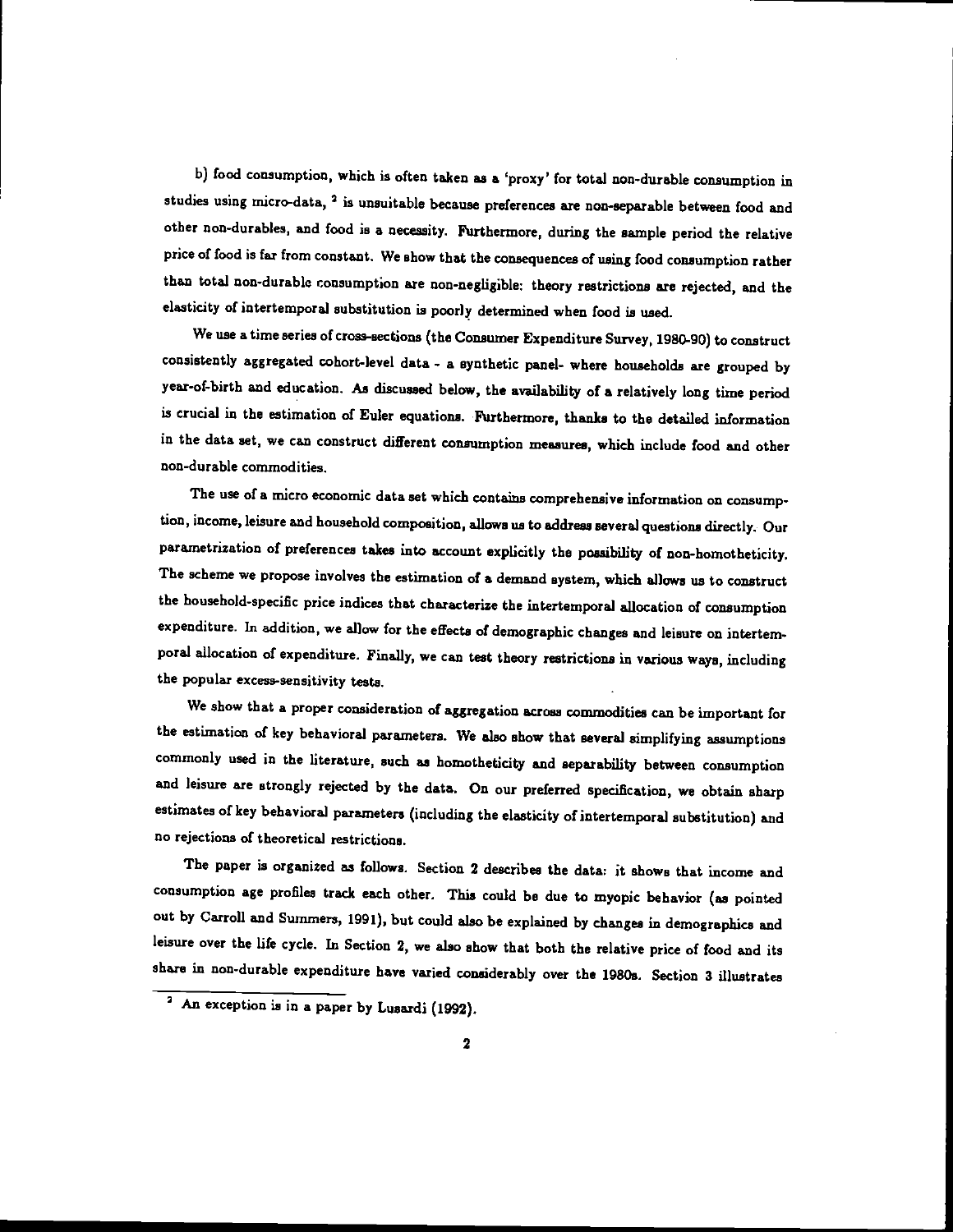some of the effects of incorrect aggregation across consumers and of using expenditure on food to describe intertemporal allocation of consumption. Section 4 describes in detail our specification of preferences which allows for non-homotheticity and non-separability between goods and leisure. Section 5 discusses econometric issues, with particular reference to problems which arise when the data are averages over relatively small sub-samples of the population. Section 6 presents estimation results: section 6.1 describes parameter estimates of a small demand system, which confirm the importance of non-homotheticity, and section 6.2 presents our estimates of the Euler equation. Section 7 concludes the paper.

#### 2. Consumption behavior: data and descriptive analysis

Until recently, no micro dataset contained complete information on US household consumption. As stressed above, most of the empirical work on the life-cycle model used the PSID, which contains only a measure of food consumption. Since 1980 the Bureau of Labor Statistics has been running the Consumer Expenditure (CEX) Survey on a continuous basis. The Survey is now available for 11 consecutive years which include two recessions and a long expansion, two major tax changes and witnessed substantial movements in relative wages and prices. The CEX is not a full panel (households are interviewed over four consecutive quarters, and then replaced); however, because it is available over a relatively long time period and it contains considerable demographic information, the use of synthetic cohort analysis allows the study of the evolution of consumption over the life cycle.

Therefore the CEX gives, for the first time, the possibility of analyzing individual consumption behavior over the life cycle and over the business cycle. In the next section we present a structural model for non-durable consumption which is not rejected by the data and allows us to estimate some key behavioral parameters. Before doing so, however, we describe the main features of the data used in estimation.

#### 2.1 The CEX Survey

The data we use cover the period from 1980 to 1990. In this subsection we describe the data and the main selection criteria used. The CEX is based on a comprehensive survey run by the Bureau of Labor Statistics, which interviews about 4,500 households every quarter; <sup>3</sup> 80 % of these

The unit of reference is what the BLS defines 'consumer unit' which consists of 'all members of a particular housing unit or other type of living quarters who are related by blood, marriage,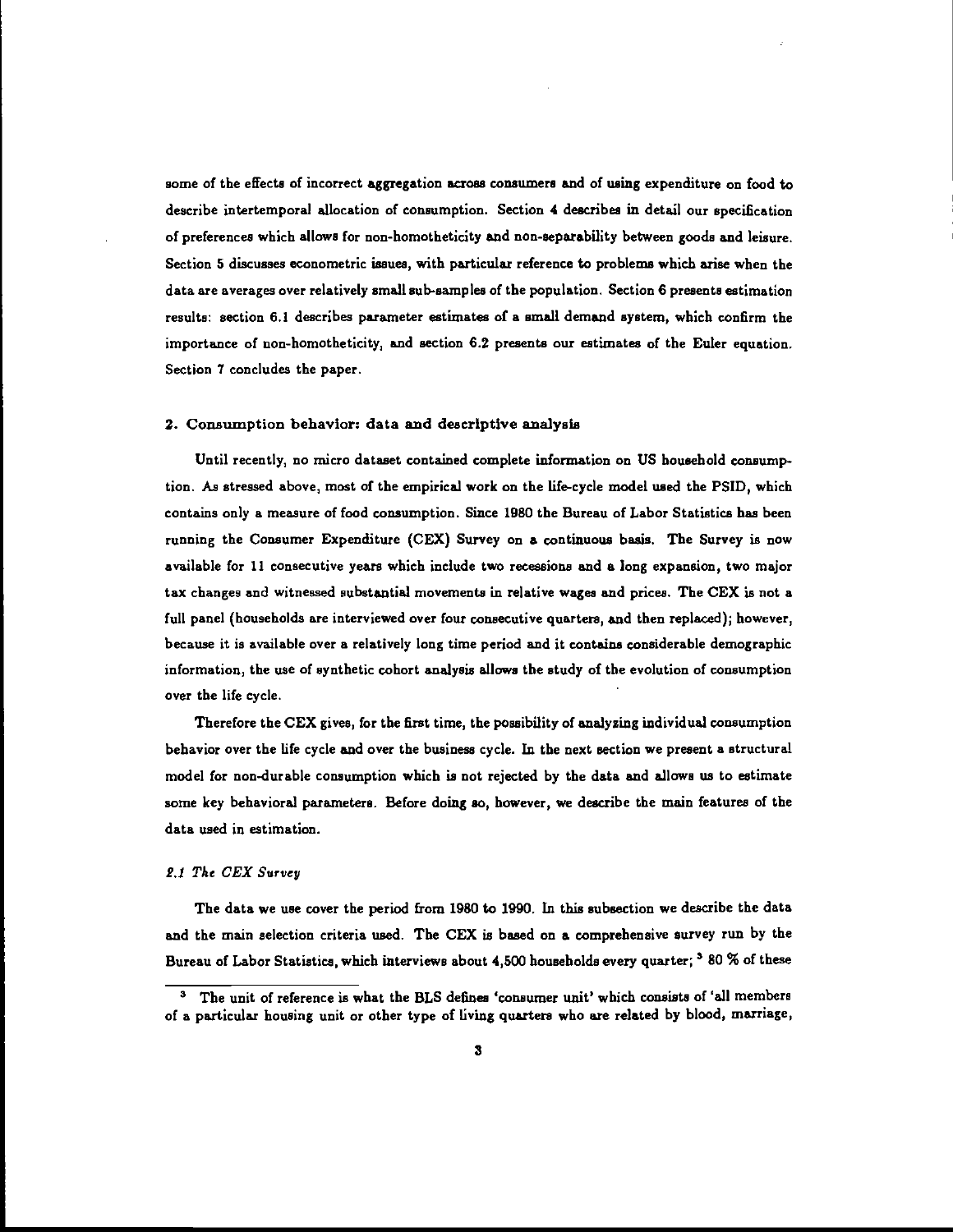are then re-interviewed the following quarter, while the remaining 20 % are replaced by a new, random group. Therefore, each household is interviewed at moat four times over a period of a year. During the interviews, a number of questions are asked concerning household characteristics (demographics, work status, education, race, etc.) and detailed expenditures over the three months prior to the interview. The sample is representative of the US population.

We exclude from our sample non-urban households, households residing in student housing, households with incomplete income responses. Furthermore, as discussed below, we consider only households headed by individuals born after 1904 and before 1965 and that are at least 19 and no more than 75 years old. These exclusion restrictions leave us with a sample of 146219 interviews. From each interview we consider, in addition to the demographic and labor supply variables diecussed below, the expenditure figures for the month preceding the interview. The first two months of the quarter preceding the interview are excluded to avoid the fairly complicated error structure that the timing of the interviews would imply on quarterly data.

In what follows we consider various components of non-durable expenditure. In particular, for reasons to be discussed below, we look at food (defined as the sum of food at home, food away from home, alcohol and tobacco) and expenditure on other non-durable goods and services, such as services, heating fuel, public and private transport (including gasoline) and personal care, and semi-durables, defined as clothing and footwear. The major exclusions from total consumption expenditure are consumer durables, housing, health and education expenditure.

In the sequel we use two income variables: total after tax family income and total before tax 'labor' income. •Labor' income is defined as total family income minus capital income. Unfortunately it is not possible to reconstruct the after tax labor income.<sup>5</sup>

In this paper we stress the importance of controlling for changes in the demographic structure of the household for a proper modelling of consumption behavior. We also stress the possibility that consumption and leisure might not be separable in the utility function. Therefore, even though it is not necessary to model labor supply explicitly, it is necessary to control for it. Fortunately, the

adoption, or some other legal arrangement, such as foster children. Consumer unit determination for unrelated persons is based on financial independence. To be considered financially independent, at least two of the three major expense categories (food, housing, and other living expenses) have to be provided by the respondent'.

Such a complication would arise because there are households interviewed in each month and therefore their quarterly consumption would refer to overlapping periods.

<sup>&</sup>lt;sup>5</sup> Income data are collected at the first and last interview, and refer to the previous 12 months. Labor income is also computed at second or third interview if a member of the household reports changing her employment.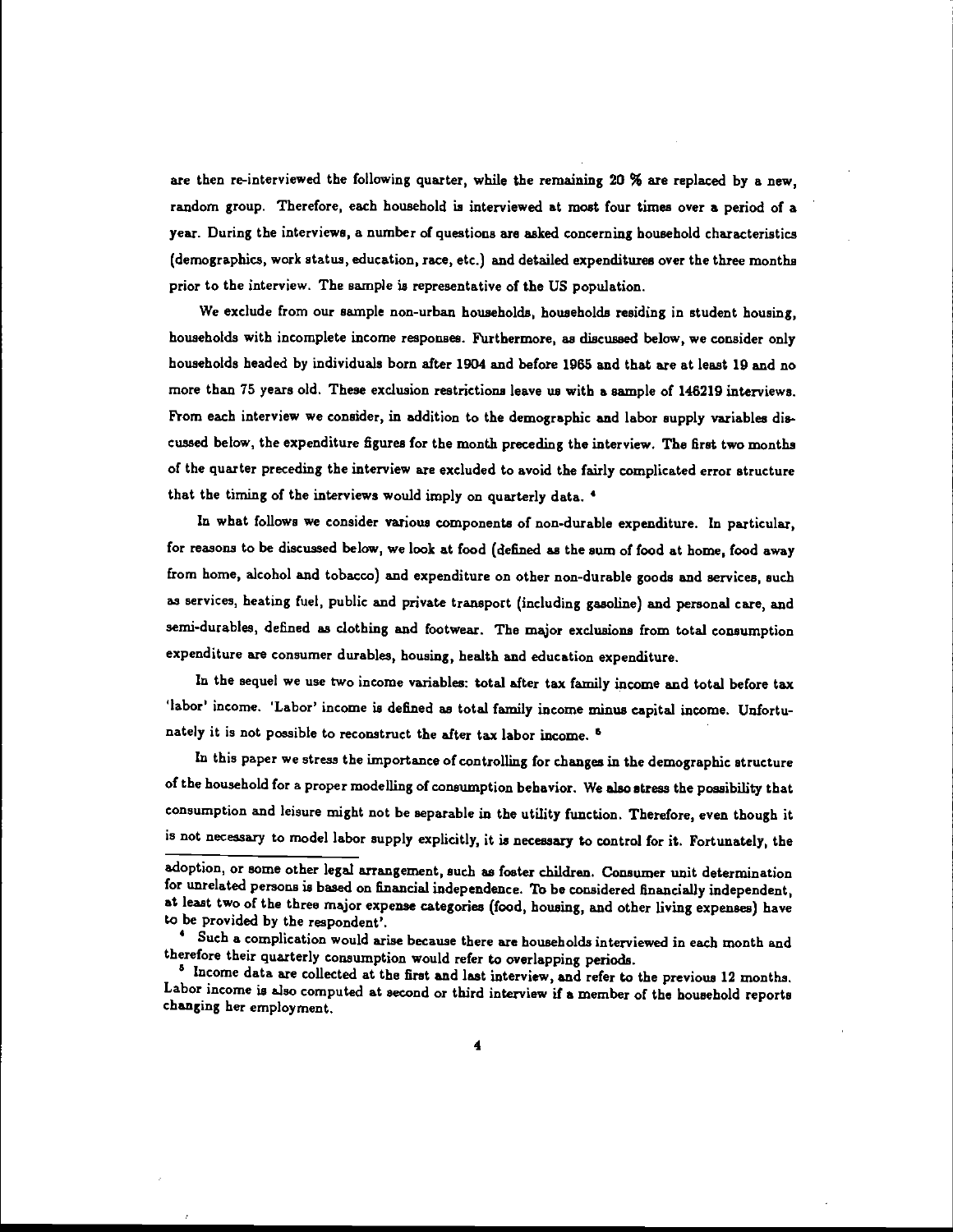CEX contains a wealth of information on household characteristics and labor supply behavior. The demographic variables we examined in the empirical analysis are family size, number of children by age groups, number of adult members, number of persona older than 64, gender of household head, the educational attainment of the reference person, and the marital status of the household head.

The labor supply variables we have considered are various employment dummies, the number of earners, the number of hours worked by the wife and the dummies for part time and full time female employment.

The demand system in section 6 is estimated for different groups, formed on the basis of the educational attainment of the household head. The first group is that of high school dropouts, the second that of high school graduates, the third that of households with some college education and the fourth that of college graduates. Considering all years together the four groups account for 22.7, 29, 22 and 26.3 per cent of the total sample.

We devote a considerable amount of attention to the construction of appropriate price indices. Besides the parameters of the demand system discussed below, to construct such indices we need the price of the commodities we model (food and other non-durables). These are constructed from the components of the CPI published monthly by the Bureau for Labor Statistics. These prices are region-specific. The price indices for the composite commodities (food, other non-durables) that form our demand system are then constructed as expenditure-share weighted averages of the elementary price indices. These prices are, therefore, household-specific.

To describe the intertemporal allocation of consumption we need also a nominal interest rate. We choose the return on Municipal Bonds as it is tax exempt, therefore avoiding us the difficulty of measuring individual marginal tax rates. We have also experimented with the 3-month treasury bill. Both interest rate series are taken from the Economic Report of the President.

### 2.2 Life cycle and time series variation

In this subsection we describe the main features of the variables that are relevant for the more formal analysis of section 6. In particular, we characterize the life-cycle profile of non-durable consumption, household income, family composition and female labor supply. In addition, we examine the time series variability of prices and average consumption over the sample period under study. This analysis is useful not only as a descriptive tool, but also as an indirect check on the quality of the data set, which is relatively new.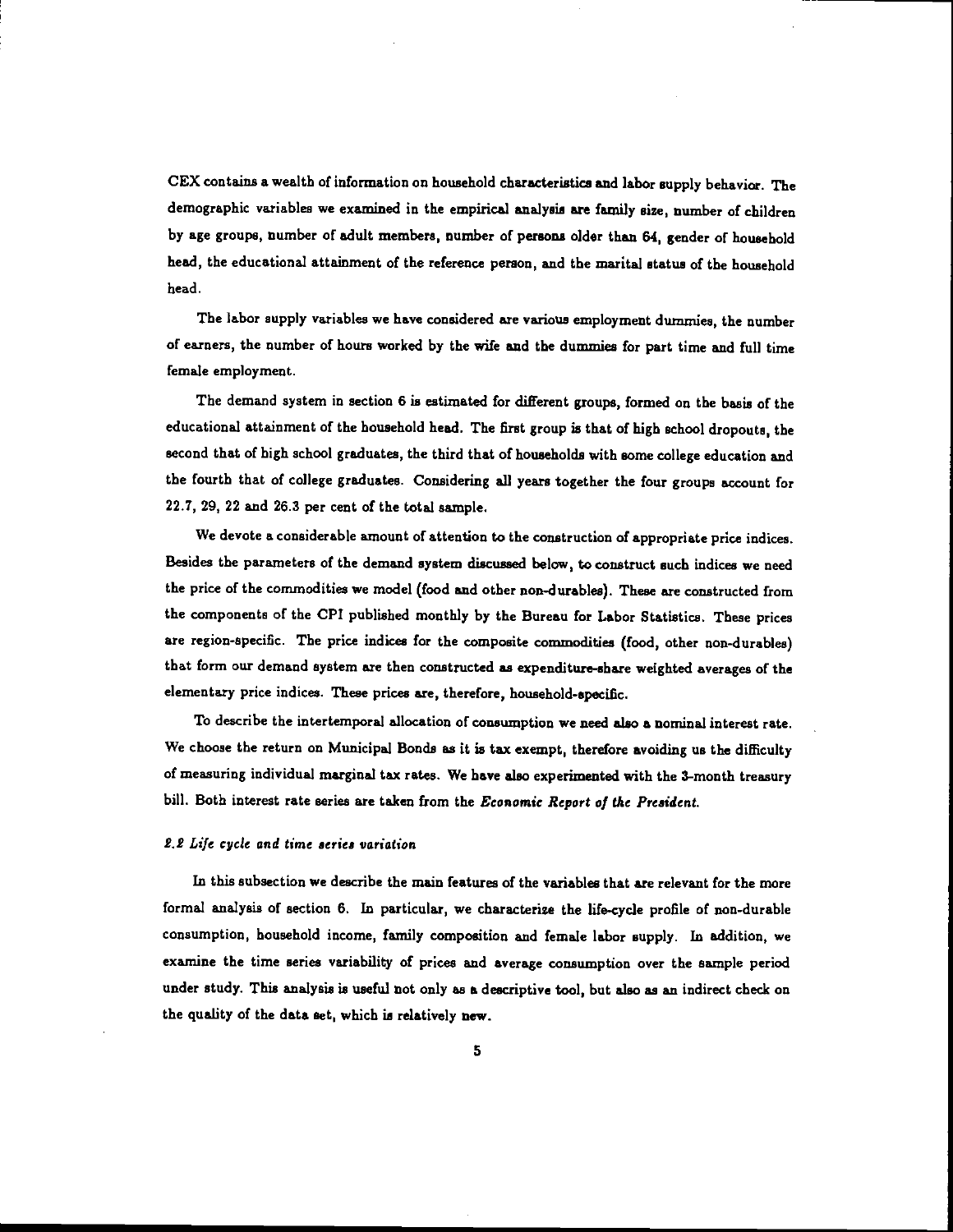The main problem with using the CEX Survey for the analysis of a dynamic model such as the life cycle one, is that each household is not observed over a long period of time. However, the continuity of the Survey allow us to follow the average consumption behavior of homogeneous groups over time, as they age. This is the main idea behind the synthetic cohort analysis which is used both in this section and in the more structural analysis in section  $6.6$ 

We divide the households in the sample in cohorts, defined on the basis of the year of birth of the household head.<sup>7</sup>

We then average the variables of interest over all the households belonging to a given cohort observed in a given year. If there are  $N$  cohorts observed for  $T$  years, this procedure gives use  $NT$ observations. In table 1 we report the cohort definition, their age in 1980 and the average cell size. The same cohort definitions are used in the section 5 to construct quarterly times series.

The advantage of grouping by the year of birth rather than by age in studying life cycle behavior is obvious. One follows over time a group of individuals born in the same period and therefore coming of age at the same time. Estimating age profiles by pooling together several cross sections and grouping by age is potentially very misleading in the presence of cohort effects.

In Figure 1 we plot average cohort log income and log non-durable consumption against age. Each connecting segment represents mean log income or consumption of a given cohort. Because cohorts are defined by a 5 year interval and the sample covers eleven years, each cohort overlaps with an adjacent cohort at 6 ages.

Both income and consumption are hump-shaped peaking before, retirement. Furthermore, consumption is considerably less variable than income: the standard deviation of the residuals obtained regressing first log consumption and then log income on a polynomial in age and cohort dummies is 0.04 and 0.06 respectively. This difference could he explained by smoothing behavior or by greater measurement error in income than in consumption.

The fact that both consumption and income present a pronounced hump (and the fact that differences in the shape of income profiles among occupation groups were reflected by similar differences in consumption profiles), is interpreted by Carroll and Summers (1991) as evidence against the life cycle model. Carroll and Summers, however, ignore family composition: in Figure 2, we plot the age profile of family size. As can be seen, the age profile for family size is also hump

<sup>•</sup> Details are given in section 5.

The household head is defined as the person who owns or signs the rental contract of the home where the consumer unit lives. For married couples, however, we define the husband as the household head and therefore use his age to establish to which cohort the household belongs to.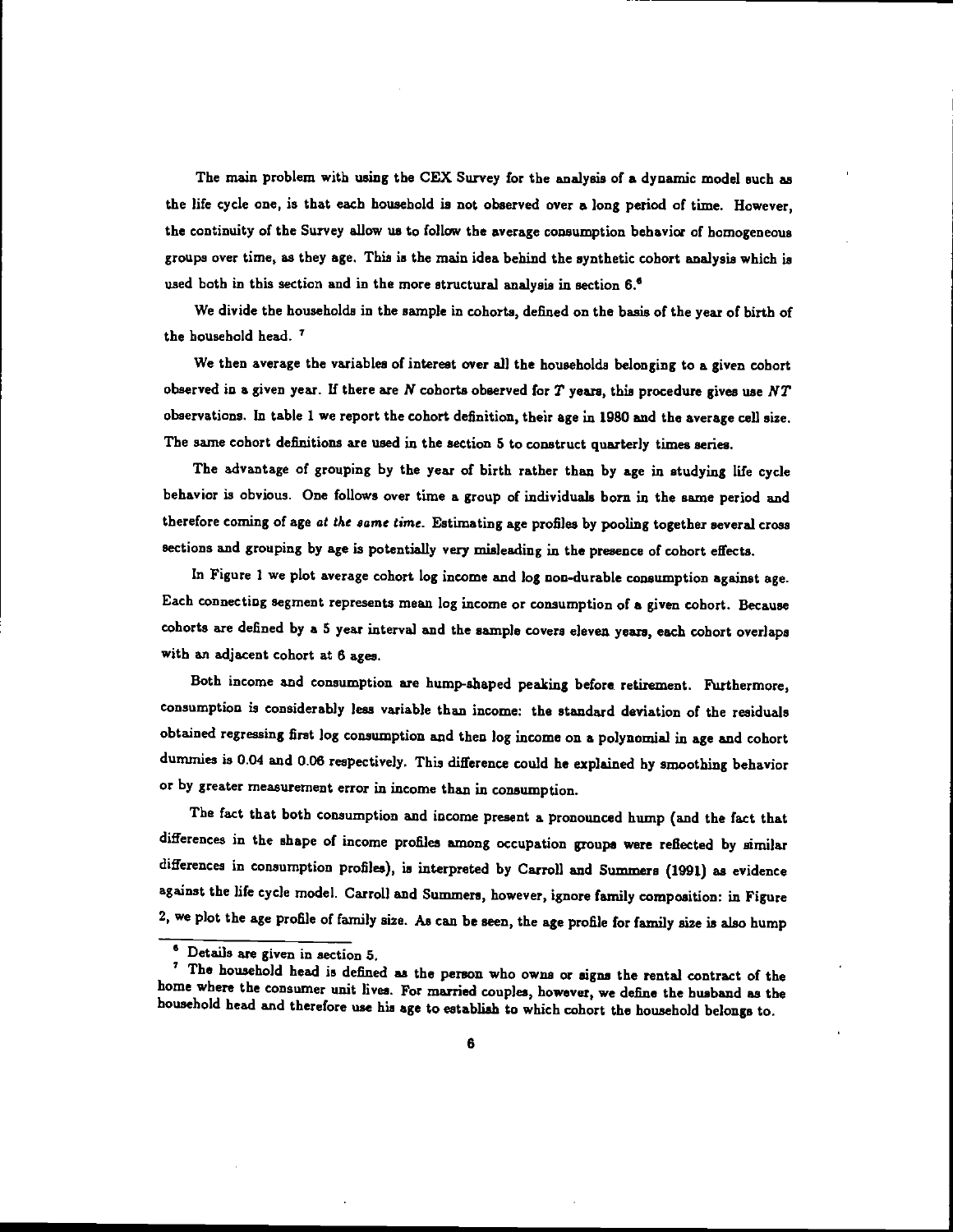| Table 1 |  |
|---------|--|
|---------|--|

 $\hat{\mathcal{A}}$ 

 $\hat{\mathcal{A}}$ 

Cohort definition

| cohort | Year of birth | Age in 1980 | Average cell size | Used in estimation |
|--------|---------------|-------------|-------------------|--------------------|
|        | 1964-1960     | 16-20       |                   | no                 |
| 2      | 1959-1955     | 21-25       | 461               | yes                |
| 3      | 1954-1950     | 26-30       | 460               | yes                |
| 4      | 1949-1945     | $31 - 35$   | 426               | yes                |
| 5      | 1944-1940     | $36 - 40$   | 321               | уев                |
| 6      | 1939-1935     | 41-45       | 258               | yes                |
|        | 1934-1930     | 46-50       | 241               | уев                |
| 8      | 1929-1925     | 51-55       | 255               | yes                |
| 9      | 1924-1920     | 56-60       | 272               | уев                |
| 10     | 1919-1915     | 61-65       |                   | no                 |
| 11     | 1914-1910     | 66-70       | ٠                 | no                 |
| 12     | 1909-1905     | 71-75       | ۰                 | no                 |

 $\sim$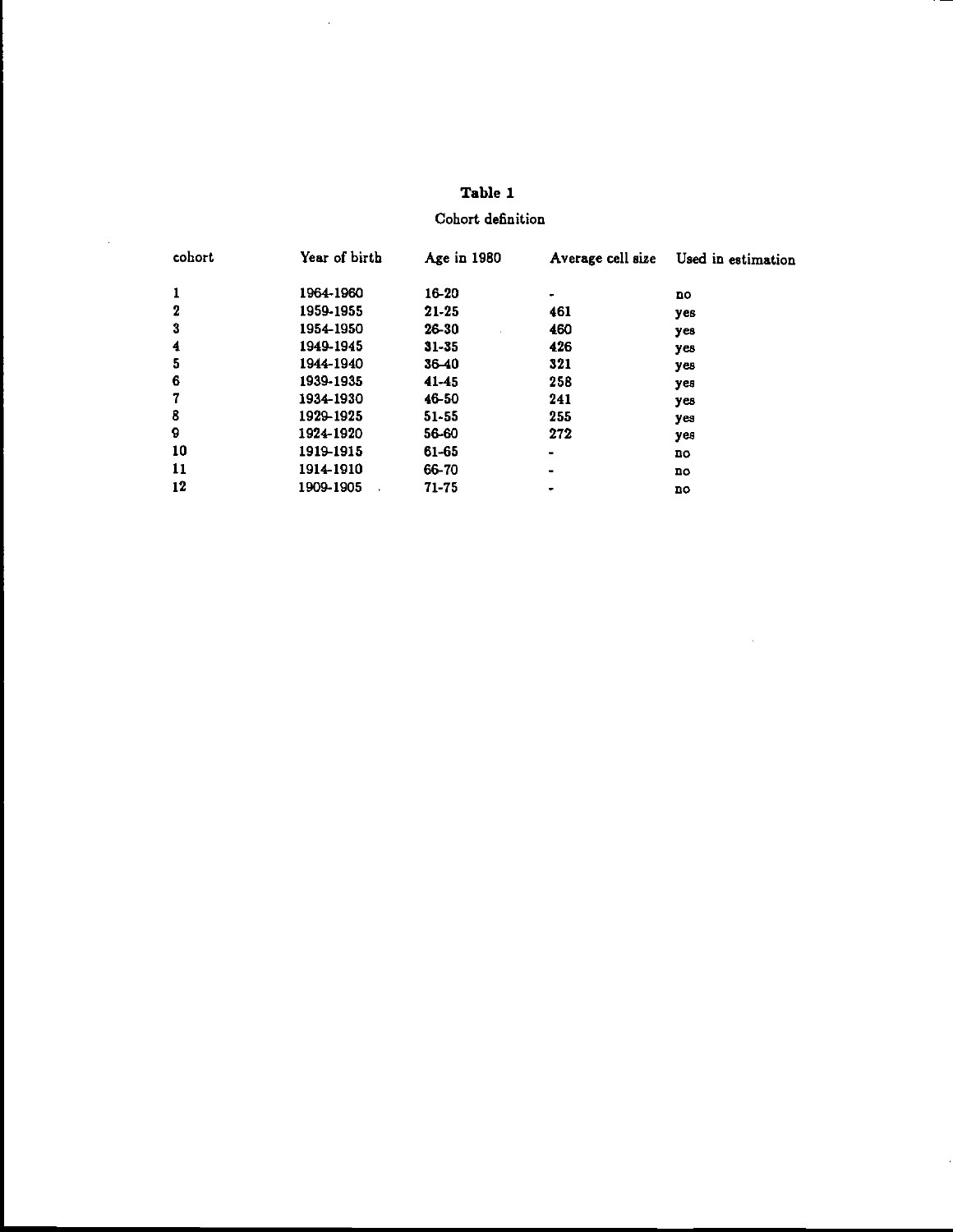

J.

\_\_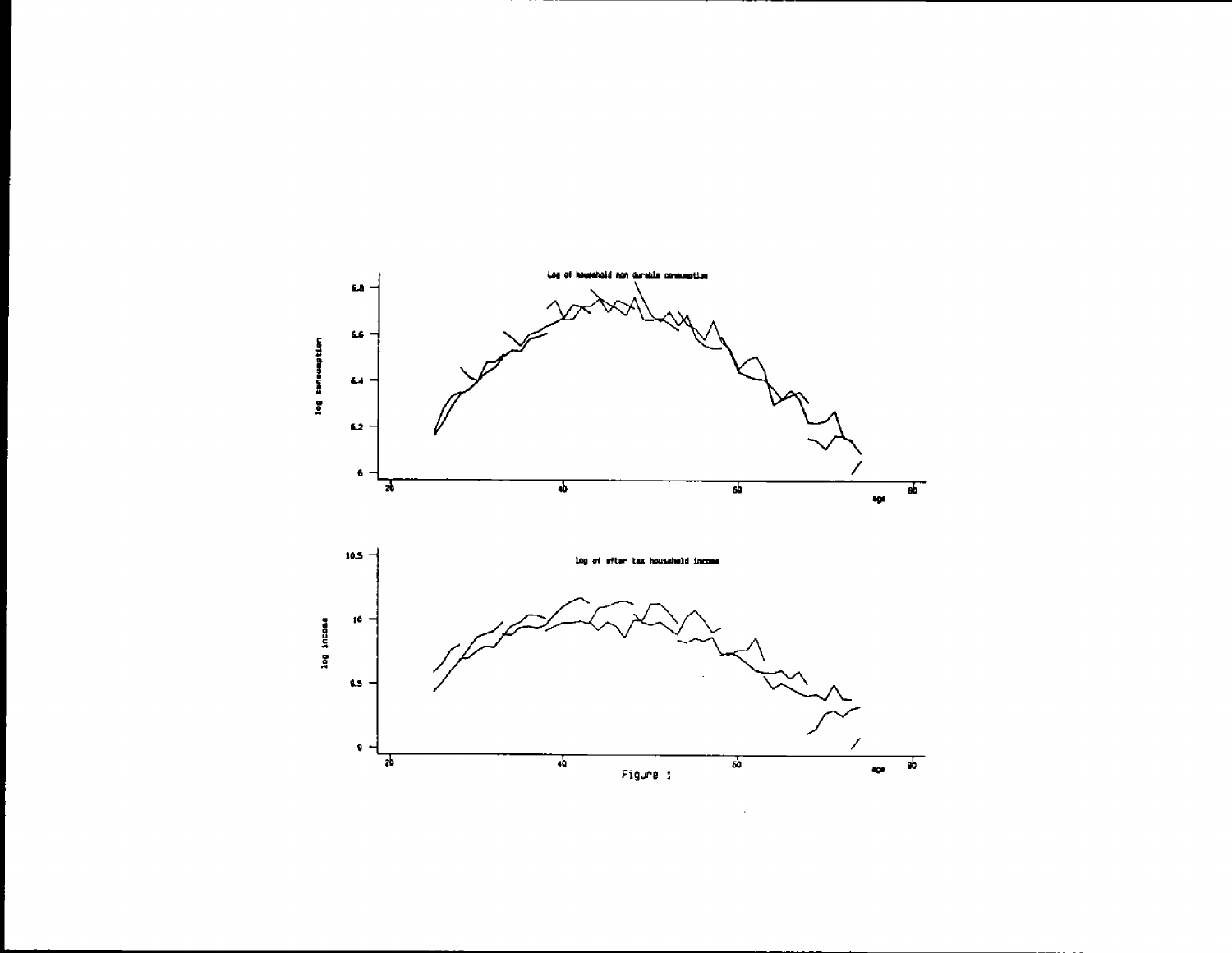

J.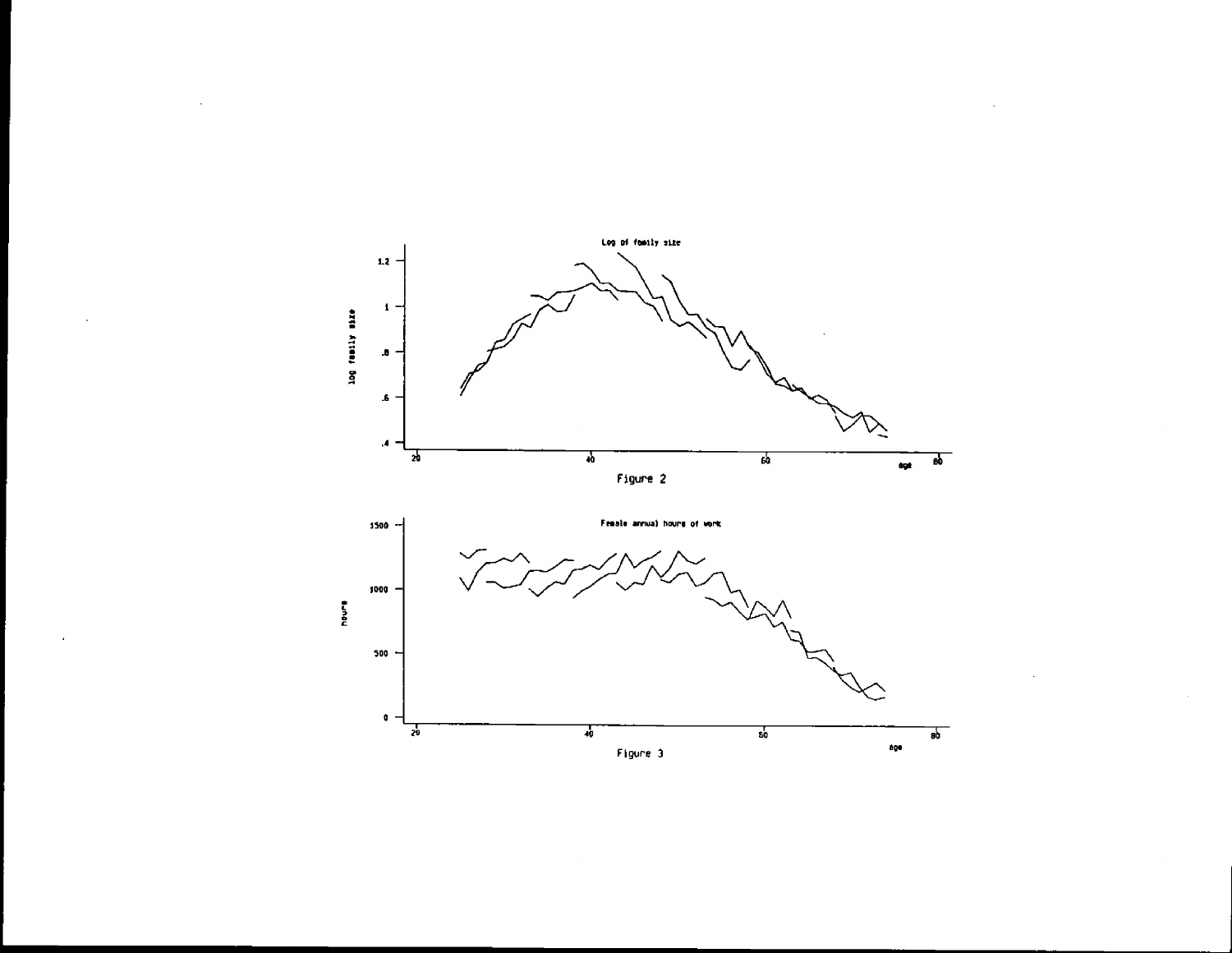shaped. '

In figure 3, we plot the life-cycle profile for female average annual hours of work. The average is conditional on the presence of the wife, but not on positive hours. Several features are worth noticing. First, female labor supply exhibits a substantial amount of variability both at life cycle and business cycle frequencies. Strong cohort effects are also apparent. Second, there is no apparent dip in female hours corresponding to fertility ages. This feature differentiates this profile from similar ones for other countries (like the UK) or other time periods.

Several influences affect consumption and are partly detectable in Figure 1. We can think of life cycle effects, cohort effects and business cycle effects. In figure 4 we try to remove life cycle and cohort effects to isolate time effects. Of course this decomposition is somewhat artificial as the three kinds of effects are not identifiable. By regressing average cohort consumption on cohort dummies and a 5th degree age polynomial and considering the residuals of such a regression as time effects, we interpret all trends in consumption as deriving from a combination of cohort and age effects. In figure 4 these residuals are plotted together with de-trended aggregate non-durable consumption. Two features are noticeable. First, there is a substantial amount of synchronization across cohorts. The 1981-1982 recession is particularly visible. After that the average residuals seem to rise fairly steadily until the end of the sample. Second, average residuals follow reasonably well aggregate consumption. The correlation coefficient between the average residuals and aggregate de-trended consumption is around 0.4.<sup>0</sup>

### 2.3 Movements in consumption shares and relative prices

In what follows, we give considerable emphasis to non-homotheticity and aggregation across commodities. As Gorman (1959) has shown, the conditions under which one can aggregate across commodities and consider a single price index to characterize the allocation of consumption over time, are very stringent. If some goods are necessities and other goods are luxuries, and their relative prices change, then at least two price indexes are needed to deflate nominal expenditure. Failing to model the features of preferences which prevent the consideration of a single price index introduces an omitted variable problem which can induce serious biases.

There are also remarkable differences in the shape of family size across education and occupation groups It is therefore possible that differences in consumption across education groups could be explained by differences in demographics. See the discussion in Attanaaio et al. (1994).

<sup>&</sup>lt;sup>o</sup> The presence of measurement error and of definitional differences between CEX and national accounts consumption should also be kept in mind.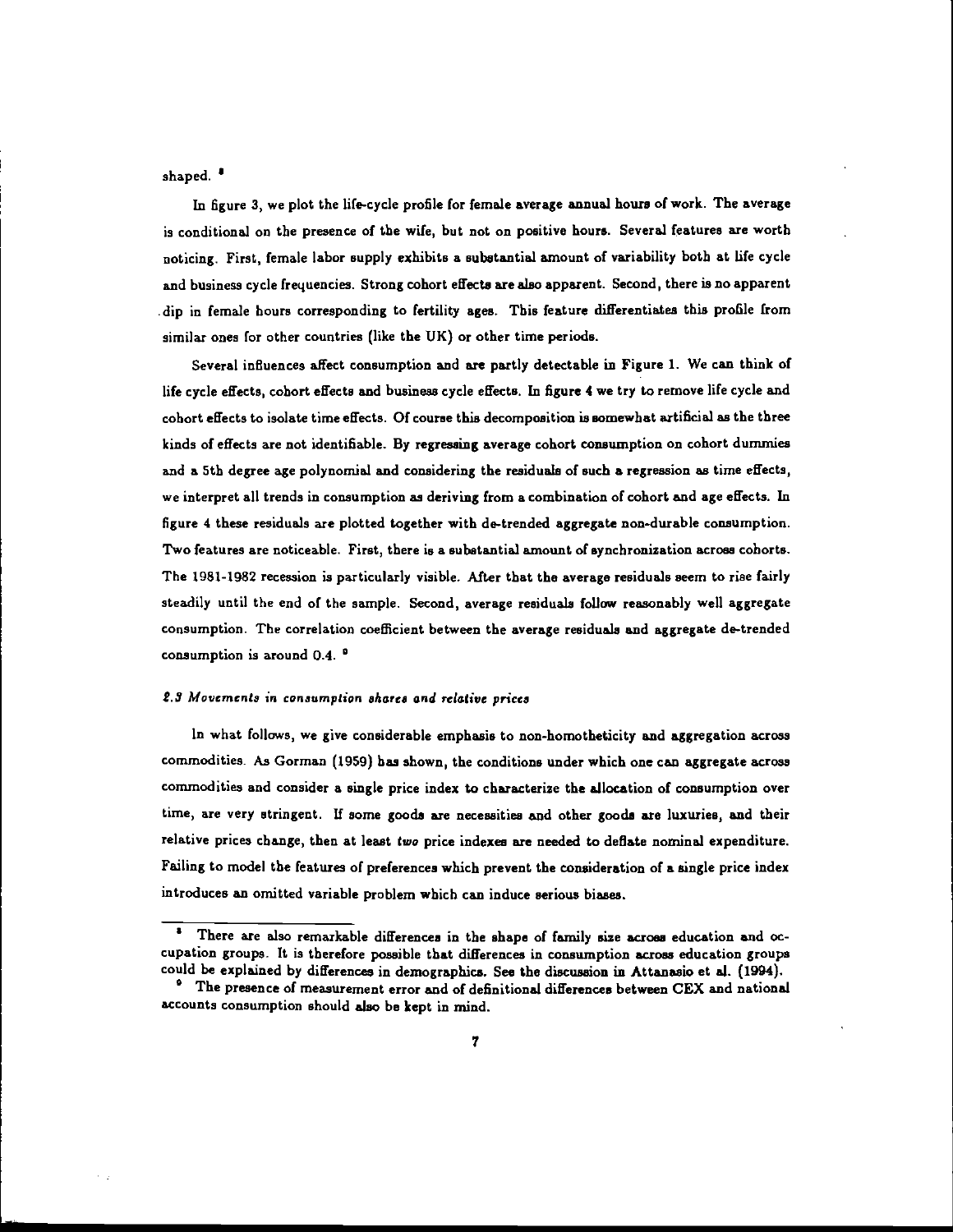

 $\sim$ 

J.

 $\sim 10^7$ 

 $\sim$ 

Business cycle effects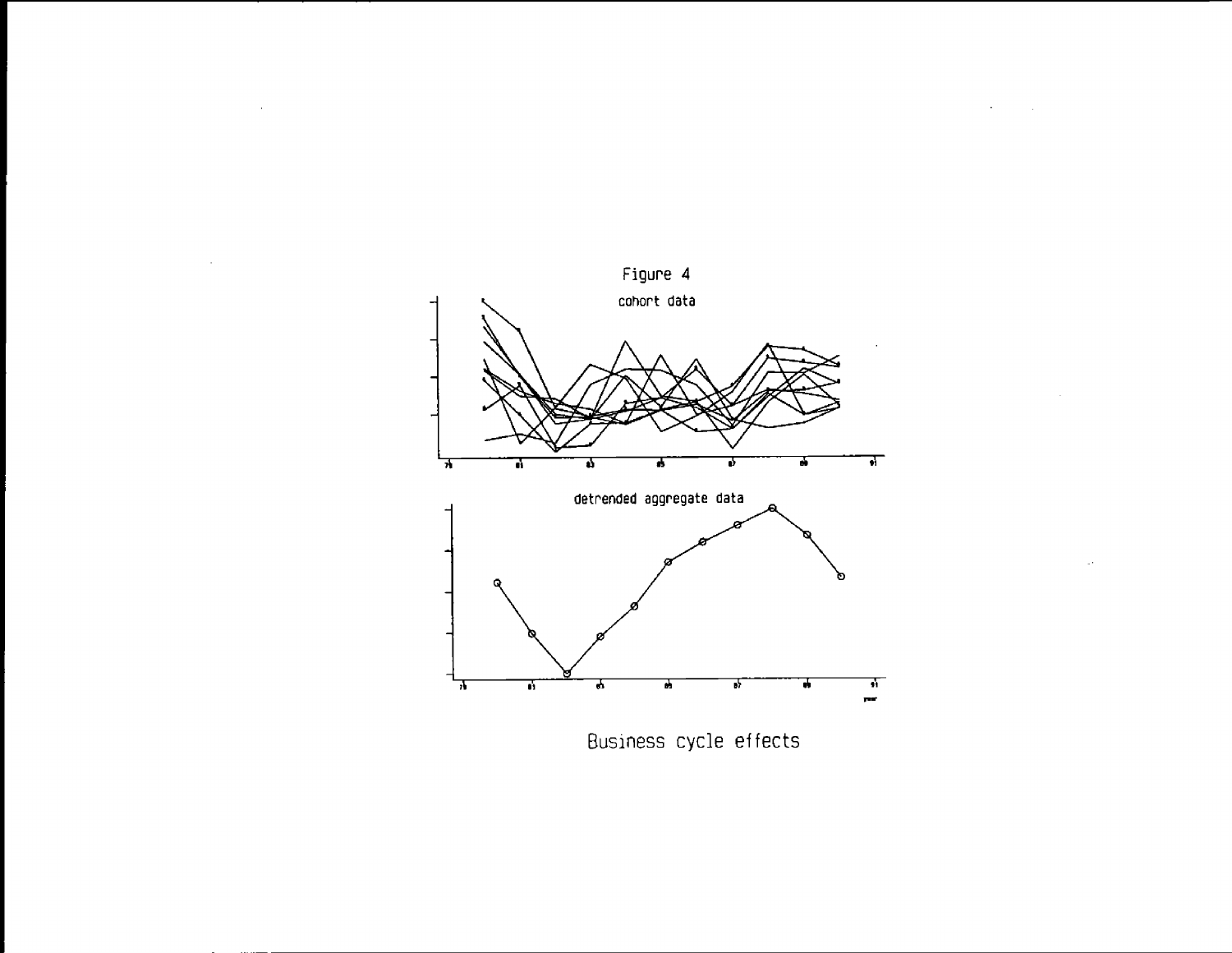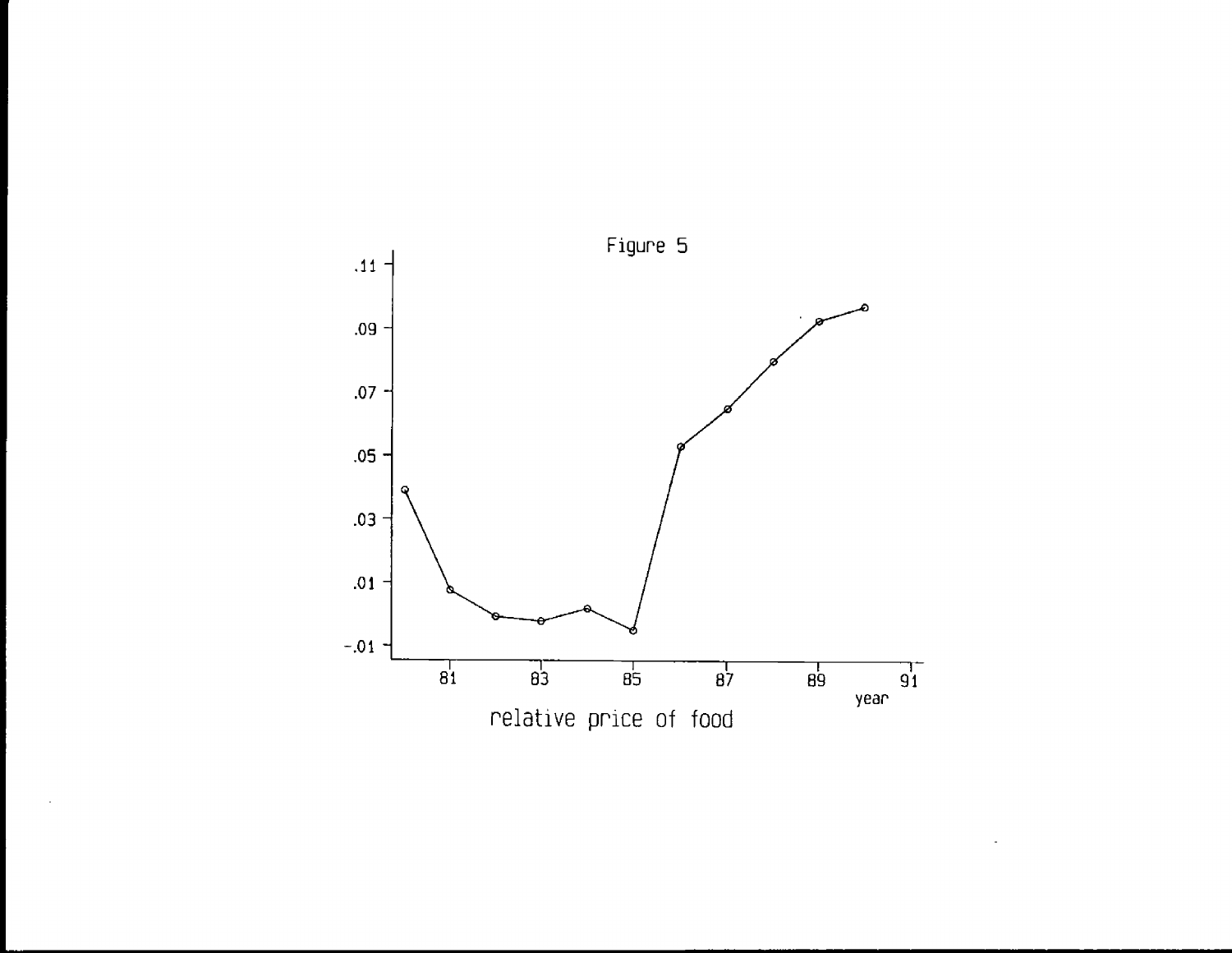

 $\sim$ 

 $\sim$   $\sim$ 

 $-$ 

 $\hat{\mathbf{r}}$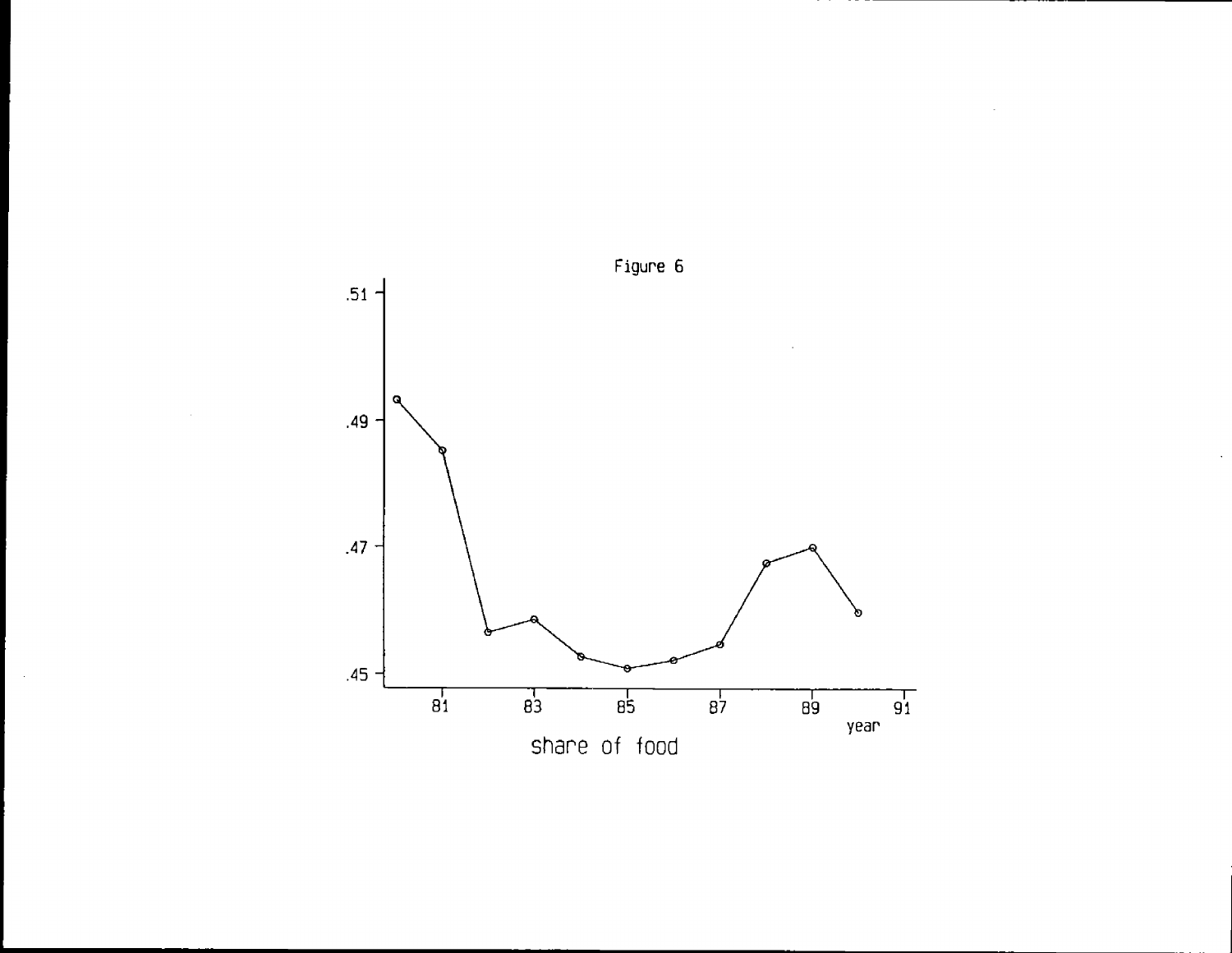In figure 5 we plot the relative price of food and other non-durables over the 1980s. As can be seen there is a substantial amount of variability. In particular, around 1986 the relative price of food and other non-durablee exhibits <sup>a</sup> substantial shock. This is due to the decline in oil products prices which are included in non-durablee.

Corresponding to these changes in relative prices one can observe changes in consumption shares. In Figure 6 we plot the average share of food in non-durable expenditure over the 1980s. The graphs exhibit a substantial drop in 1982 followed by a more gentle decline up until 1985, when the share of food starts to increase again. Part of the dramatic drop of 1982 is probably explained by data problems. <sup>10</sup> For this reason, in what follows, we report results for both the whole sample and a subsample which excludes the first two years.

In the first part of section 6 we modet the relationship between relative prices and food share when we estimate a simple demand system. This is the first block of our empirical strategy to model non-durable consumption expenditure. The necessity of such a step is evident in Figure 5.

#### 3. What can we learn from aggregate data and fromfood consumption?

As stressed in the introduction, most of the empirical work on the life cycle model of consumption has used either aggregate data or micro data which contained only limited information on consumption, namely expenditure on food. The use of the CES puts us in a vantage position, in that we can replicate the results of other researchers and address the issues of aggregation across consumers and commodities.

#### £1 Aggregation across consumers

Nobody would doubt that actual consumers are heterogenous. The issue, however, is to establish to what extent heterogeneity affects inferences on the intertemporal optimization model based on aggregate data. Attanasio and Weber (1993), using a long time series of UK cross-sections, have shown that aggregation bias can explain the rejection of the overidentifying restrictions implied by

<sup>&</sup>lt;sup>10</sup> The BLS runs a separate sample, based on diaries, rather than interviews, to collect information on expenditure on food and other frequently purchased items. In 1980 and 1981 (but not in later years) average food consumption was substantially higher in the interview survey than in the more reliable diary survey. A direct comparison with the share of food which can be computed from NIPA figures is not feasible because of definitional differences in some of the items included in non-durable consumption. The aggregate food share shows a constant and gentle decline which slows down around 1985.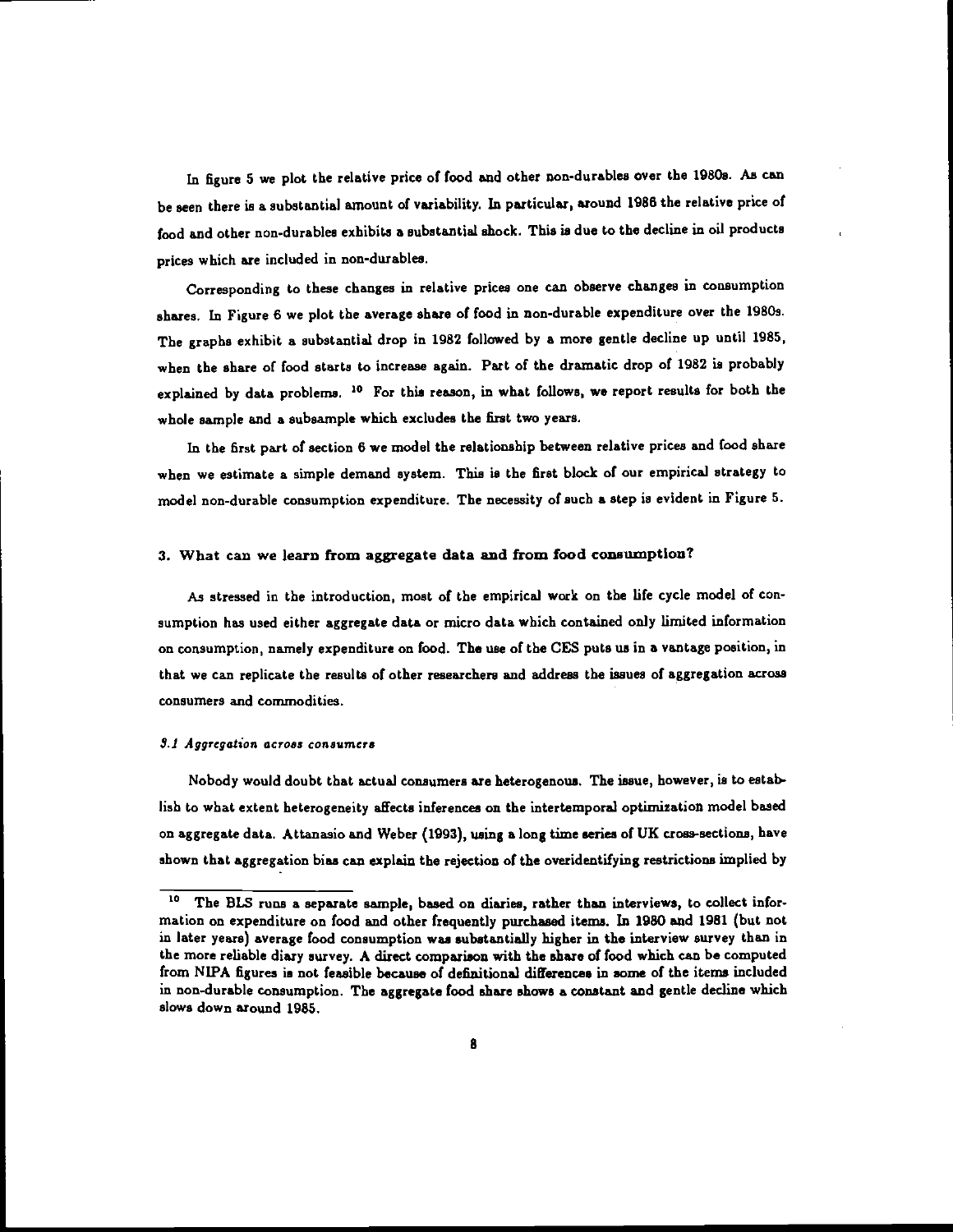the model. The Euler equation derived from isoelastic preferences implies a non-linear relationship between consumption and the interest rate at the individual level. It iseasy to show that the use of aggregate data to estimate and test such a relationship is equivalent to taking the log of the mean rather than the mean of the log. The difference between these two quantities is an index of inequality which, as shown by Attanasio and Weber (1993), has strong cyclical properties and therefore might cause the rejection of overidentifying restrictions.<sup>11</sup> A similar exercise can be performed using the CEX data. One of the advantages of working with a time series of cross-sections is that one can control the aggregation process directly: we can aggregate any known non-linear function of the individual data.

A tipical Euler equation derived from intertemporally separable and isoleastic preferences is the following:

(1) 
$$
\Delta log(c_{t+1}^h) = constant + dlog(1 + r_{t+1}) + \epsilon_{t+1}^h
$$

where  $c^h$  is individual consumption, r is the real interest rate,  $\sigma$  is the elasticity of intertemporal substitution and  $\epsilon_t$  is a residual uncorrelated with all the information available as of time t-1.

Equation (I) can be aggregated across consumers to obtain a similar equation for aggregated data.

(1') 
$$
\frac{1}{H}\sum_{h}\Delta log(c_{t+1}^{h}) = constant + \sigma log(1 + r_{t+1}) + \frac{1}{H}\sum_{t=1}^{h}c_{t+1}^{h}
$$

In the absence of individual data researchers have estimated

(1") 
$$
\Delta log \frac{1}{H} \sum_{\lambda} (c_{t+1}^{\lambda}) = constant + dlog(1 + r_{t+1}) + v_{t+1}
$$

In table 2 we present estimates of equations (1') and (1"). We did not search for a satisfactory specification: the exercise is only meant to show the effects of incorrect aggregation.

The left-hand side column in table 2 reports estimates for the correctly aggregated non-durable consumption measure. The right-hand side column reports estimates for the incorrectly aggregated  $\frac{11}{11}$ . The use of a representative consumer ann be instituted theoretically accurates the critician of

The use of a representative consumer can be justified, theoretically, assuming the existence of perfect insurance markets. Attanasio and Davis (1994) show overwhelming evidence against this hypothesis. Furthermore, even in the presence of complete markets, the non-linearity issue would still be relevant, unless we impose special preferences on the individual agents. In a recent paper, Mace (1991) reports results obtained using the CEX which could be interpreted in favor of the perfect insurance hypothesis. However, it is very easy to show that they could be caused by the presence of measurement error.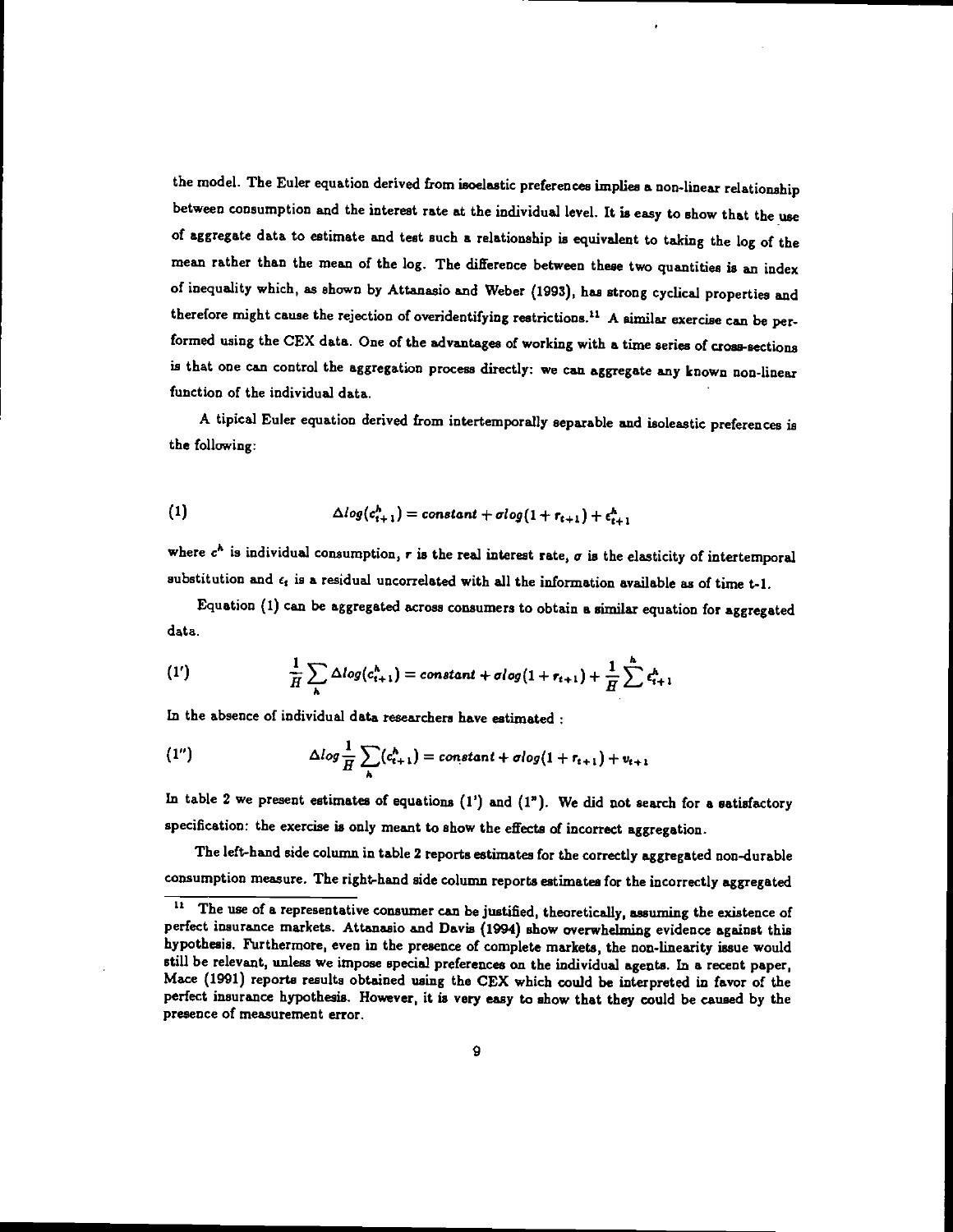## Table 2

## Estimates based on aggregate CEX data (weighted)

|                              | geometric<br>mean | arithmetic<br>mean |
|------------------------------|-------------------|--------------------|
| $\Delta log(famsize)$        | 0.942<br>(0.168)  | 0.668<br>(0.207)   |
| $\mathbf{r}$                 | 0.565<br>(0.230)  | 0.244<br>(0.303)   |
| Sargan Criterion             | 11.40(11)         | 12.39(11)          |
| Breusch-Godfrey<br>Criterion | 6.64(4)           | 27.34(4)           |

Notes: MA(1)-consistent standard errors in parenthes. Instruments used are second, third and fourth lags of consumption growth, income growth, inflation and the real nominal interest rate, plus the following exogenous explanatory variables:  $S1-S4$  and  $\Delta log(famsize)$ . The Sargan criterion is a  $\chi^2$  test of the overidentifying restriction (in this case with 11 degrees of freedom) the Breush Godfrey criterion is a  $\chi^2$  test for serial correlation of order 2 to 5 (with 4 degrees of freedom).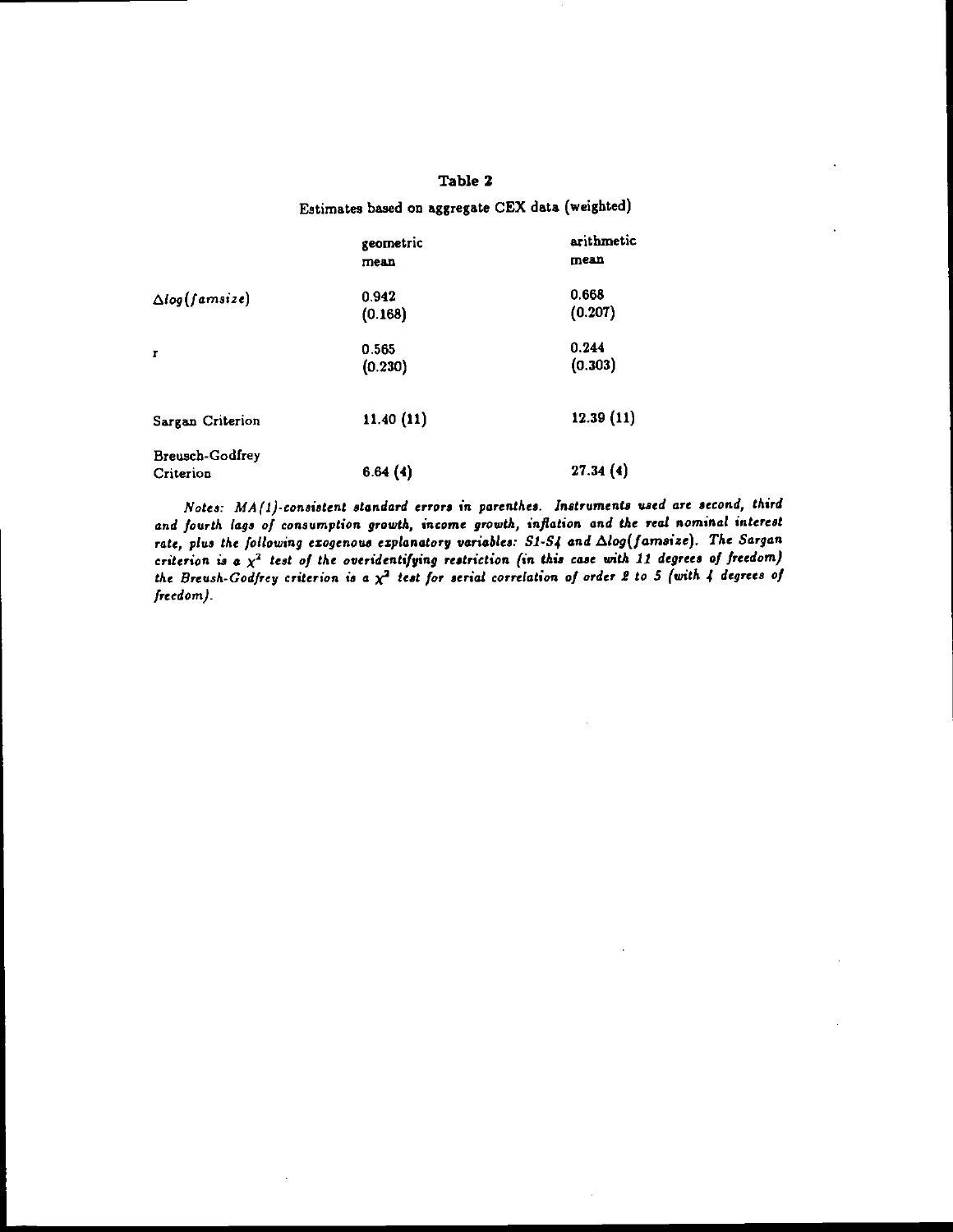model (where we have taken the logarithm of the arithmetic mean, as is normally doneon aggregate time series data). <sup>12</sup> Four seasonal dummies (S1-S4) are introduced to take into account seasonality in preferences. Changes in family size are also used as an explanatory variable. The real interest rate is the final explanatory variable, and is treated as endogenous in estimation. We allow for an MA(1) error term reflecting measurement error and/or time aggregation, by correcting all standard errors and choosing instruments lagged 2 or more quarters. <sup>13</sup>

Two differences between the two columns are noticeable. First, the point estimates of the parameters are different. In particular, the coefficient on the interest rate, which is usually interpreted as the elasticity of intertemporai substitution, is less than half in size when estimated using incorrectly aggregated data. Second, and more importantly, even though the Sargan test of overidentifying restrictions does not signal any violation for either equation, the Breusch- Godfrey test for correlation of second to fourth order strongly rejects the null for the equation estimated on incorrectly aggregated data.<sup>14</sup>

Higher order serial correlation is inconsistent with theory predictions, and would - given a parsimonious instrument list - lead to the type of rejections of the overidentifying restrictions often reported in studies using aggregate data (e.g.: Hansen and Singleton, 1982).

As we argue in the following section, there are reasons to believe that equation (1') is misspecified. The differences obtained estimating the two equations, however, are an indication of the importance of aggregation effects.

### 3.2 Food consumption

Most of the US literature on the life cycle model based on micro data has used the PSID, which contains only information on food consumption.<sup>16</sup> This is a very serious limitation. The assumption necessary to justify the use of food to study the intertemporal allocation of consumption is that utility is separable between food and other consumption goods. All available studies of demand systems strongly reject such hypothesis. Furthermore, if the aim of the exercise is to estimate behavioral parameters, such as the elasticity of intertemporal substitution, it is ques-

<sup>&</sup>lt;sup>12</sup> We have used CEX-provided population weights to enhance comparability with published National Accounts data, but similar results obtain when unweighted averages are taken instead.

<sup>&</sup>lt;sup>13</sup> The GMM estimator used to obtain the estimates in table 2 is the same as that used for the subsequent tables and is discussed in section & and in the appendix.

<sup>14</sup> These results are similar to those reported for UK micro data in Attanasio and Weber (1993). Excess sensitivity tests fail to find a significant coefficient on income growth in either specification.

A notable exception is Lusardi (1992) who used the CEX.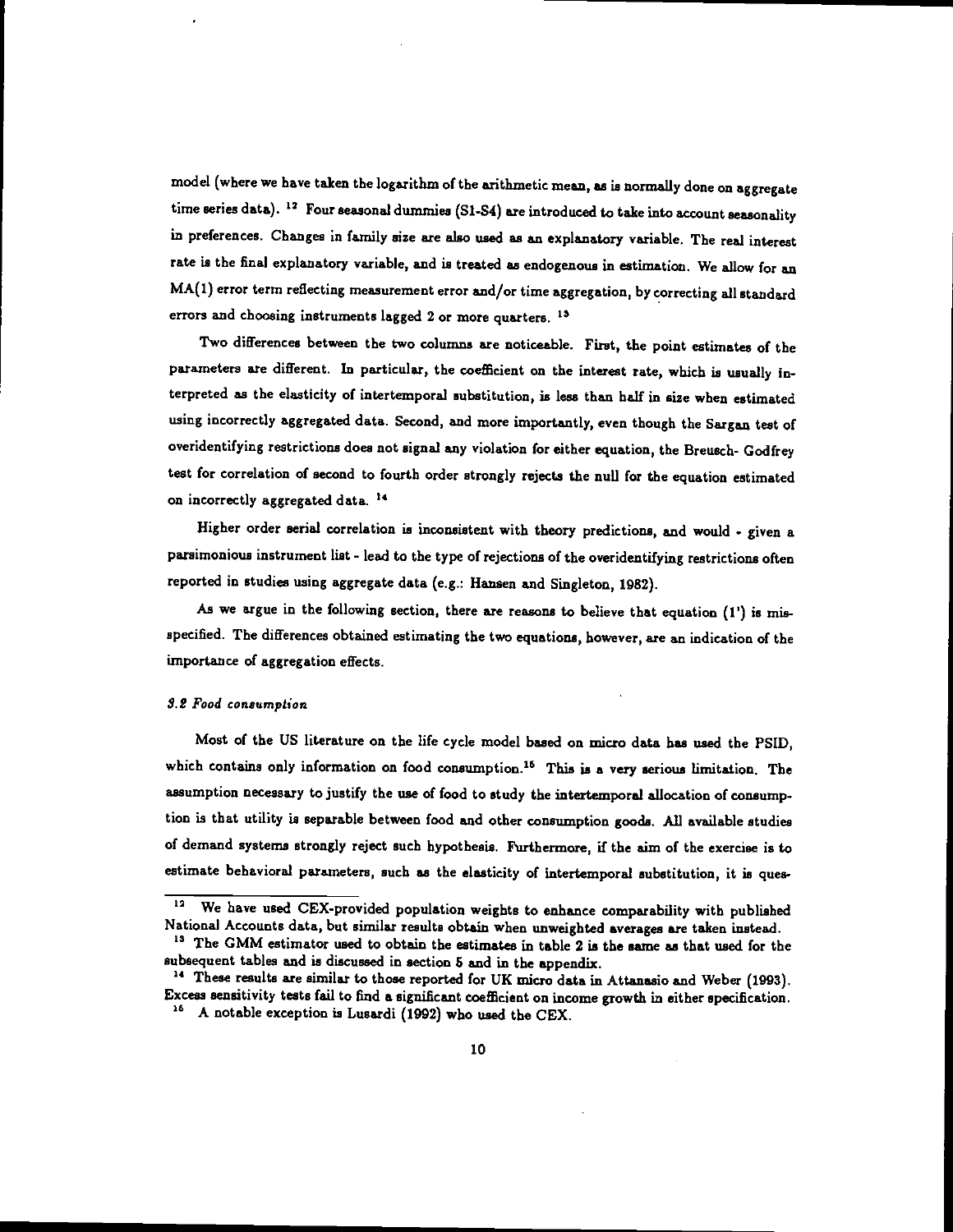tionable whether those obtained using food consumption are indicative of the substitutability over time of total consumption. Finally, the isoelastic specification often assumed in empirical studies is particularly ill-suited for food,which is a necessity.

In Table 3, we report the results obtained estimating equation (1) with consumption defined as expenditure on food. While the econometric technique used is slightly different,  $1<sup>d</sup>$  the specification of the equation is similar to that estimated by several authors, such as Zeldes (1989), Runkle (1991) and Keane and Runkle (1992). In column (1) the rate of growth in food consumption at the cohort level is related to the real interest rate (obtained subtracting the rate of growth in food prices from the nominal rate), and to other control variables such as seasonal dummies and the log of family size. Instruments used include second to the fourth lags of interest and inflation rates, second to the fourth lags of income, food and other non-durable consumption growth as well as a polynomial in age and lagged demographics. The results are not greatly affected by the introduction of other demographic variables or by a change in the instruments.

The estimate of the coefficient on the interest rate is negative and statistically different from zero. The Sargan criterion does not indicate a rejection of the overidentifying restrictions.

In the second column we add to the specification the rate of growth in labor income. The coefficient of this variable is estimated at 0.18 with a standard error of 0.07. Its introduction does not affect considerably the remaining coefficients or the test of overidentifying restrictions.

In the third column, we add to the specification in the second column the rate of growth of consumption of other non-durable commodities. The coefficient on this additional variable is estimated at 0.17 with a s.c. of 0.10, which makes it marginally different from zero. The point estimate of the coefficient on income is greatly reduced and it is no longer statistically different from zero. The coefficient on the interest rate is still negative and (marginally) different from zero.

In the final column we remove the rate of growth of income. The coefficient on other nondurables is now strongly significant. The coefficient on the interest rate, however, is still negative, but not statistically different from zero.<sup>17</sup>

We interpret the evidence in Table 3 as indicating that the non-separability between food and other non-durables is a potentially important problem.

 $16$ The techniques used to obtain the results in table (3) are analogous to those used for the subsequent tables and are discussed in detail in section 5 and in the appendix.

<sup>&</sup>lt;sup>17</sup> As we pointed above, the food figures for 1980 and 1981 might be of particularly low quality. Because of this we re-estimated the columns in Table 3 over the period 1982:3 to 1990:4. The results, available upon request, are very similar to those in Table 3.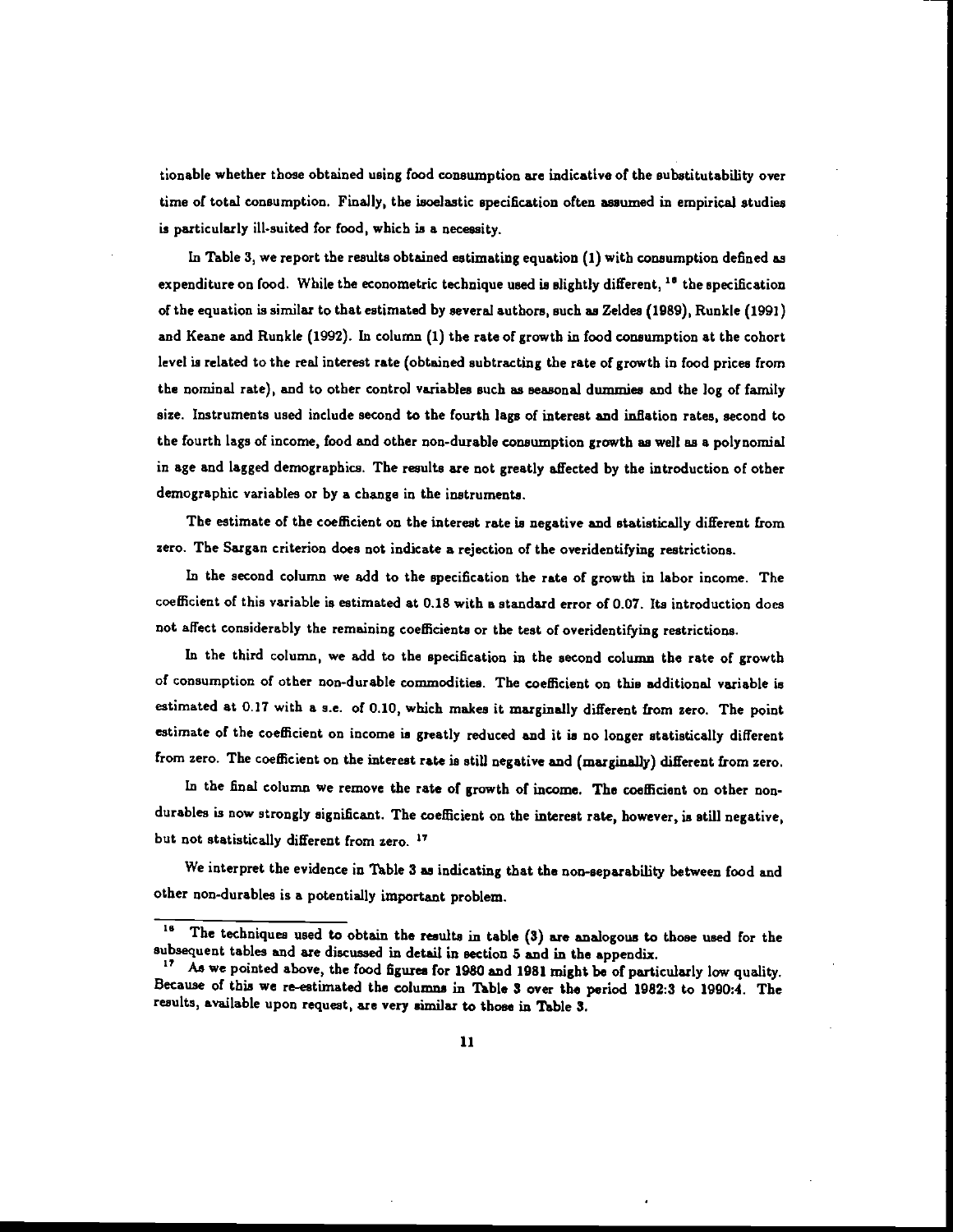## Table 3

Estimates based on food consumption

|                            | (1)      | (2)      | (3)      | (4)      |  |
|----------------------------|----------|----------|----------|----------|--|
| $\Delta log$               | 0.459    | 0.271    | 0.292    | 0.383    |  |
| fam. size                  | (0.142)  | (0.165)  | (0.158)  | (0.160)  |  |
| $\pmb{r}$                  | $-0.733$ | $-0.862$ | $-0.551$ | $-0.369$ |  |
|                            | (0.253)  | (0.277)  | (0.363)  | (0.323)  |  |
| $\Delta log$               |          | 0.177    | 0.101    |          |  |
| labor income               |          | (0.067)  | (0.089)  |          |  |
| $\Delta log$               |          |          | 0.170    | 0.189    |  |
| $other$ non $-$ durab. $-$ |          | ٠        | (0.104)  | (0.088)  |  |
| Sargan Crit.               | 12.1     | 11.6     | 10.2     | 10.2     |  |
| p-value                    | (0.88)   | (0.86)   | (0.89)   | (0.95)   |  |
| Number of<br>observations  | 288      | 288      | 288      | 288      |  |

Notes:  $MA(1)$ -consistent standard errors in parenthes. Instruments used are second, third and fourth lags of food and other durable consumption growth, income growth, inflation and the nominal interest rate, the second lag of family size growth plus the following exogenous variables:  $S1-S4$  age and age squared. The Sargan criterion is a  $\chi^2$  test of the overidentifying restriction.

 $\ddot{\phantom{0}}$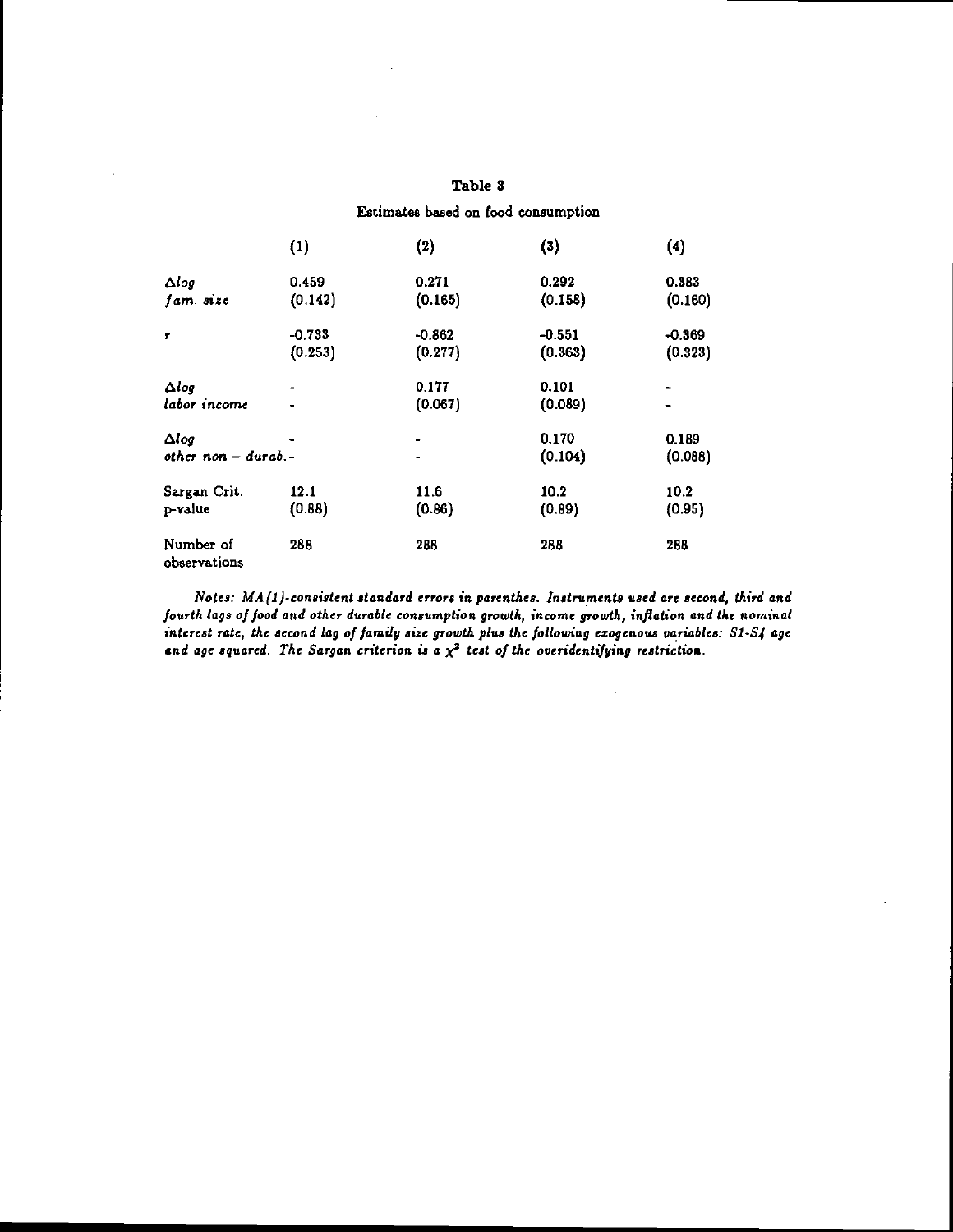The estimates of the elasticity of food consumption growth to the real interest rate presented here differ from those available in the literature. <sup>18</sup> These differences could be due to a variety of factors including, for instance, the use of a different survey in which the timing of food expenditure is better determined. An important difference is in the econometric methodology. The use of synthetic panels (rather than a short panel at the individual level) affords important gains in the time dimension of the sample. Given that the error term has an expectational component, this is a matter of great importance (consistency issues are further discussed in section 5).

#### 4. The allocation of consumer expenditure over time with multiple commodities

Food is a necessity and it is unlikely, as we have shown in the previous section, to be separable from other non-durables. Therefore food expenditure is inadequate to study the intertemporal allocation of consumption. On the other hand, even when data on total non-durable expenditure are available, it is not obvious that its intertemporal allocation could be described, in the presence of large changes in relative prices, by a single price index. It might be necessary to model the intratemporal and the intertemporal allocation of consumption simultaneously.

In this respect several modelling strategies are available. One could formulate within period utility as a function of several commodities and consider the Euler equation for each of them. The main problem here is to find a flexible direct utility function which nests the isoelastic case (and for which integrability conditions can be imposed by setting data independent restrictions on the parameter space). Alternatively, one could consider flexible specifications for marginal utilities and estimate the Euler equations from those. In this case, however, quasi- concavity of the implied utility function might be hard to impose. Finally, one can choose to work with an indirect utility function which captures both non-homotheticity and non-separability.

We adopt this last strategy. While most of the theoretical results used in the analysis are well known at least since Gorrnan (1959), the specification of preferences we present is relatively new. We introduce an empirically tractable way to consider the intertemporal allocation problem when within period utility depends on several commodities. Our specification relaxes the assumption of homotheticity and therefore does not allow the characterization of intertemporal allocation by means of a single price index. The homothetic case, however, is nested as a special case and can be obtained with simple restrictions on the parameters we estimate.

Our specification of preferences is similar to that used by Blundell, Browning and Meghir

<sup>18</sup> See, for instance, Zeldes (1989), Runkle (1991), Keane and Runkle (1992).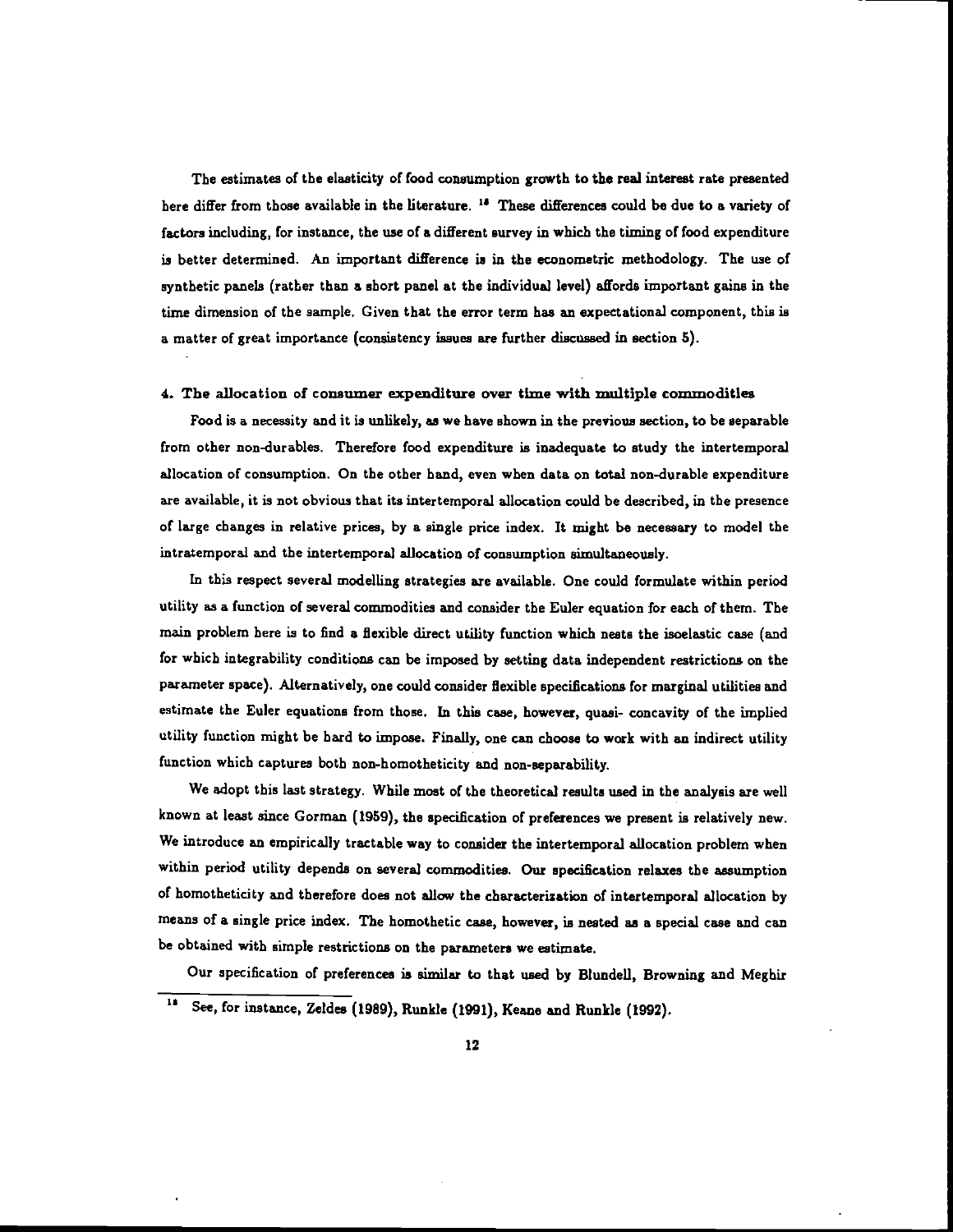(1994) in a recent paper, but presents the key advantage of producing an Euler equation for consumption which nests equation (I) when preferences are homothetic.

We proceed in two steps. We first estimate a flexible demand system which satisfies integrability conditions. The results obtained in this first step are then used to construct the, price indexes necessary to characterize intertemporal allocation. The parameters that enter the Euler equation can then be estimated.

#### 4.1 Multiple Commodities and the Euler Equation

Let us first consider the representative agent problem as formulated in most macro economic papers:

(2a) 
$$
Max E_t \sum_{i=0}^{T-t} U(c_{t+j})(1+\delta)^{-i}
$$

(2b) subject to 
$$
A_{t+1} = (1 + r_{t+1})A_t + y_t - p_t c_t
$$

where  $A_t$  are the assets at the beginning of period  $t$ ,  $c_t$  is expenditure on an homogeneous and non-durable consumption good,  $y_t$  is income in period  $t$ , and  $r_{t+1}$  is the nominal interest rate between periods  $t$  and  $t + 1$ .

Equations (2a) and (2b) give rise to the standard Euler equation for consumption. In the literature, the instantaneous utility function is often parametrized as the following CRRA utility function which gives constant elasticity of intertemporal substitution equal to  $\sigma$ .

(2c) 
$$
U(c_t) = \frac{1}{1-\frac{1}{\epsilon}}c_t^{1-\frac{1}{\epsilon}}
$$

Equation (1) in the previous section can be obtained log-linearizing the first order condition for the maximization problem  $(2a)-(2c).^{19}$  When one considers several commodities, one can think of as total expenditure deflated by an appropriate price index. However, as Gorman (1959) proved,

<sup>&</sup>lt;sup>19</sup> The constant of equation (1) includes the log of the discount rate  $\beta$  and various terms reflecting second and higher moments of the conditional distribution of  $\epsilon_{t+1}$ . If  $\epsilon_{t+1}$  is conditionally lognormal, the constant will include only the variances of consumption growth and the interest rate as well as their covariance. An implicit assumption which is usually made is that changes in these conditional moments are uncorrelated with the instruments used.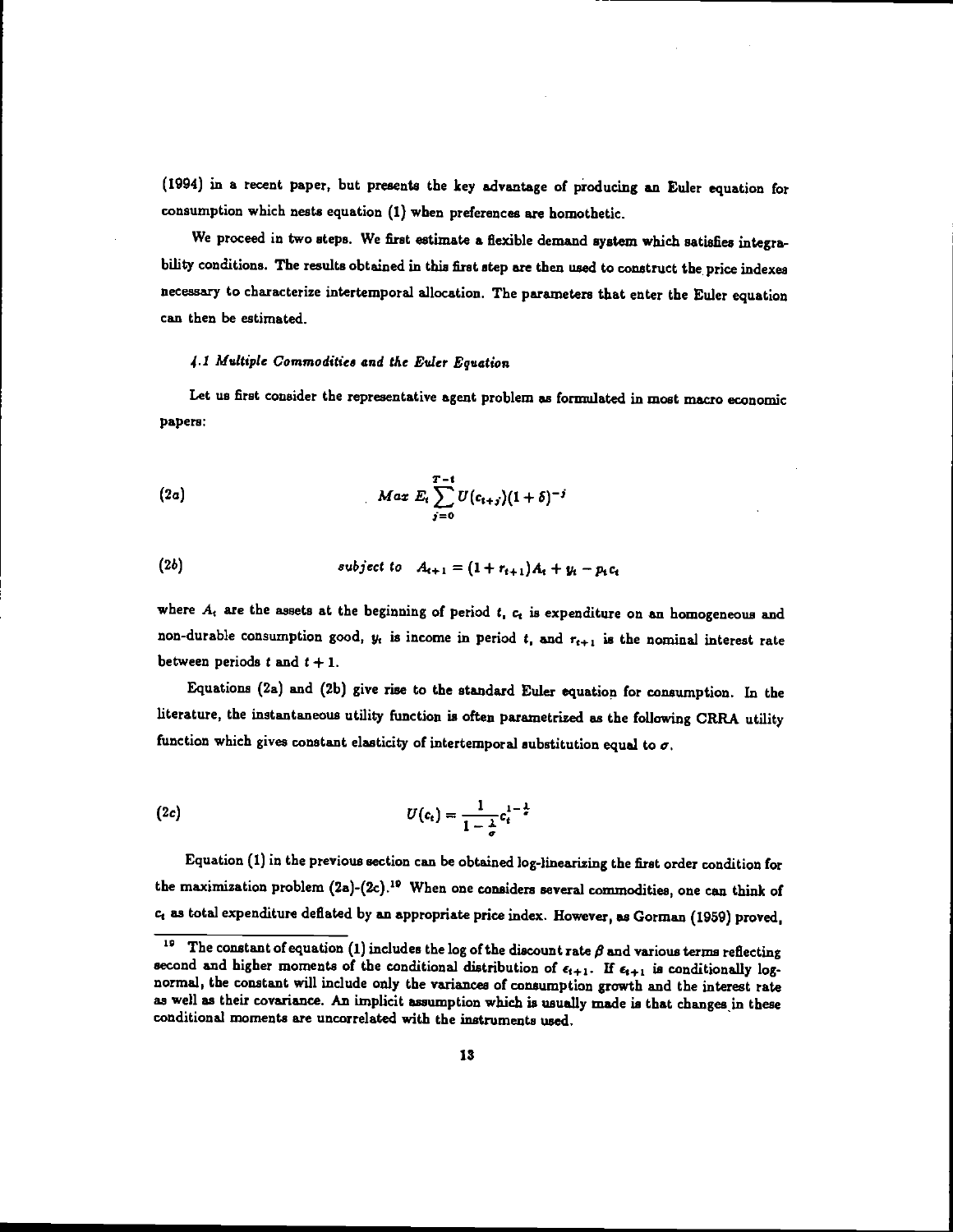only under very stringent conditions the intertemporal optimization problem can be determined on the basis of a single price index.

One can interpret (2a) as the utility index of a consumer who breaks her optimization problems in two steps: in the first step, she decides how much total expenditure  $X$  to allocate to each time period. In the second step, she allocates X to different goods  $(q_1, ..., q_N)$ , according to their relative prices and to  $X$  itself (some goods will be luxuries, some necessities). Suppose the second step produces demand equations of the Almost Ideal type (see Deaton and Mueilbauer (1980)):

(3) 
$$
\frac{q_{it}p_{it}}{X_t} = \alpha_i + \sum_j \gamma_{ij} ln(p_{jt}) + \beta_i [ln(X_t) - ln(a(p_t)]
$$

where the p's are individual prices (and p is the corresponding price vector), and  $\alpha$ ,  $\gamma$  and  $\beta$ 's are preference parameters (which will be functions of demographic characteristics, employment, etc., as in Blundell, Pashardes and Weber (1993)). If all the  $\beta$ 's are zero, preferences are homothetic, and the indirect utility function for period-t consumption is:

$$
(4) \hspace{1cm} V = F\left[\frac{X_t}{a(p_i)}\right] = F[c_t]
$$

where  $F[.]$  is a monotonic transformation (which cannot be identified from the demand system alone and determines the intertemporal allocation), and  $ln(a(p_i)) = a + \sum \alpha_i ln(p_{ii}) +$ .5  $\sum_i \sum_j \gamma_{ij}^* ln(p_{i}t) ln(p_{jt})$ . Equation (4) implicitly defines  $c_i$  as nominal expenditure  $X_i$  deflated by  $a(p_i)$ .

On the other hand, if the  $\beta$ 's are non-zero, violating homotheticity, the indirect utility function becomes:

(5) 
$$
V^* = F[(\frac{X_t}{a(p_t)})^{\frac{1}{t(p_t)}}]
$$

where  $b(p_i) = \prod_i p_{ii}^{\beta_i}$ , i.e a zero-degree homogeneous price index (adding-up implies  $\sum_i \beta_i = 0$ ). This second price index takes into account the different impact price changes have on utility according to the type of good they refer to  $(\beta_i > 0$  for luxury goods,  $\beta_i < 0$  for necessities).

Neglecting the existence of this second price index may lead to spurious inferences. Equation (1) will suffer from omitted variable bias, because no account is taken of changes in  $b(p_i)$  over time. This problem is particularly severe if, over the sample period analyzed there are large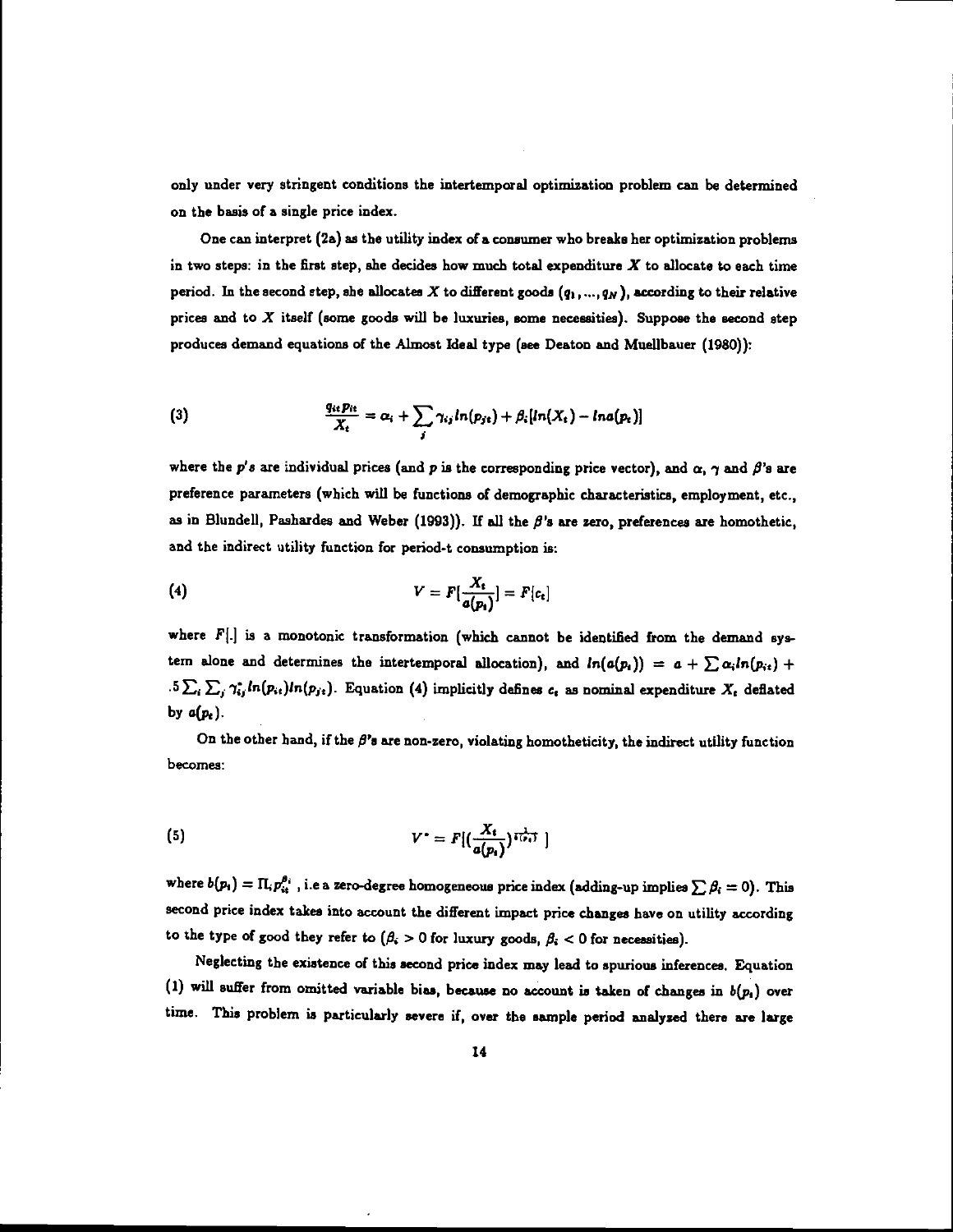changes in relative prices across luxuries and necessities (for instance, if luxuries become relatively more expensive in booms, and cheaper during recessions).

If we substitute equation (2a) with the following,

(6) 
$$
U = \sum_{t} \frac{1}{1 - \frac{1}{\sigma}} [(\frac{X_t}{a(p_t)})^{\frac{1}{k(p_t)}}]^{1 - \frac{1}{\sigma}} (1 + \delta)^{-t}
$$

the Euler equation (1) becomes:

(7) 
$$
\Delta[\frac{1+\sigma(b(p_{t+1})-1)}{b(p_{t+1})}ln(c_{t+1})] = \psi + \sigma[r_{t+1}^* - \Delta ln(b(p_{t+1})] + c_{t+1})
$$

This expression looks daunting, but neatly simplifies to equation (1) when all the  $\beta$ 's are zero (in which case  $b(p) = 1$ ). <sup>20</sup>

When the  $\beta$ 's are not zero, the second price index is subtracted from the standard definition of the real interest rate, and it affects the coefficient on consumption growth. The equation is easy to estimate, particularly if the  $\beta$ 's are known in advance: this is the case if we estimate Engel curves separately in each year. However,  $\sigma$  is no longer the elasticity of intertemporal substitution: its multi-good definition is (Browning, (1987))  $EIS = (-)\frac{V_s}{X V_s}$  where an x subscript denotes the partial derivative with respect to  $X$ . This implies:

$$
EIS=-\frac{\sigma b(p)}{1+\sigma(b(p)-1)}
$$

We can rewrite equation (7) as:

(7') 
$$
\Delta \frac{ln(c_{t+1})}{b(p_{t+1})} = \psi + \sigma[r_{t+1}^* - \Delta ln(b(p_{t+1}) - \Delta(ln(c_{t+1}) - \frac{ln(c_{t+1})}{b(p_{t+1})})]
$$

<sup>3°</sup> Blundell, Browning and Meghir (1994) estimate an Euler equation similar to (7), but with further non-linearities. Their analysis is different in two respects. On the one hand, their demand system is more general than ours as it is consistent with a wider pattern of Engel curves (and nests the Almost Ideal case from which we start). On the other hand, their monotonic transformation in  $V^*$  takes as argument a non-linear function in X. This second feature implies that even in the homothetic case their Euler equation does not simplify to equation (1). In the Almost Ideal case, for instance, their Euler equation involves taking the logarithm of log(consumption) - a particularly unappealing data transformation, which rules out very low, but theory-consistent consumption levels.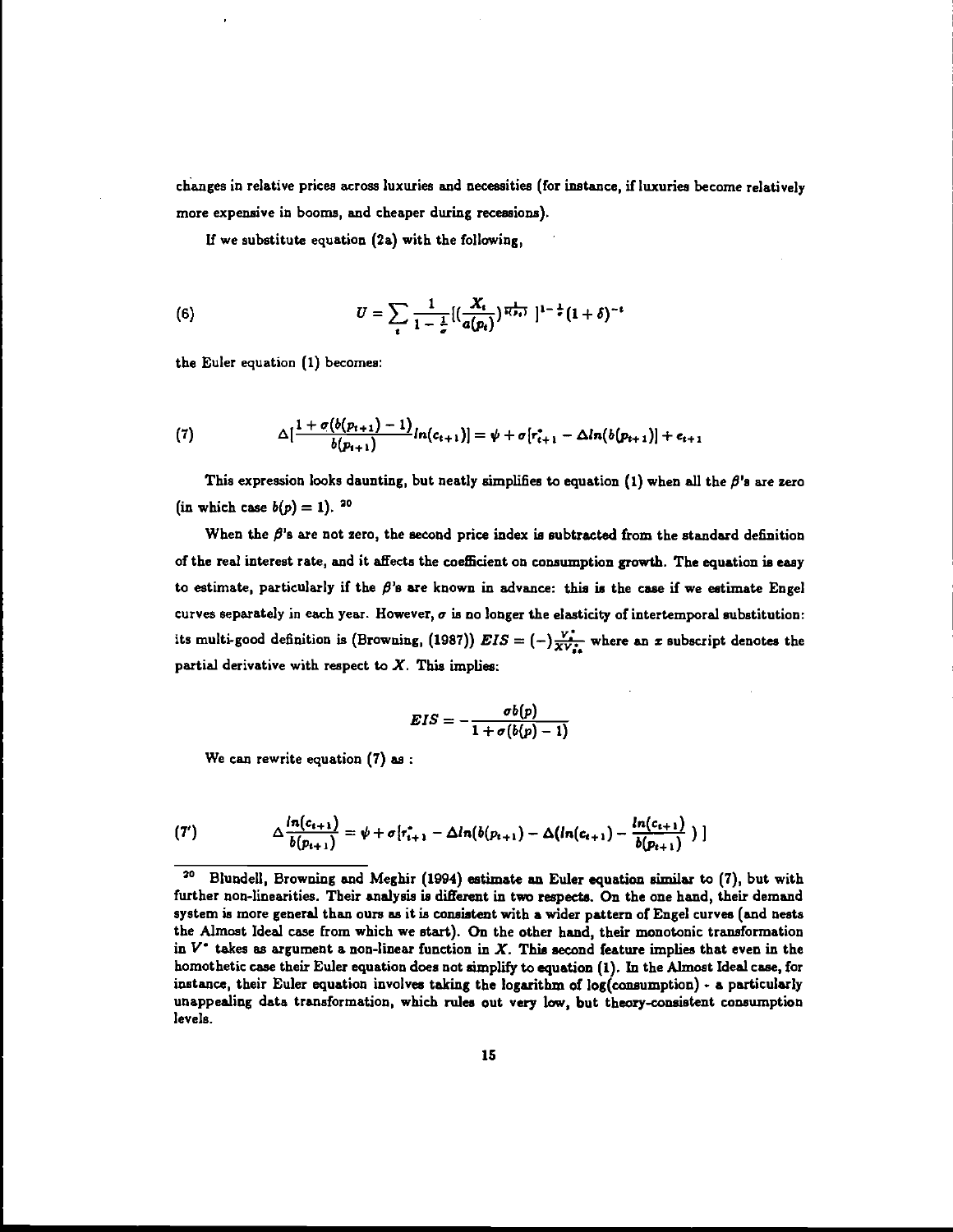which is the specification we use in our empirical work. Here, the dependent variable is the first difference in the log real consumption divided by b(p) (a number close to 1). On the right-hand side, the real interest rate (obtained subtracting from the nominal rate the rate of inflation in  $a(p)$ ) is further deflated by the growth rate of the second price index,  $b(p)$ , and by a correction term, which is the difference between consumption growth as normally defined and the dependent variable.

### 4.2 Tuning up the model

Before even trying to fit the model described above to the data, a number of simple modifications are necessary. These allow the model to explain some obvious, and yet quantitatively important, features of the data.

(1) Household consumption exhibits large seasonal fluctuations which are clearly inconsistent with a simple minded version of the life-cycle model. A simple way of introducing seasonal fluctuations is to have the utility function depending on seasonal shifts, so that a given amount of expenditure gives different levels of utility in different quarters. This framework has been used (among others) by Miron (1986) on aggregate data and by Attanasio and Weber (1993) on micro data. In the log-linearized Euler equation used in this paper, this specification implies the use of seasonal intercepts in a regression of the rate of growth of consumption on the interest rate.

(ii) The utility derived from a given amount of expenditure obviously depends, among other things, on family composition. In general, it is quite difficult to model properly intra-household decisions. Fertility choices are probably endogenous and should be modeled simultaneously with consumption and labor supply behavior. However, it is quite easy to introduce some simple corrections to make the model more realistic. We assume that utility is shifted by a number of demographic variables such as the number of children of various ages, the number of adults, etc. Such a framework allows for fairly flexible adult equivalent schemes. The instantaneous utility function for a generic household  $h$  that will be used in the empirical application below is the following:

$$
U_t^h = U(C_i^h)\phi(Z_t^h,\theta)
$$

where  $C_t^h$  is total family expenditure and  $\phi(Z_t^h, \theta)$  is a function of various demographic variables. If the function  $\phi$  is given by  $\phi(Z_t^h,\theta) = exp(\theta' Z_t^h)$ , the term  $\theta \Delta Z_t^h$  will enter the Euler equation for consumption. Changes in  $\phi$  are equivalent to a time-varying discount  $\delta$ . For this reason we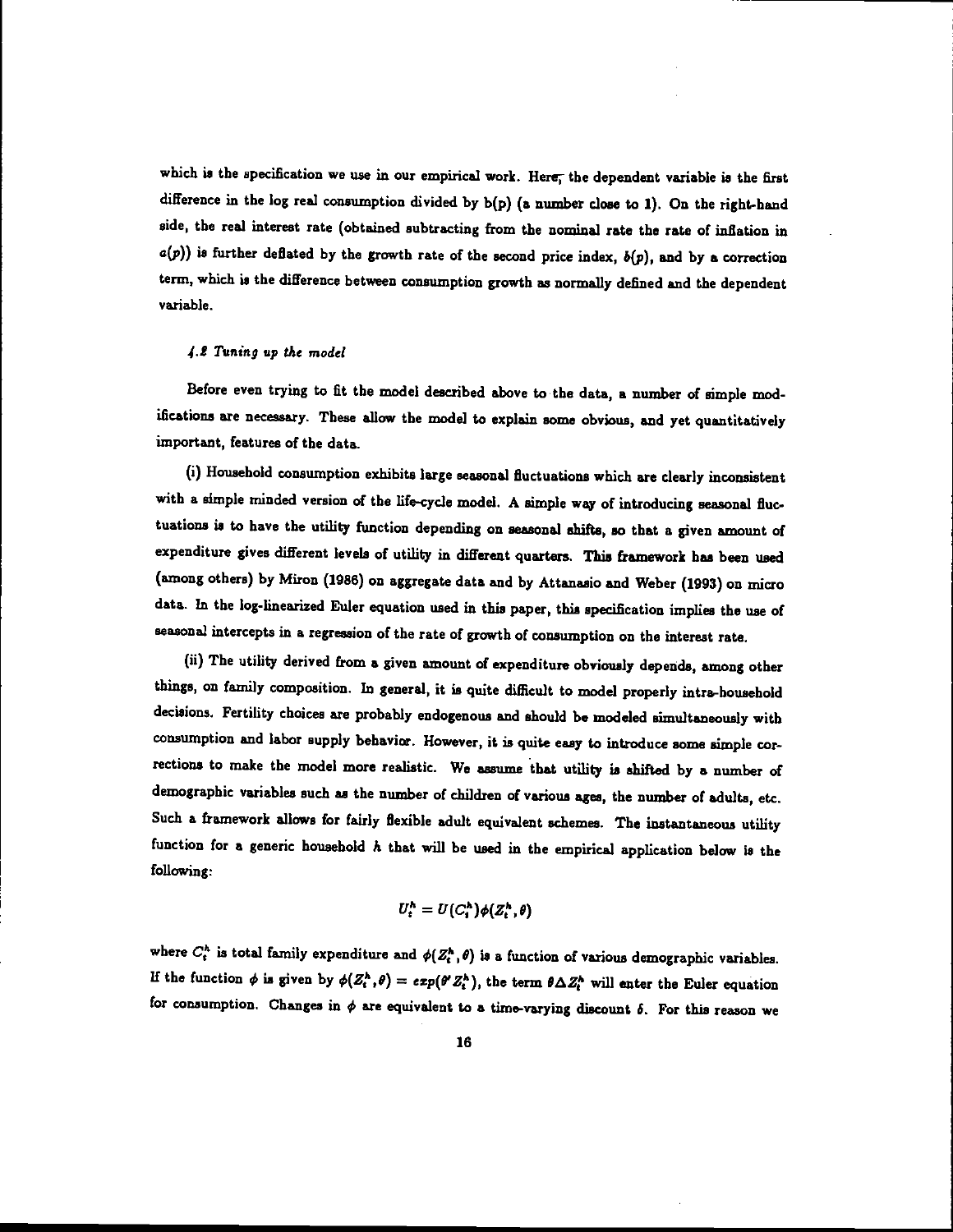shall refer to  $\phi$  as 'the discount factor'.  $^{21}$ 

Demographic variables are also likely to affect the demand system. As a consequence they will also have an indirect effect on the Euler equation through the price indexes  $a(p)$  and  $b(p)$ .

(iii) An implicit and potentially controversial assumption often used in papers that estimate Euler equations for consumption is that of separability of the utility function between consumption and leisure. While in this paper we do not model explicitly labor supply behavior, we argue that non-separability between consumption and leisure can be taken into account in a very simple way. Common sense tells us that the level of utility obtained from a given amount of expenditure depends on labor force participation variables: when a member of the household works, he or she will have to bear a number of job-related expenses that will be reflected in total consumption expenditure. These job-related expenses will affect both the intertemporal allocation of expenditure (normally increasing expenditure when leisure is low) and the intratemporal allocation (by making leisureintensive commodities relatively more expensive). For this reason, we allow for leisure effects in the demand system - thus producing price deflators that depend on leisure, but also capture direct intertemporal leisure effects by introducing leisure-related variables in the Euler equation.

In practice, we introduced as determinants of the marginal utility of consumption a number of labor supply variables, reflecting both employment status and hours. This strategy allows us to avoid the formal modeling of labor supply, with the complications arising from corner solutions and institutional constraints. This obviously only identifies conditional preferences (see Browning and Meghir (1991)).

### 5. Econometric Issues

As we said in Section 2, the CEX survey is a rotating panel. Rather than employing the (short) panel dimension of the survey, which is probably dominated by seasonal factors, we decided to construct synthetic panels. We define cohort by the year of birth of the household head. Our technique is equivalent to using the interaction of time and group dummies as instruments. We impose an age limit (23-60) and a cell size limit (150) on the cohorts we consider, so that our synthetic panel is not balanced.<sup>22</sup>

<sup>&</sup>lt;sup>21</sup> An analogous parametrization applies to the non-homothetic case, where C is defined as  $\left(\frac{X_{k}}{a(p_1)}\right)^{\frac{1}{k(p_1)}}$ .<br>
<sup>22</sup> See Desta (1985), Benuning Desta and light (1985) and MeEtt (1992). We also superi

See Deaton (1985), Browning, Deaton and Irish (1985) and Moffitt (1993). We also experimented with groups formed by year of birth and educational attainment. The education groups were the same as those used in the estimation of the demand system. The reason we only report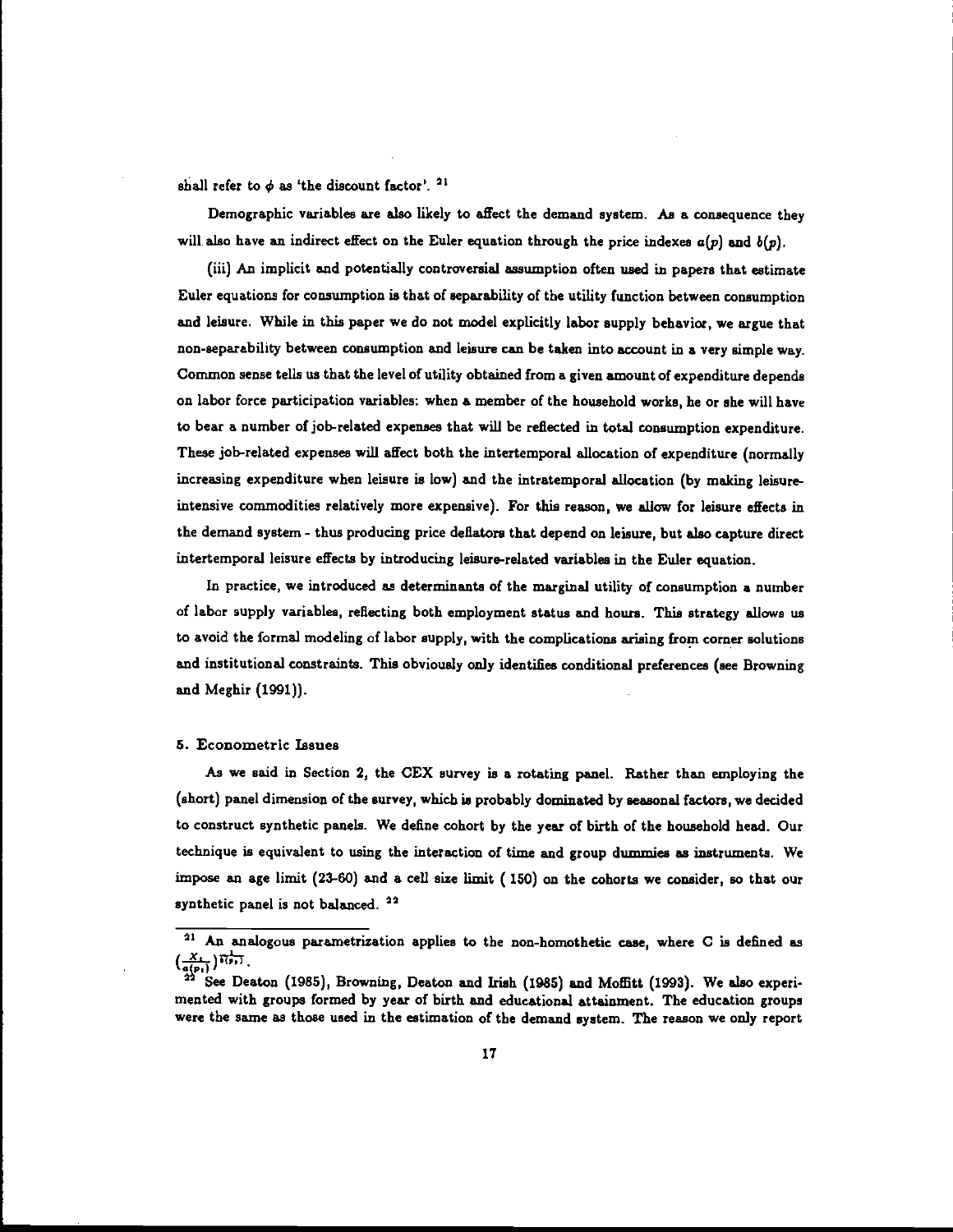There are several advantages in the use of synthetic panel techniques to estimate an Euler equation. First, averaging over individuals belonging to a group should eliminate additive idiosyncratic measurement error.

Second, it is known that if the panel dimension is short, the introduction of household specific fixed effects gives inconsistent estimates, unless the instrument used are strictly exogenous (see Runkle (1991)). Taking cohort averages over long time periods can get round this problem: because we observe groups for the whole sample period (at least potentially), the relevant dimension is the total length of the period covered by the survey, not how long each household stays in it. A similar argument can be made about the presence of aggregate shocks. If we think our sample is long enough so that expectational errors are averaged out, the use of more or less standard IV techniques gives us consistent estimates. This solves the small T problem discussed by Chamberlain (1984) and Hayashi (1987).

Third; we do not need to worry about attrition as much as we should if we were using a long panel. In this respect, as stressed by Moffitt(1993), the use of a time series of cross section has some advantages relative to the use of panel data.

Fourth, even though we work with aggregate data, in that we sum over the individuals belonging to a certain group, we can control the aggregation process directly. In this respect, as we saw in section 3, we can perform interesting exercises to evaluate the extent of aggregation biases.

The use of synthetic panels, however, does not by itself solve some important econometric problems. First, it does not help deal with non-additive measurement error. We should stress that any form of non-additive measurement error in the variables of which we take averages, induces inconsistent estimates. Second, it does not eliminate concerns about non-random attrition. In particular, we have to rely on the assumption that the population from which the sample is drawn is homogeneous over time. This assumption might be violated if, for instance, there is a relationship between mortality and wealth. If this is the case each cohort would become progressively 'richer' as it ages and therefore we would overestimate the rate of growth of consumption for older cohorts.

Averaging over cells of relatively small size induces measurement error in the levels, which

results based on birth year cohorts is that by crossing cohorts and education groups we are left with very small cells giving rise to extremely noisy data. The results were extremely imprecise.

<sup>&</sup>lt;sup>23</sup> Of course this argument impinges on the assumption that our sample is large enough so that expectational errors are averaged out. While 44 quarterly observations might not be a very large number, it should be stressed that our sample period includes two recessions and a long period of moderate growth.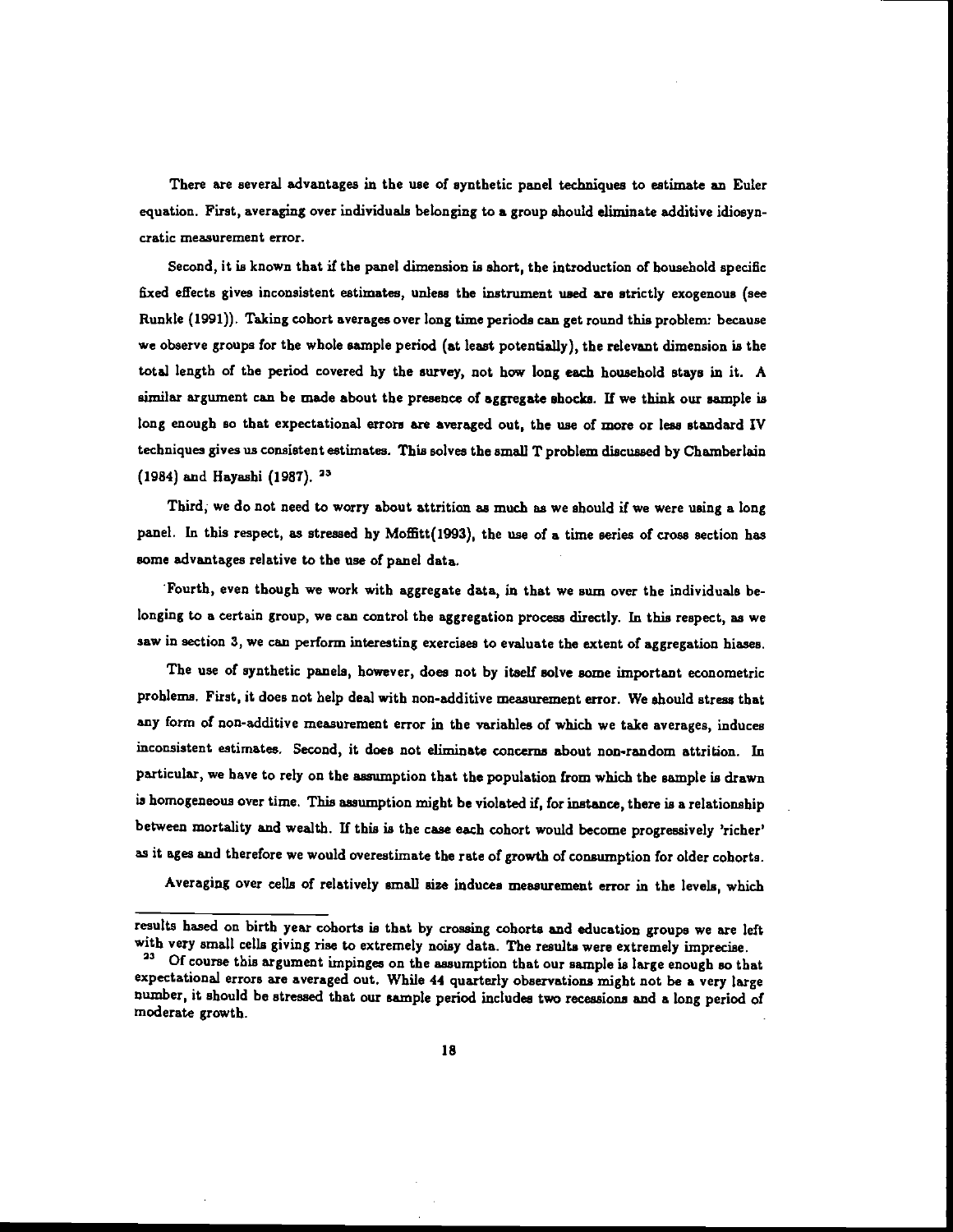in turn implies an  $MA(1)$  structure in the first differences. <sup>24</sup> The reason for this is obvious. If the sample for a given quarter  $t$  includes a very rich household, this will induce a positive measurement error in the consumption growth at time t followed by a negative measurement error a time  $t + 1$ . The error of equation (1) is therefore going to be made of two components. A white noise component which reflects expectational errors and an MA(l) component with a coefficient of -1. The sum of a white noise and an MA(1) is an MA(l). The size of the coefficient of this MA(l) depends on the relative magnitude of the variances of the expectational error and of the measurement error.

if the only error to equation (1) and its extensions was an expectational one, instruments dated  $t - 1$  and earlier would be valid ones. Our data, however, do indicate negative first order autocorrelation, thus suggesting that measurement error is an important issue. Because of this, the instruments dated  $t - 1$  are invalid, but instruments lagged 2 and more periods yield consistent estimates.

The panel dimension of the CEX implies that temporally adjacent cells do not include completely different households. For instance, households at their first interview in time period t, appear also at time  $t + 1$ ,  $t + 2$  and  $t + 3$ . On the other hand those at the 4th and last interview at time t, also appear at time  $t - 1$ ,  $t - 2$  and  $t - 3$ . If we ignore the rotating nature of the panel and use all the households in the construction of the relevant variables and of the instruments, we get inconsistent estimates in the presence of household specific fixed effects. On the other hand, using only one interview per household involves the loss of a substantial amount of information.

To get around this problem we use all observations in the construction of the variables that enter our regression and select subsamples on the basis of the interview number in the construction of instruments. Namely, we use only households at the fourth interview in the construction of lag 2 instruments, households at the fourth and third interview for lag 3 instruments and we exclude households at the first interview for lag 4 instruments. This scheme guarantees that there is no overlap between the households used in the construction of the instruments and those used in the construction of the variables that enter the estimated equation.

<sup>&</sup>lt;sup>24</sup> The presence of measurement error induced by small cell size is relevant for all the householdspecific variables considered in the equation, even for those, such as family composition, that could be conceivably be considered as exogenous. The only exception is age, that we define as median cohort age, and is therefore unaffected by sampling variability.

Hall (1988) suggests that if the planning horizon is shorter than the frequency of the observed data, the Euler equation has  $MA(1)$  errors. The sum of two independent  $MA(1)$  processes is again an MA(1) process.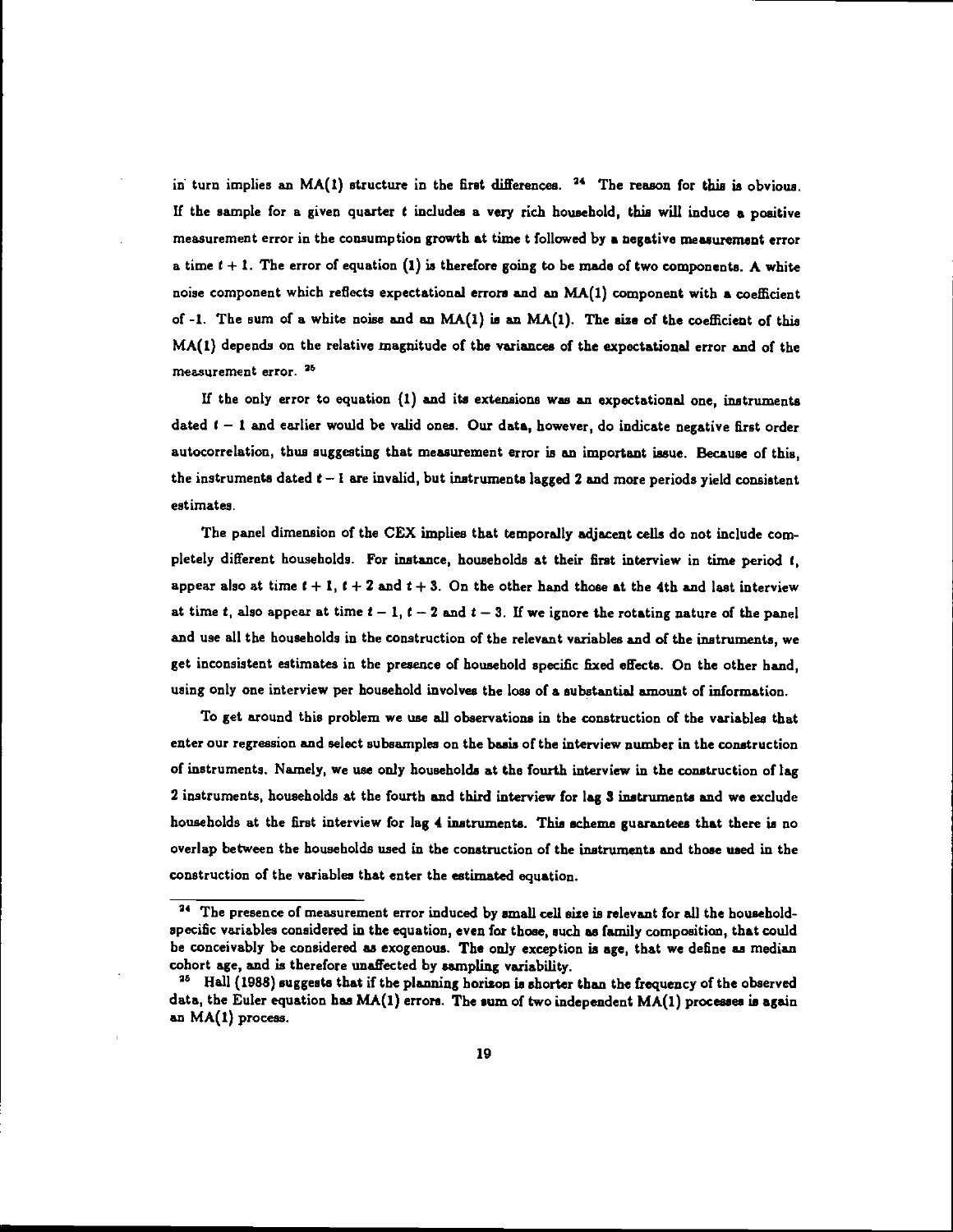The presence of  $MA(1)$  residuals for each cohort is not the only problem with the error structure of equation (1). Because we estimate it for N cohorts simultaneously, the expectational errors for a given time period for different cohorts are likely to be correlated. We allow for contemporaneous correlation among the residuals of different cohorts. We also allow for the presence of arbitrary heteroscedasticity which is likely to arise because of differences in cell sizes.

The complicated error structure of equation (1) estimated for several cohorts simultaneously has to be taken into account in the construction of an efficient estimator and in the estimation of its standard errors. 26 Details are provided in the appendix, where we describe in detail the GMM estimator we use.

A final issue is the way we treat instruments. In principle, we could 'stack' the instruments for each cohort (effectively imposing the same reduced form for all cohorts), or we could have different first stage regressions for each cohort. Given the limited number of observations, we decided to 'stack' the instruments.<sup>27</sup>

### 6. Results.

This section describes the results obtained estimating our preferred specification. First, we present the estimation of a simple demand system. This shows that the we need at least two price indexes to describe intertemporal allocation over time. This follows from the fact that food consumption is a necessity and from the fact that over the sample period the relative price of food and other non-durable changed dramatically.

The estimation of the demand system allows us to construct the price indexes which are necessary to determine intertemporal allocation. We show the time series behavior of these price indexes and discuss the implications of their omission.

Second, we present the results obtained estimating equation (7') and contrast them to those obtained estimating equation (1).

### 5.1 Demand system

<sup>&</sup>lt;sup>26</sup> A GLS type transformation can generate inconsistent estimates if involves filtering the system backward (see Hayashi and Sims (1983)). Deaton (1985) shows that the cross sectional second moments can be used to improve the efficiency of the standard Instrumental Variable estimator, by giving less weight to the instruments more affected by sectional variability. Unfortunately, as noted by Fuller (1987), there is no guarantee that the resuJting projection matrix be positive definite in finite samples. We do not make use of these corrections because of their finite sample unreliability.

<sup>&</sup>lt;sup>27</sup> For a discussion of these issues, see Attanasio and Browning (1991a).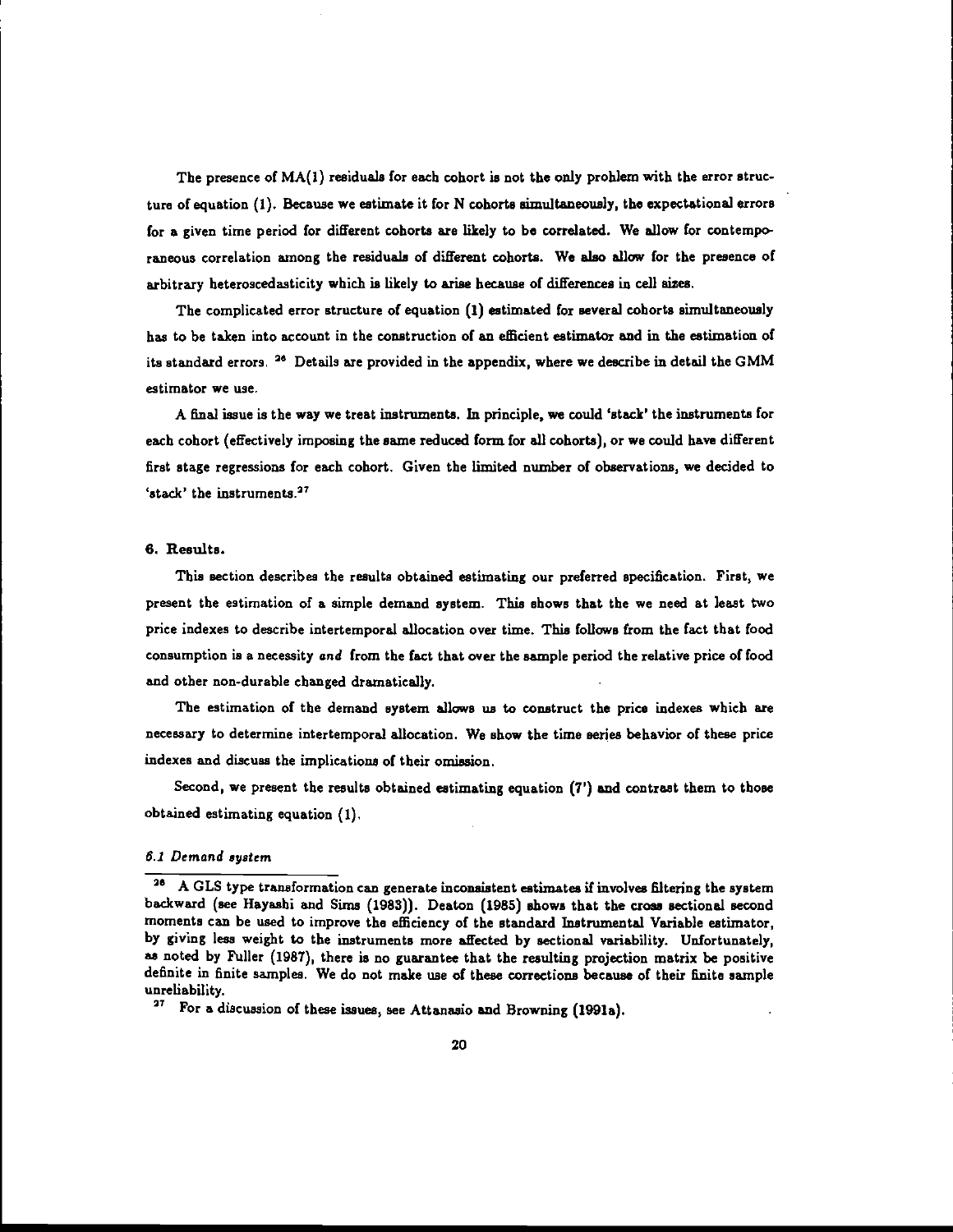We split total non-durable expenditure on food and all other non-durable goods and services. This split, while arbitrary, has the advantage of grouping (potential) necessities separately from (potential) luxuries, and of defining commodities for which zero expenditures are not reported.

The two-commodity demand system we estimate is of the Almost Ideal type (see equation (3) above): the dependent variables are the budget shares of food and of other non-durables, the explanatory variables are their prices and total non-durable expenditure (the budget), deflated by a linearly homogenous price index,  $a(p)$ . Because the budget shares add up to one an equation is redundant and we estimate and report just the food equation without loss of generality.

In principle, all preference parameters  $(\alpha, \gamma$  and  $\beta's)$  could vary across households. We restrict their variation in the following ways: we assume  $\gamma'$ s and  $\beta'$ s to be constant within educational groups, and the  $\alpha'$ s to depend on a few demographic and labor market variables. We therefore estimate separate budget share equations for food for each of four groups formed on the basis of the education attainment of the household head: high school dropouts, high school graduates, college dropouts and college graduates. For each educational group the a parameter (which affects both the intercept and the  $a(p)$  index deflating nominal expenditure) is allowed to depend on some deterministic variables (seasonal dummies and a zero-one indicator for the 1980-1 wave of interviews), some demographic indicators (age of the head, single adult dummy, total number of family members, number of children) and a few zero-one labour market variables (head unemployed, second adults works full time, second adult works part time, log of female leisure). Al! of these variables affect significantly the budget share of food for at least one educational group, but none of the non-deterministic variables plays a key role in determining the  $\beta$  parameter, i.e. the degree on non-homotheticity.

In order to avoid the measurement error problems (discussed in Blundell, Pashardes and Weber, 1993) which plague household- level data, we have estimated consistently aggregated budget share equations at the cohort level. This is equivalent to treating all explanatory variables as endogenous, and using year-quarter-cohort dummies as instruments. We concentrated on 10 yearof-birth cohorts and therefore have 430 observations for each equation. In estimationwe impose all theory restrictions (homogeneity is never rejected; symmetry is marginally rejected in two of the four equations).

In Table 4, we report parameter estimates for  $\beta$  and descriptive statistics of some key elasticities by educational group. Two things are worth noticing. First, the estimates confirm, not surprisingly, that food is a necessity. Second, the budget elasticities of food expenditure decline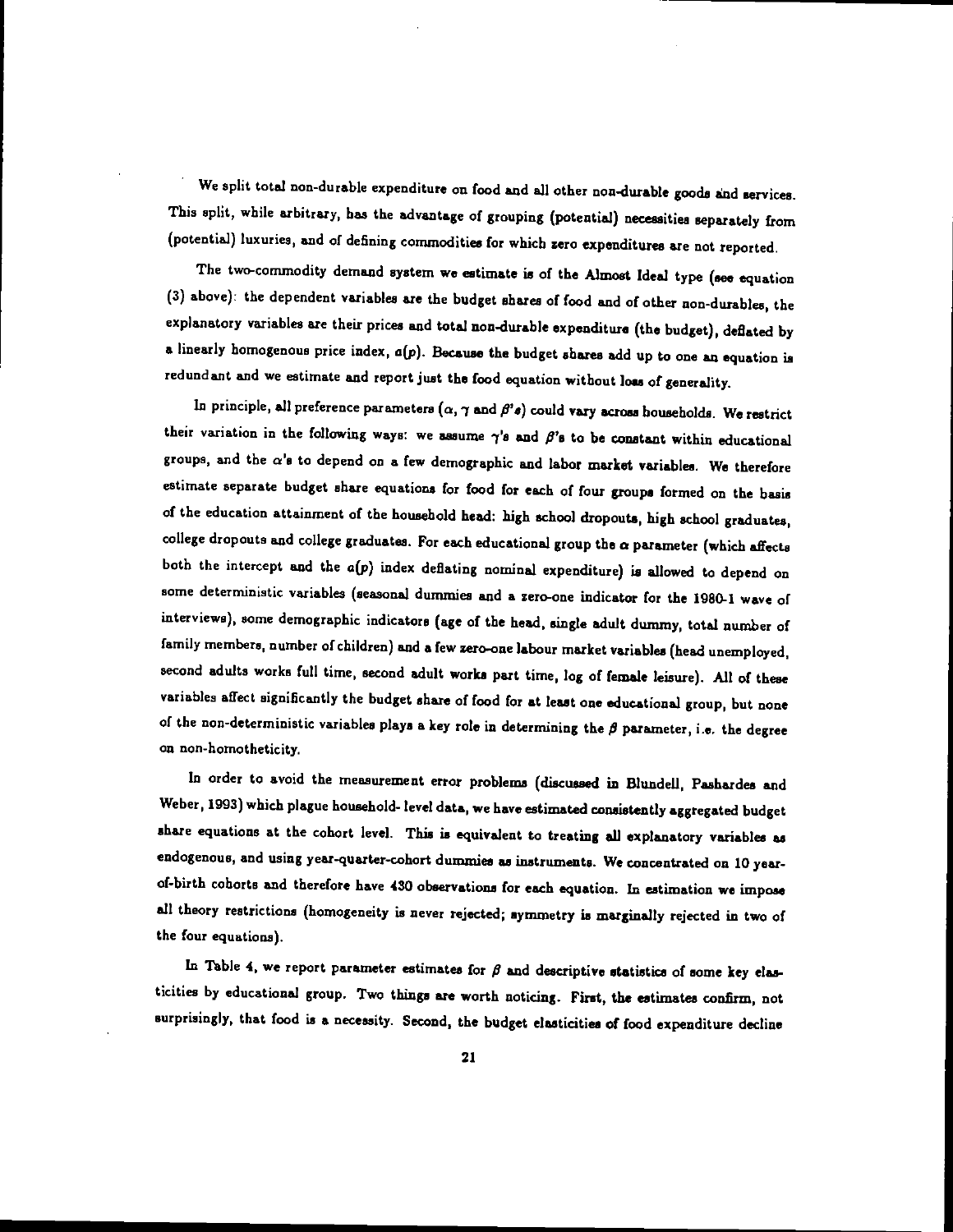# Table 4

# Elasticities derived from the demand system

|                              | β       | budget elasticity | uncompensated price |
|------------------------------|---------|-------------------|---------------------|
|                              | (s.e)   | at the mean       | elast. at the mean  |
| High School dropouts         | $-064$  | 0.877             | $-577$              |
|                              | (.016)  | (0.03)            | (0.06)              |
| High School Graduates -. 074 | (.016)  | 0.841<br>(0.035)  | $-513$<br>(0.06)    |
| College Dropouts             | $-.099$ | 0.781             | $-.580$             |
|                              | (.011)  | (0.025)           | (0.06)              |
| College Graduates            | $-166$  | 0.616             | $-438$              |
|                              | (.011)  | (0.027)           | (0.08)              |

Note: Standard errors in parentheses. The standard errors of the elasticities at the mean are computed using the delta method.

 $\bar{z}$ 

 $\mathcal{A}$ 

J.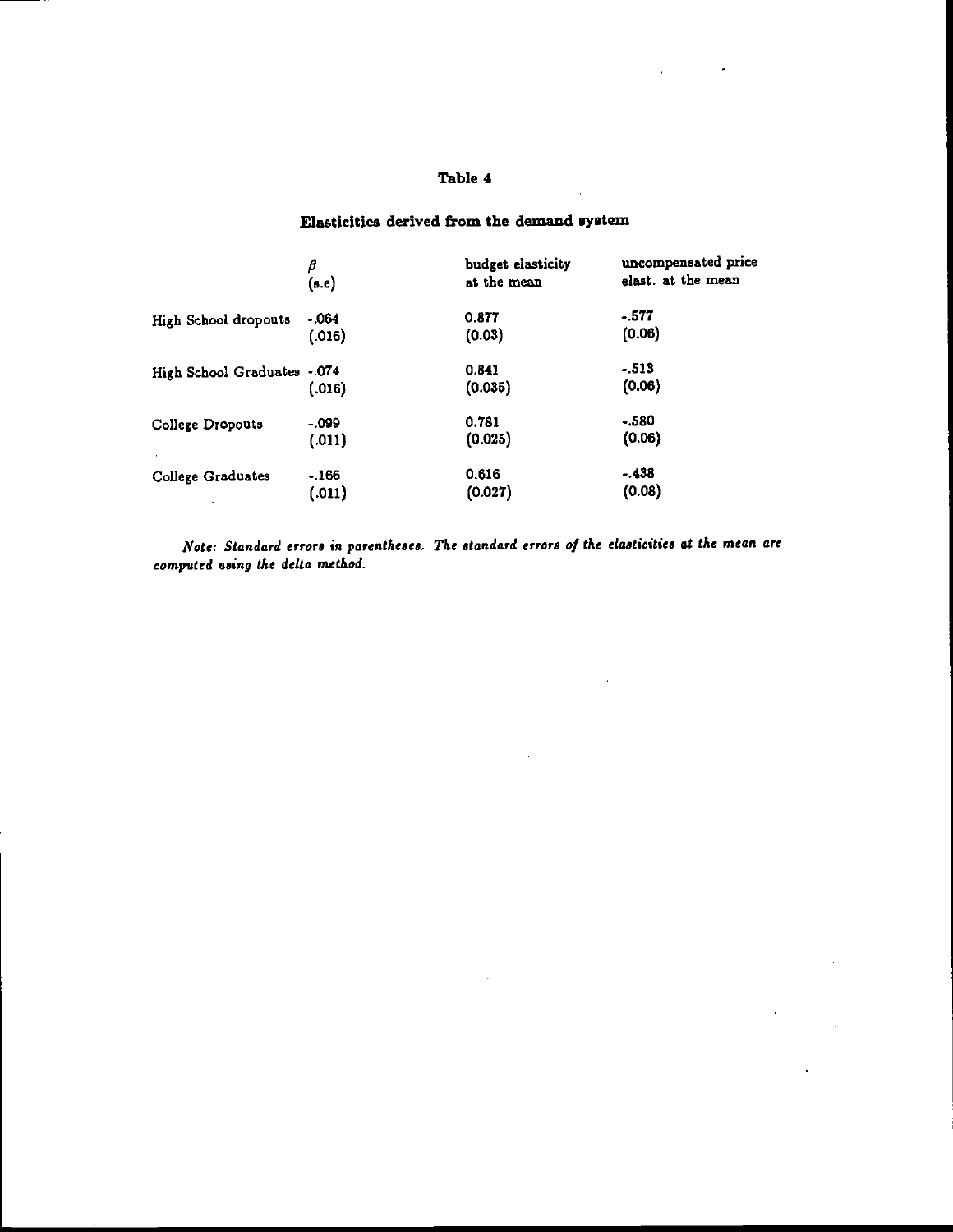monotonically with educational attainment, ranging from 0.88 for high school dropouts to 0.61 for college graduates. Price elasticity is lowest for college graduates and (in absolute value) considerably less than unity.

### 6.2 Euler equations

In Table 5, we report the results obtained estimating the Euler equation (7). They incorporate the estimates of the demand system discussed above through the price indexes and are obtained by the GMM techniques discussed in section 5 applied to average cohort data.<sup>25</sup>

In the first 3, columns we present estimates of three different specifications for the entire sample period and 8 cohorts. Because, as stressed above, the 1980 and 1981 survey might be of lower quality we re-estimate the three specifications on a shorter sample period. We report these results in columns 4 to 6.

To the basic specification (7'), we add several variables which are meant tocapture the effects of changing family composition and labor supply on the discount factor  $\phi(.)$ . After trying several specifications we settled on the one reported. The main conclusions we draw are robust to the inclusion of additional demographic variables or to the exclusion of some of the less significant ones.

In the specification reported the discount factor  $\phi(.)$  is assumed to depend on seasonal dummies, on the log of family size, on the number of children between the ages of 0 and 15, on a dummy which equals unity if the wife works full time, on the log of annual hours of leisure enjoyed by the wife (computed as 5000 minus the number of hours of work) and a dummy for single individuals. Other variables that were considered during the specification search include the number of children of various ages, a dummy for part time working wife, and the number of earners. <sup>29</sup> We also considered variables such as the number of vehicles and dummies for home-ownership.

All variables in the equation, with the exception of seasonals, are instrumented. There are two reasons to use this procedure. First, some of the variables considered are choice variables determined simultaneously with consumption. Second, all of them are subject, given the size of our sample, to measurement error. As argued above the presence of measurement error and therefore of MA(l) residuals makes lag-one instrument invalid. The instruments used were second,

<sup>25</sup> No attempt is made to correct the standarderrors for the use of generated regressors.

The cohort average of a dummy variable (such as that for working wifes) measure the proportion of households, within a particular quarter- cohort cell, which satisfy a particular condition.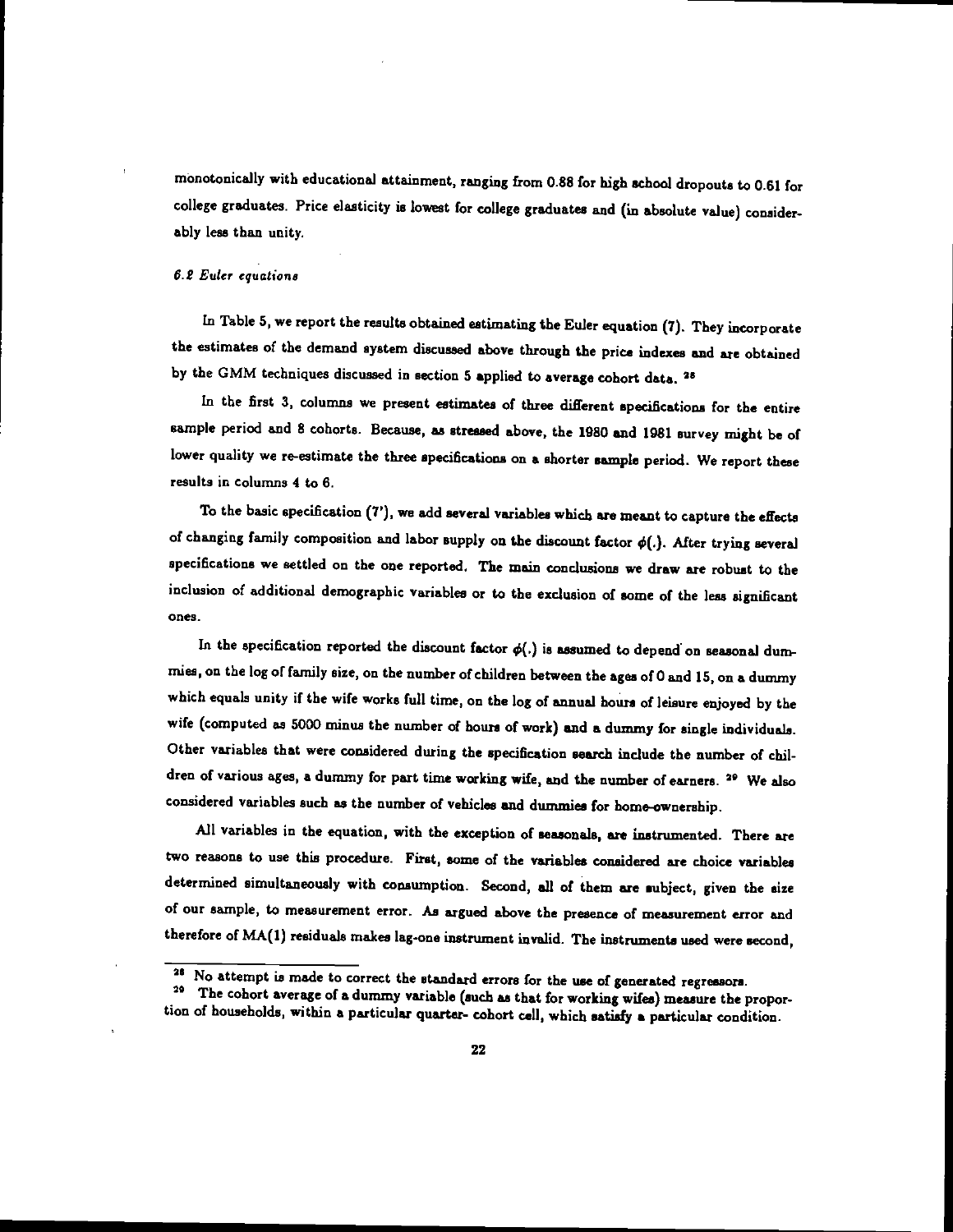|                    | $\left(1\right)$ | (2)       | (3)                 | (4)       | (5)       | (6)       |
|--------------------|------------------|-----------|---------------------|-----------|-----------|-----------|
| г.                 | 0.559            | 0.421     | 0.271               | 0.668     | 0.589     | 0.424     |
| 0.43               | (0.224)          | (0.250)   | (0.189)             | (0.189)   | (0.201)   | (0.156)   |
| $\Delta$ ljmsz     | 1.351            | 1.213     |                     | 1.619     | 1.563     |           |
| 0.17               | (0.357)          | (0.375)   |                     | (0.340)   | (0.356)   |           |
| $\Delta$ children  | $-0.498$         | $-0.451$  |                     | $-0.487$  | $-0.431$  |           |
| 0.18               | (0.156)          | (0.167)   |                     | (0.155)   | (0.163)   |           |
| Δωω                | $-0.816$         | $-0.857$  |                     | $-1.469$  | $-0.924$  |           |
| 0.12               | (0.442)          | (0.435)   |                     | (0.967)   | (0.462)   | ٠         |
| $\Delta$ inwi      | $-1.437$         | $-1.222$  | $\hat{\phantom{a}}$ | $-0.696$  | $-1.314$  | ٠         |
| 0.09               | (0.835)          | (0.797)   |                     | (0.751)   | (0.902)   |           |
| $\triangle$ single | $-1.214$         | $-1.038$  |                     | $-1.211$  | $-1.712$  |           |
| 0.12               | (0.712)          | (0.683)   |                     | (0.828)   | (0.773)   | ۰         |
| Δly                |                  | 0.121     | 0.306               | 0.107     | 0.090     | 0.247     |
| 0.25               |                  | (0.090)   | (0.068)             | (0.155)   | (0.068)   | (0.048)   |
| Sargan crit.       | 17.18            | 18.29     | 25.70               | 18.40     | 19.31     | 30.29     |
| $(p-value)$        | (0.64)           | (0.50)    | (0.36)              | (0.56)    | (0.44)    | (0.18)    |
| Est period         | 81:3-90:4        | 81:3-90:4 | 81:3-90:4           | 82:3-90:4 | 82:3-90:4 | 82:3-90.4 |
| Cohorts            | $1 - 8$          | $1 - 8$   | $1-8$               | $1 - 8$   | $1 - 8$   | $1-8$     |
| Obs.               | 288              | 288       | 288                 | 256       | 256       | 256       |

| Euler equation for total consumption expenditure |  |
|--------------------------------------------------|--|
| Using results from the demand system             |  |

Table 5

Notes: Asymptotic standard errors in parentheses. All specifications include a constant a three seasonal dummies. The instruments set is the same across columns and includes the second to fourth lag of consumption growth, inflation, nominal interest rates and labor income growth, the second an third lag of all the other variables in column (1), the second and third lag of the number of earners, three seasonal dummies, age, age squared and a constant. The numbers under the variable names are  $R^2$  of the first step regression on the 81:3-90:4 sample.

Legend:  $r =$  real interest rate,  $l$  f  $msz = log$  of family size, ww = dummy for wife working full time, lnwl = log of wife's annual hours of leisure, single= dummy for single consumers, ly = log of labor income, children = household members between 0 and 15.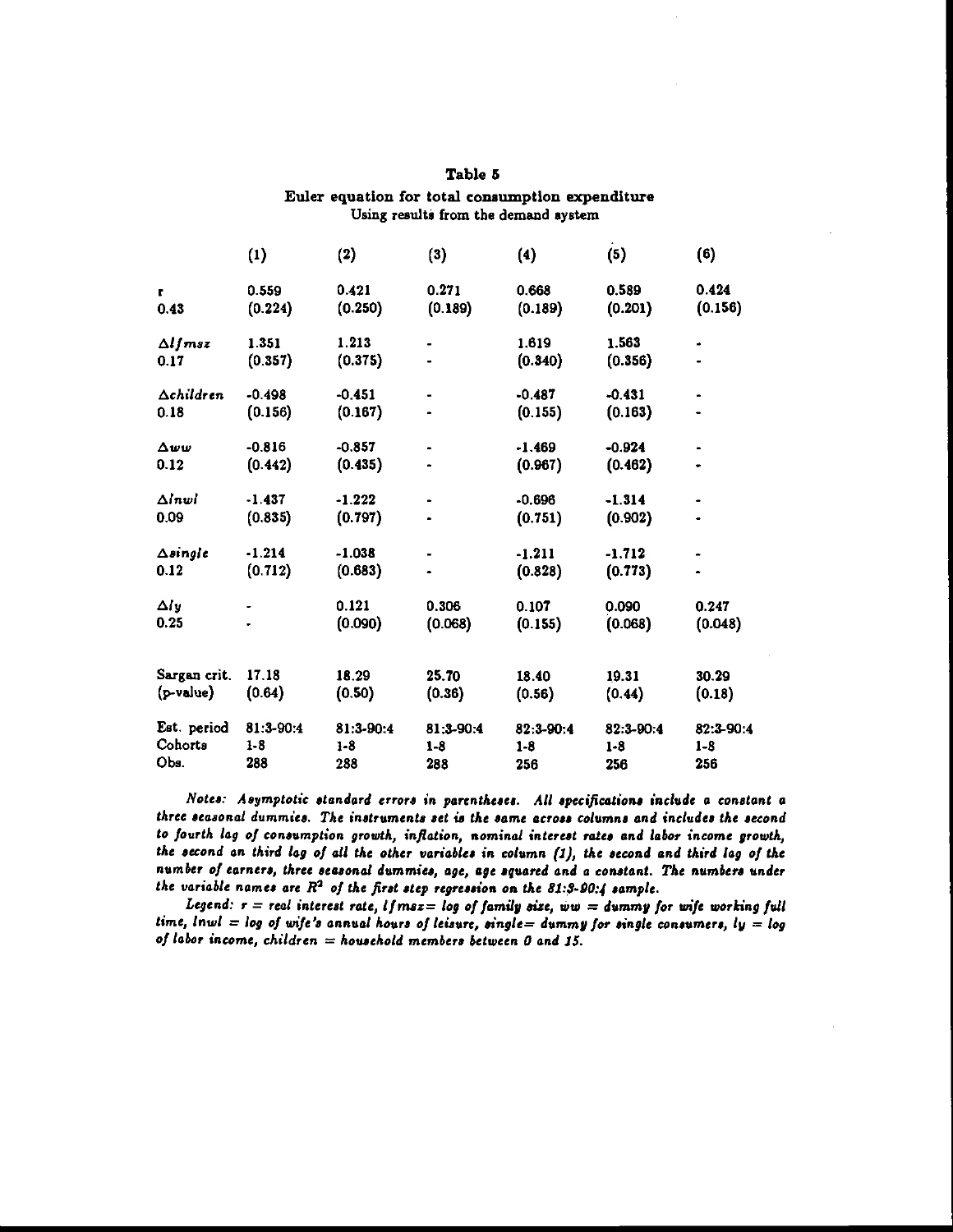third and fourth lag of interest rates, consumption and income growth and inflation, the second and third lag of all the variables considered in the discount factor, nad of the number of earners, age, age squared, a constant and three seasonal dummies. The reasons behind this choice of instruments are discussed below.

In the column with the variable names we report the  $R^2$ 's of the first step regression of each of the variables on the instruments (for the longer sample). In columns (1) and (4) we report our favourite specification. The coefficient on the interest rate is related to the elasticity of intertemporal substitution (cis), as evident from equation 7'. When preferences are homothetic so that  $b(p) = 1$ , such a coefficient is actually equal to the *eis*. In practice, the estimated parameters of our demand system and the behavior of relative prices, imply a very small variability of  $b(p)$  which, in the sample, ranges from 0.99 to 1.01. Therefore, for all practical purposes, we can consider the estimated coefficients on the real interest rate as an estimate of the cia. This coefficient is estimated at 0.56 (s.e.  $= 0.22$ ) for the whole sample and at 0.67 (s.e.  $= 0.19$ ) for the shorter period. This relatively high estimate of the cis is consistent with the result reported for the UK in Attanasio and Weber (1993).

As is evident from the estimates, some of the demographic variables are quite important. Attanasio et al. (1994) plot the life cycle profiles for the discount factors implied by a specification similar to the present one and estimated on the same data set. They show that, when used to solve and simulate a life cycle model, these estimated discount factors are able to generate not only the hump shaped profile which characterizes life cycleconsumption, but also the differences across education groups, 30

In columns (2) and (5), we add to the specification in columns (1) and (4), the rate of growth in labor income (including transfers).  $31$  The finding of a non-zero coefficient on this variable has been interpreted in the literature as evidence of excess sensitivity of consumption to labor income. The coefficient we estimate is relatively small and is not significantly different from zero. This result cannot be explained with the fact that the instruments used are unable to capture the variability in income growth: the  $R<sup>2</sup>$  of the first step regression for income growth is approximately 0.25, which is higher than the  $R^2$  for all the demographic and labor supply variables. Indeed, the main motivation for the inclusion of so many instruments and in particular of the lagged values  $\frac{1}{100}$  Even though the taste parameters are assumed to be the same across education groups, the

discount factors (and therefore the implied consumption profiles) will differ because the forcing<br>variables - demographics and labor supply- will differ across education groups.<br><sup>31</sup> We also tried the rate of growth in tot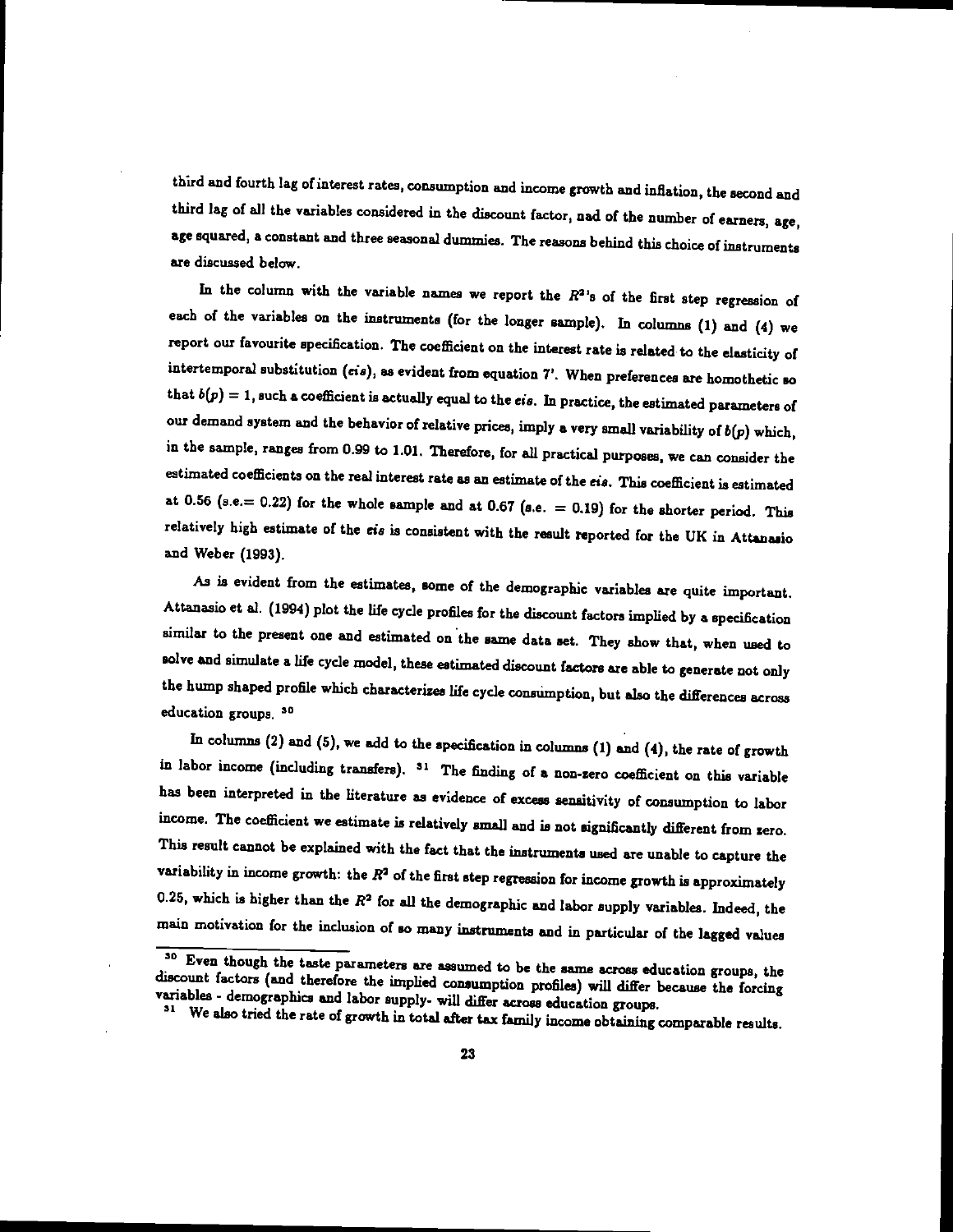|                                | (1)                       | (2)                       | (3)                       | (4)                       | (5)                         | (6)                       |
|--------------------------------|---------------------------|---------------------------|---------------------------|---------------------------|-----------------------------|---------------------------|
| r                              | 0.341<br>(0.276)          | 0.149<br>(0.347)          | 0.221<br>(0.263)          | 0.480<br>(0.282)          | 0.331<br>(0.316)            | 0.442<br>(0.218)          |
| $\Delta$ <i>l</i> f msz        | 1.172<br>(0.399)          | 0.948<br>(0.479)          |                           | 1.539<br>(0.383)          | 1.413<br>(0.417)            |                           |
| $\Delta$ children              | $-0.539$<br>(0.169)       | $-0.453$<br>(0.200)       | $\ddot{\phantom{1}}$      | $-0.617$<br>(0.186)       | $-0.558$<br>(0.192)         |                           |
| Δωω                            | $-1.551$<br>(0.666)       | $-1.560$<br>(0.639)       | $\bullet$                 | $-1.808$<br>(0.665)       | $-1.826$<br>(0.649)         |                           |
| $\Delta l$ nw $l$              | $-2.578$<br>(0.835)       | $-2.486$<br>(1.046)       |                           | $-3.207$<br>(1.185)       | $-3.011$<br>(1.144)         |                           |
| $\Delta$ single                | $-2.239$<br>(0.912)       | $-2.157$<br>(0.906)       |                           | $-2.744$<br>(0.828)       | $-2.567$<br>(0.987)         |                           |
| $\Delta$ ly                    |                           | 0.100<br>(0.103)          | 0.268<br>(0.067)          |                           | 0.094<br>(0.089)            | 0.223<br>(0.053)          |
| Sargan crit.<br>(p-value)      | 11.66<br>(0.92)           | 12.34<br>(0.87)           | 23.32<br>(0.50)           | 12.11<br>(0.91)           | 13.06<br>(0.84)             | 25.99<br>(0.35)           |
| Est. period<br>Cohorts<br>Obs. | 81:3-90:4<br>$1-8$<br>288 | 81:3-90:4<br>$1-8$<br>288 | 81.3-90:4<br>$1-8$<br>288 | 82:3-90:4<br>$1-8$<br>256 | 82:3-90:4<br>$1 - 8$<br>256 | 82:3-90:4<br>$1-8$<br>256 |

 $\overline{1}$ 

Table 6 Euler equaflon for total consumption expenditure Using Stone price index to deflate total non-durable expenditure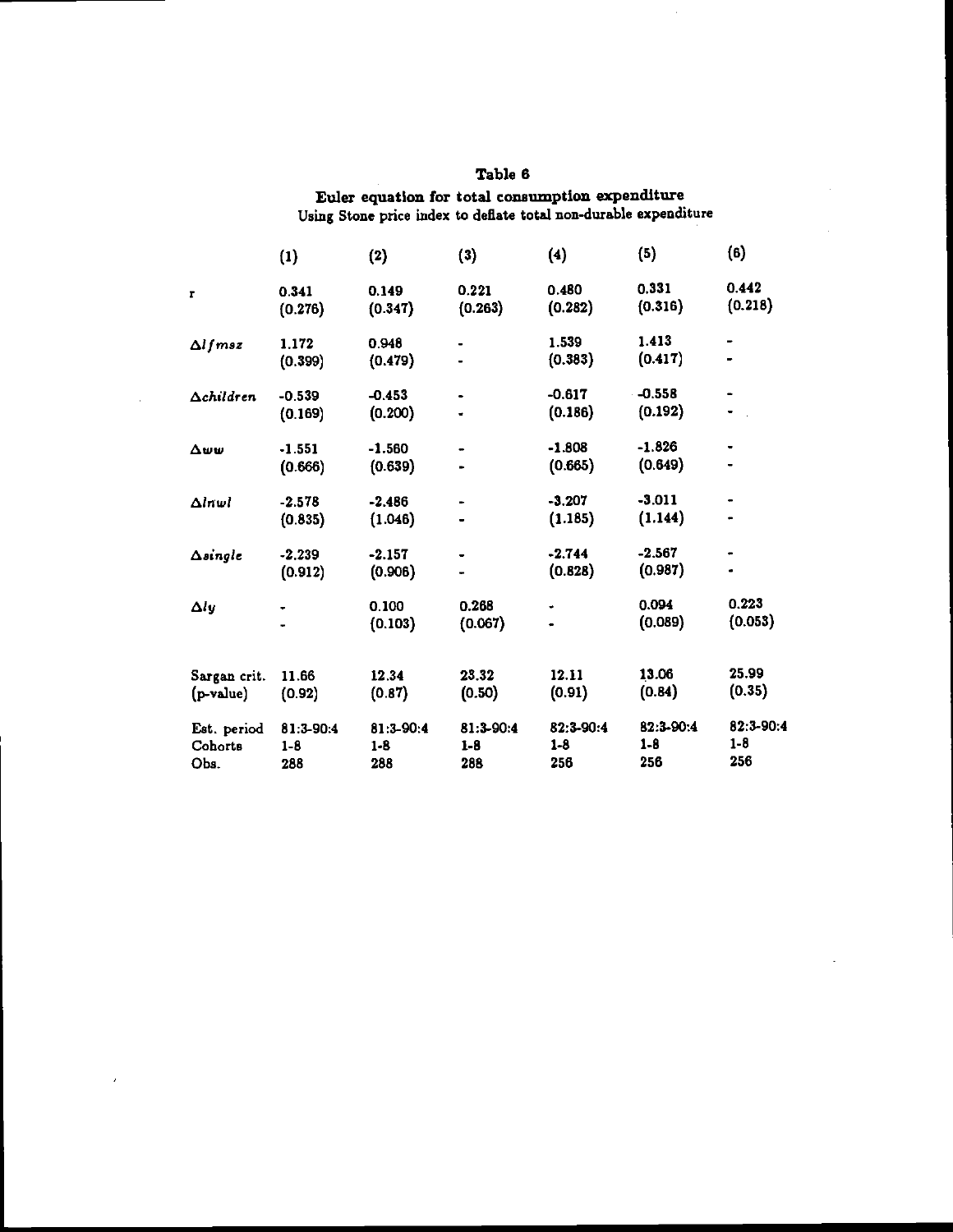of the number of earners, is the attempt to capture a substantial part of income variability. All results in Table <sup>5</sup> are unaffected by a reduction in the number of instruments (even though a few coefficients are estimated with less precision).

In columns  $(3)$  and  $(6)$  we exclude all demographic and labor supply variables. The coefficient on income is now estimated as almost three times as large as in columns 2 and 5 and it is significantly different from zero. This result confirms that the lack of excess sensitivity in the other columns is not due to the inability of our instrument set to capture income growth variability.

In none of the equations reported the Sargan test of overidentifying restrictions rejects the null. However, given the large number of instruments used, the power of such a test can be low.

We interpret the results in Table 5 as indicating that a flexible specification of the life cycle model which allows for the effect of demographic and labor supply variables and models in a coherent way the aggregation across commodities is not inconsistent with the available evidence on microeconomjc behavior.

Raving gone through the exercise of estimating a small demand system, a legitimate question to ask is: was it worth the effort? To answer this question, in Table 6 we report the results obtained when the specifications in Table 5 are estimated under the restriction that  $b(p) = 1$ . This is equivalent to deflate consumption and income growth and the nominal price rate by the inflation in a Stone price index of the different commodities considered. The evidence indicates that the use of the appropriate price index can, indeed, make a difference, especially as far as the estimate of the coefficient on the interest rate is concerned. In particular, we obtain point estimates of the coefficient that determines the elasticity of intertemporal substitution consistently smaller than those reported in Table 5. Furthermore, these estimate are much less precise. The absence of excess sensitivity to income and the failure to reject the overidentifying restrictions, instead, are robust to the use of the more conventional price index used in Table 6.

Overall, a comparison of Thbles 5 and 6 indicates that the explicit consideration of aggregation over commodities is important especially to evaluate the magnitude of the curvature of the within period utility function and therefore the degree of substitutability.

#### 7. ConclusIons

In this paper, we have shown that the intertemporal model of optimizing behavior for consumption is not inconsistent with US micro data. It is crucial, however, that preferences are modeled so as to take into account changes in family composition and labor supply behavior over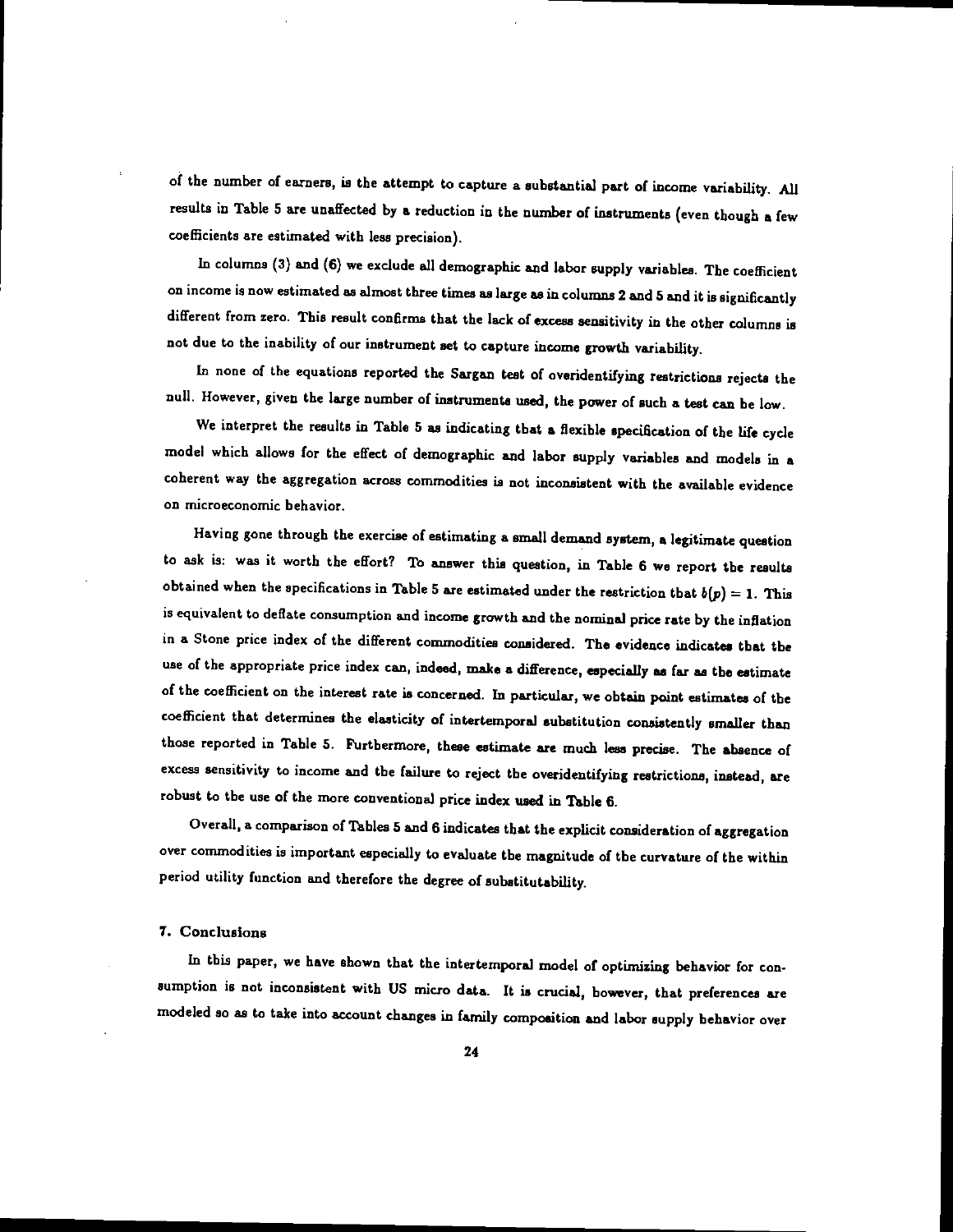the life cycle. As we recognize in the empirical analysis, such factors are not necessarily exogenous. Modelling fertility and labour supply is beyond the scope of this paper, and our analysis is therefore limited to the estimation of conditional preferences.

The introduction of demographic and labor supply variables as determinants of the discount factor may be open to criticism. It could be argued that the large number of parameters we estimate reduces the power of standard tests of overidentifying restrictions or of tests of excess sensitivity of consumption to income, If income is affected by severe measurement error then demographic and labor supply variables may capture the correlation between expected consumption and expected income which would imply a rejection of the model. Furthermore, the sign and size of the coefficients on the demographic and labor supply variables might be difficult to interpret.

The answer to these criticisms requires a further step, which we do not take in this paper. To establish whether the coefficients on demographics (and labor supply) are sensible, one should derive the consumption patterns implied by the estimated parameters, given 'reasonable' demographic profiles as well as income and interest rate patterns. In a recent paper, Attanasio et al. (1994) show that a life-cycle model similar to that presented here is not only able to generate the hump-shaped life-cycle consumption that we observe in reality, but also to explain the differences in the shapes of life-cycle profiles across education groups. This sort of evidence goes some way towards proving that the preference specifications we estimate are reasonable.

We have devoted considerable attention to the issue of aggregation over different commodities. We have shown that ignoring it can affect considerably the estimates of some key behavioral parameters and in particular of the elasticity of intertemporal substitution. This is to be expected if we consider that preferences might not be homothetic (as shown in the analysis of the demand system) and that there have been large changes in relative prices over the 1980s. On the other hand, ignoring the aggregation over commodities does not lead to a rejection of the model.

The results we have obtained contrast sharply with most of the existing literature either in terms of tests of the model (Hall and Mishkin (1982), Zeldes (1989)) or in terms of estimates of behavioral parameters (Runkle (1991), Keane and Runkle (1992)). The contrast is even sharper with papers that use aggregate time series data (Hall (1988), Campbell and Mankiw (1989)). We have shown that these differences can be explained either by the use of a very poor proxy for total consumption or by aggregation problems.

The answer to the question posed in the title of this paper is a qualified yes. We have shown that some of implications of an intertemporal optimization model cannot be easily rejected.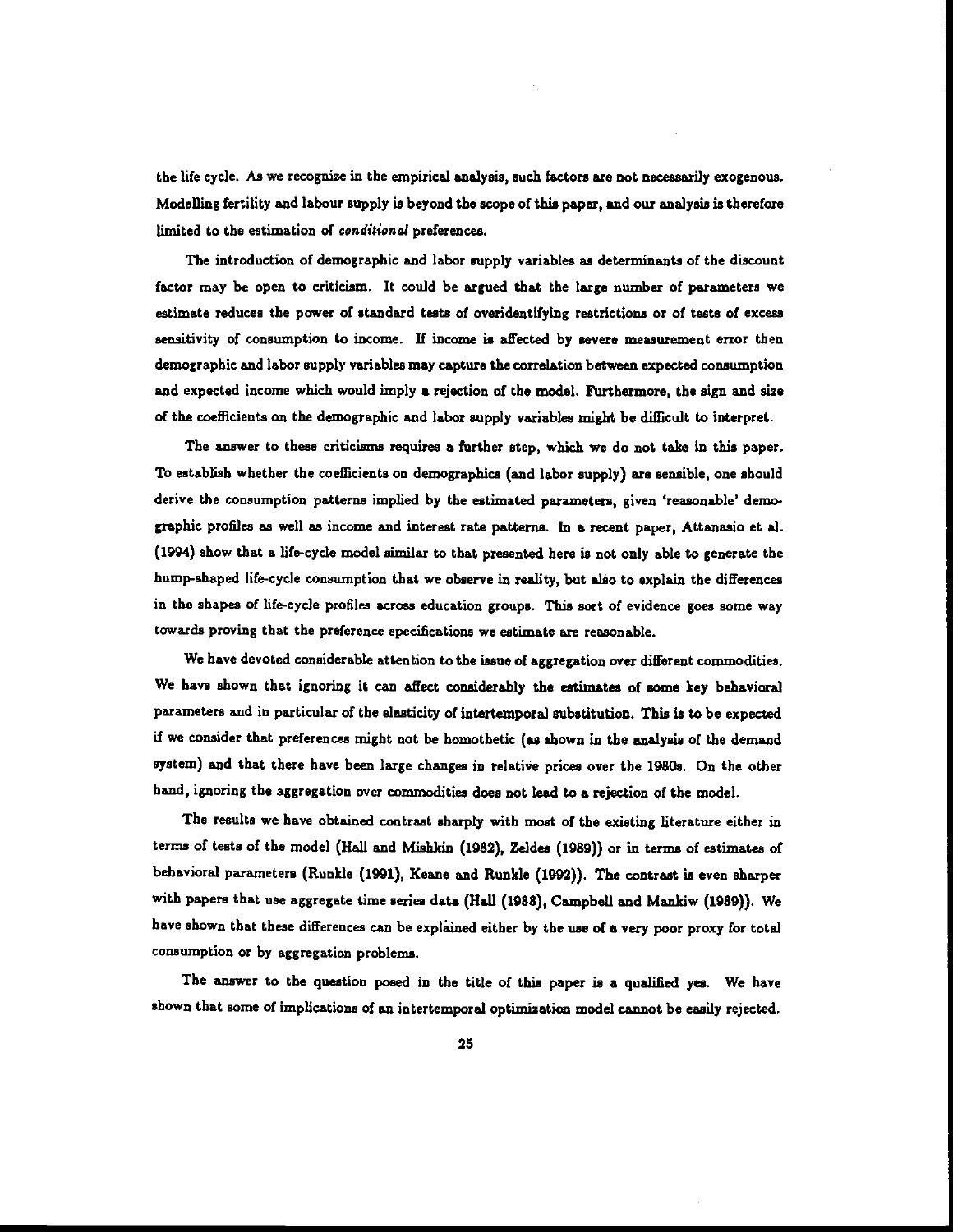However, we are aware of the limitations of our methodology. As Deaton (1993) has pointed out, tests of the life cycle model based on consumption growth might fail to detect the presence of operative liquidity constraints as they affect the Euler equation only when they are binding. More generally, the Euler equation approach, while enabling us to estimate key behavioral parameters, does not provide much information on the level of consumption and, therefore, on saving.

There are several directions in which the present research could and should be developed. We believe more work is necessary to model the relationship between consumption and labor supply. In this paper, we have estimated only conditional preferences. It is important and useful, however, to model household labor supply choices in a rigorous fashion. Furthermore, several aspects of the consumer optimization problem, which were considered only marginally or ignored in this paper, are clearly crucial for a complete understanding of saving and consumption behavior both at the macro and micro levels. An obvious example is expenditure on durables, which is the most volatile component of consumption expenditure over the business cycle. Other important issues are the behavior of the elderly, expenditure on housing, health, education and so on.

Given all these qualifications, however, we claim that the intertemporal optimization model of consumer behavior cannot be easily dismissed and constitutes a useful starting point for the understanding of individual and aggregate consumption expenditure.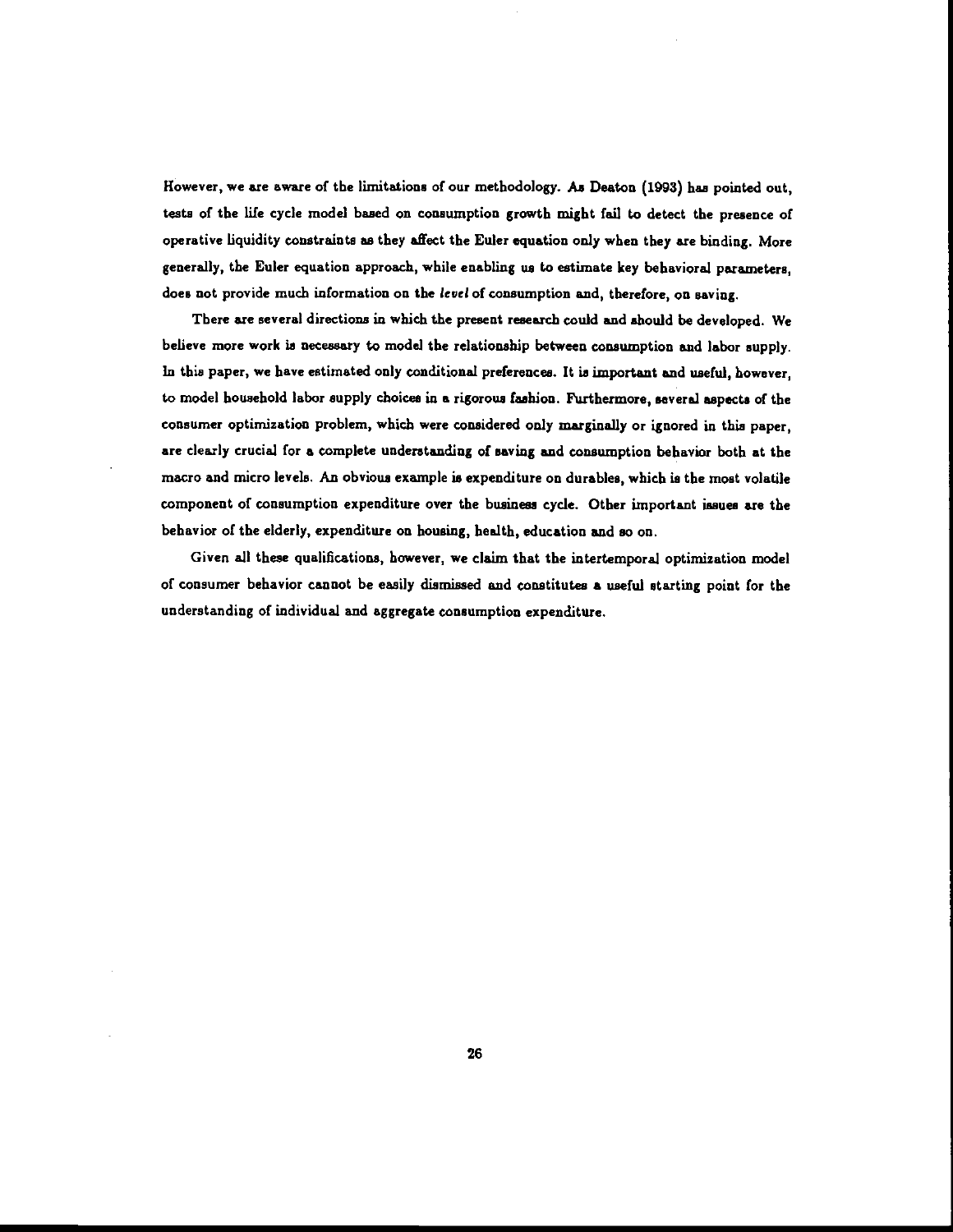# Appendix: Estimation and inference

As stated in the text, the construction of an efficient IV estimator has to take into account the presence of MA(1) residuals for each group used in estimation and the contemporaneous correlation among the residuals of the different groups.<br>A further difficulty arises because the variance of the measurement error component of the

residuals is a function of cell size. Variable cell size, therefore, may induce a substantial amount<br>of heteroscedasticity. We do not specify a model for heteroscedasticity, but allow for it in the construction of the estimator and in the estimation of its standard errors.

Finally, given the age limitations we impose on our sample, the synthetic panel we use in estimation is unbalanced, in that some cohorts satisfy the age restrictions only after or before a given year. This does not induce selectivity bias (age is exogenous) but requires extra care in computing contemporaneous correlations across cohorts.

We write the estimatable equation as:

$$
y = X\beta + u
$$

where X denotes the matrix of  $k$  explanatory variables, and  $u$  is the error term, which contains both an expectational component, and an MA(1) measurement error component. Given this error structure, valid instruments a variables. We denote the instruments matrix by  $\tilde{z}$ , and assume its columns are m<sub>i</sub>k.

The GMM estimator used in the paper is given by the following expression.

$$
\hat{\beta} = P_{xx}^{-1} X' Z (Z' \hat{\Omega} Z)^{-1} Z' y
$$

where  $P_{xx} = X'Z(Z'\hat{\Omega}Z)^{-1}Z'X$ . Its asymptotic variance covariance matrix is given by:

$$
V(\tilde{\beta})=P^{-1}
$$

where  $\Omega$  is an NT by NT block matrix. Each block on the main diagonal is a T by T matrix<br>which represents the variance covariance matrix of the residuals of one cohort. These matrices<br>have the diagonal and the band surr

coborts. We assume that only contemporaneous correlation is possible, so that these matrices are diagonal. Furthermore we assume that this correlation is constant over time.<br>For this estimator to be feasible we need an es robust to the presence of heteroscedasticity of unkwnown form. This estimate is obtained using the following expressions:

$$
Z'\Omega Z = P_0 + \alpha_1 P_1 + \alpha_2 P_J, \qquad 0 < \alpha_i \leq 1 \quad i = 1, 2
$$

where

$$
P_0 = \frac{1}{N} \sum_{j=1}^N \frac{1}{T_j} \sum_{r}^{T_j} z_{j,r} z'_{j,r} u_{j,r}^2, \text{ and}
$$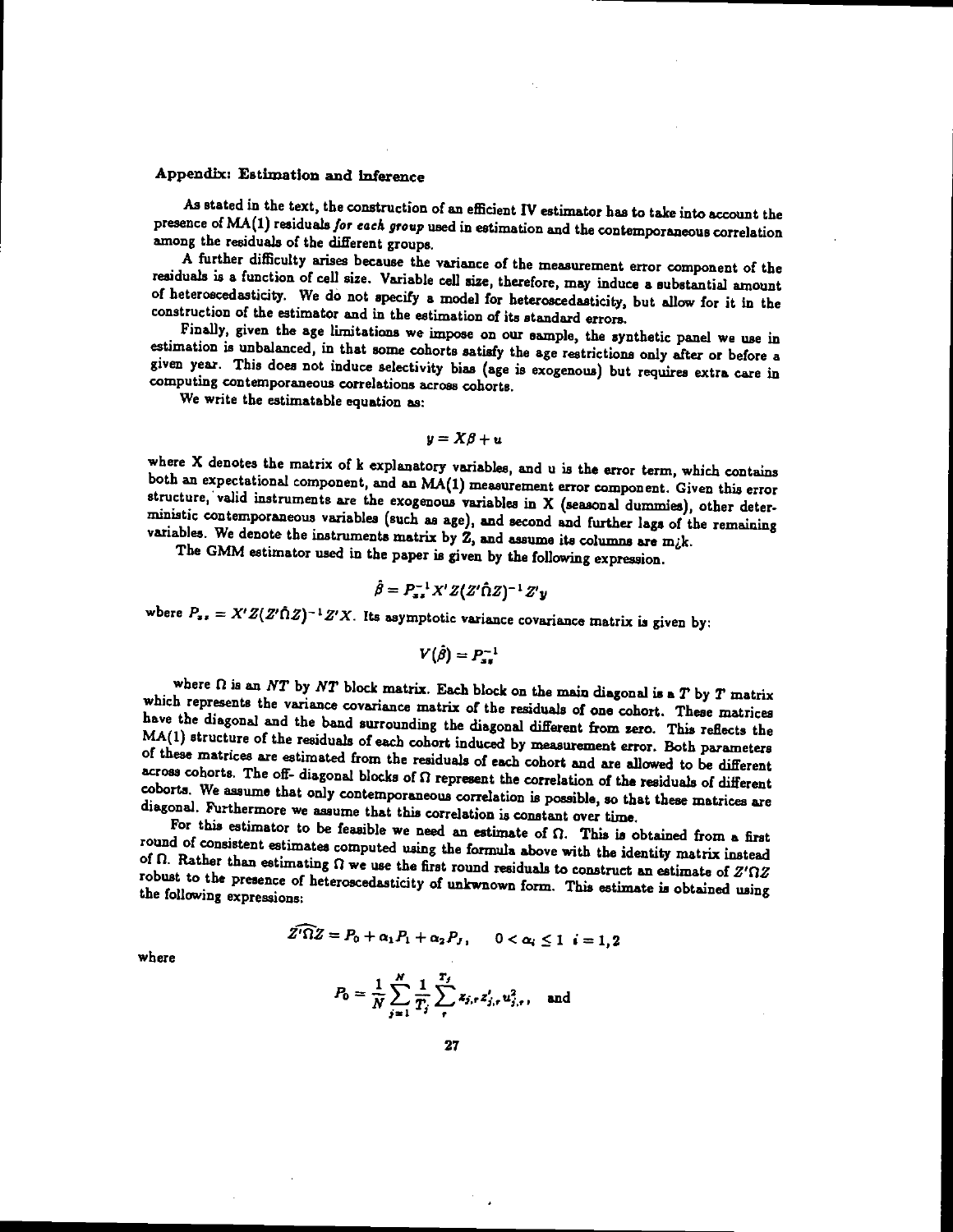$$
P_1 = \frac{1}{N} \sum_{j=1}^{N} \frac{1}{T_j} \sum_{t=2}^{T_j} [z_{j,t} z'_{j,t-1} u_{j,t} u_{j,t-1} + z_{j,t-1} z'_{j,t} u_{j,t} u_{j,t-1}].
$$
  

$$
P_J = \frac{1}{N} \sum_{j=1}^{N} \sum_{i=1}^{N} \frac{1}{T_{ji}} \sum_{t=1}^{T_{ij}} [z_{j,t} z'_{i,t} u_{i,t} u_{j,t} + z_{i,t} z'_{j,t} u_{j,t} u_{i,t}].
$$

 $T_j$  is the number of periods over which group j is observed,  $T_{ij}$  is the number of periods over which groups i and j are both observed, N is the number of groups.  $\alpha_1$  and  $\alpha_2$  are ad-hoc weights used to guarantee that the estimated variance covariance matrix is positive definite in small samples.<br>This procedure (suggested, for instance, by Fuller (1987); see also Newey and West (1987) for a case where  $\alpha_1$  can be chosen optimally), is arbitrary, but does not affect points estimates in a substantial way.

No correction to the variance covariance matrix is made for the fact that some of the regressors we use are generated from estimated parameters (the demand system).

The Sargan (Hansen) test of overidentifying restrictions is given by:

$$
\hat{u}'Z(Z'\widehat{\Omega Z})^{-1}Z'\hat{u}
$$

which is distributed as a  $\chi^2$  with  $m - k$  degrees of freedom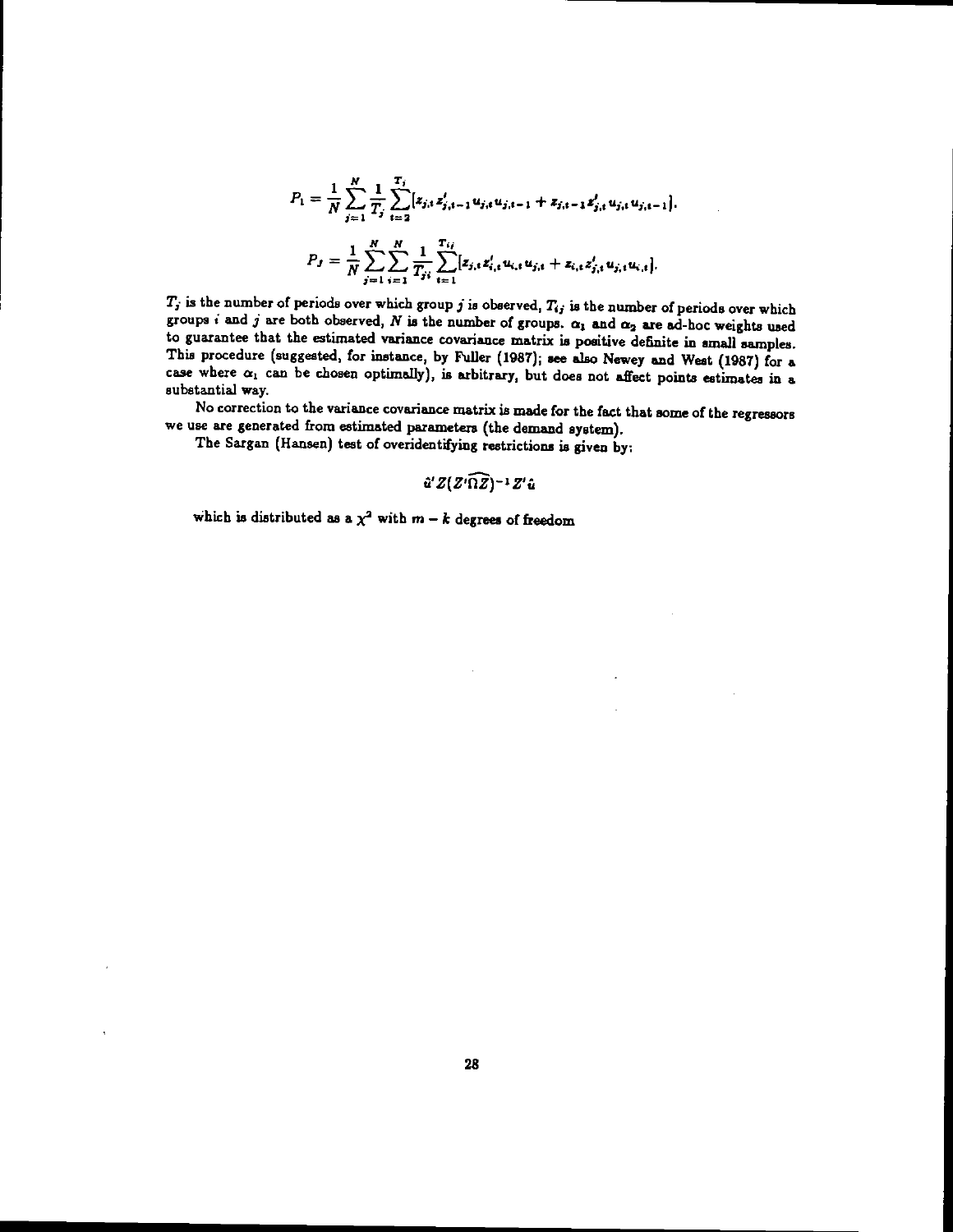#### References

Altonji, J. and A. Siow (1987): "Testing the Response of Consumption to Income with (Noisy) Panel Data', Quarterly Journal of Economics , 102, 293-328

Altug, S. and R.A. Miller (1990): "Househod Choices in Equilibrium" Econometrica, 543-70.

- Attanasio, O.P. (1993) : "A Cohort Analysis of Saving Behavior by Us Households", NBER W.P. No. 4454.
- Attanasio, O.P. and M. Browning (1991a): Consumption over the Life Cycle and over the Business Cycle", NBER W.P. No. 4453.
- Attanasio, O.P. and M. Browning (1991b): "Testing the Life Cycle Model of Consumption: What Can We Learn From Micro and Macro Data?', Stanford University, Mimeo.
- Attanasio, O.P., Banks, J., Meghir, C. and G. Weber, (1994): 'Dynamic Consumption and Saving Decisions in the US and in the UK", Mimeo.
- Attanasio, O.P. and 5.3. Davis (1994): "Relative Wage Movements and the Distribution of Consumption", Mimeo.
- Attanasio, O.P., and Weber, G. (1993): "Consumption Growth, the Interest Rate and Aggregation", Review of Economic Studies , 60, 631-649.
- Blinder, A. and A, Deaton (1985): "The Time Series Consumption Function Revisited', Brookings Papers on Economic Activity, 2, 465-521.
- Blundell, R.,Browning, M. and C. Meghir, (1994): 'A Microeconometric Model of Interternporal Substitution and Consumer Demand" Review of Economic Studies, 61, 57-80.
- Blundell, R., Pashardes, P. and C. Weber (1993): 'What Do We Learn About Consumer Demand Patterba from Micro Data? " American Economic Review , 83, 570-97.
- Breusch, T.S., and L.G. Godfrey (1981) "A Review of Recent Work on Testing for Autocorrelation in Dynamic Simultaneous Models", in Macroeconomic Analysis, ed. D. Curtis, AR. Nobay and D. Peel, 63-105. London: Croom Helm.
- Browning, M. (1987) "Which Demand Elasticities Do We Know and Which Do We Need to Know for Policy Analysis?", McMaster, mimeo.
- Browning, M., Deaton, A. and M. Irish (1985): "A Profitable Approach to Labor Supply and Commodity Demands over the Life Cycle", Econometrics , 53, pp.503-44.
- Browning, M., and C. Meghir (1991): "Testing for Separability of Commodity Demands from Male and Female Labour Supply<sup>2</sup>, Econometrica, 59 925-952.
- Campbell, J.Y., and Mankiw, N.G. (1989): "Permanent Income, Current Income, and Consumption", NBER Macroeconomic Annual, Cambridge.
- Carroll, C.D. and L.H. Summers (1991): 'Consumption Growth Parallels Income Growth: Some New Evidence ", in: B.D. Bernheim and J.B. Shoven (eds.) : National Savings and Economic Performance, Chicago.
- Chamberlain, G. (1984) : "Panel Data", in: Handbook of Econometrics, North Holland.
- Cochrane, J. (1991) : 'A Simple Test of Consumption Insurance", Journal of Political Economy ,99, 957-81.
- Deaton, A., (1985) :" Panel Data from Time Series of Cross Sections", Journal of Econometrics 30, 109-26.
- Deaton, A., (1993): Understanding Consumption, Oxford Economic Press.
- Deaton, A. and J. Muellbauer (1980): "An Almost Ideal Demand System", American Economic Review , 70, 312-36.
- Flavin, M. (1981): "The Adjustment of Consumption to Changing Expectations about Future Income' Journal of Political Economy , 89, 974-1009.
- Fuller, W. A. (1987) : Measurement Error Models. New York: John Wiley.
- Corman, W.T. (1959) : "Separable Utility and Aggregation", Econometrics ,27, 469-481.